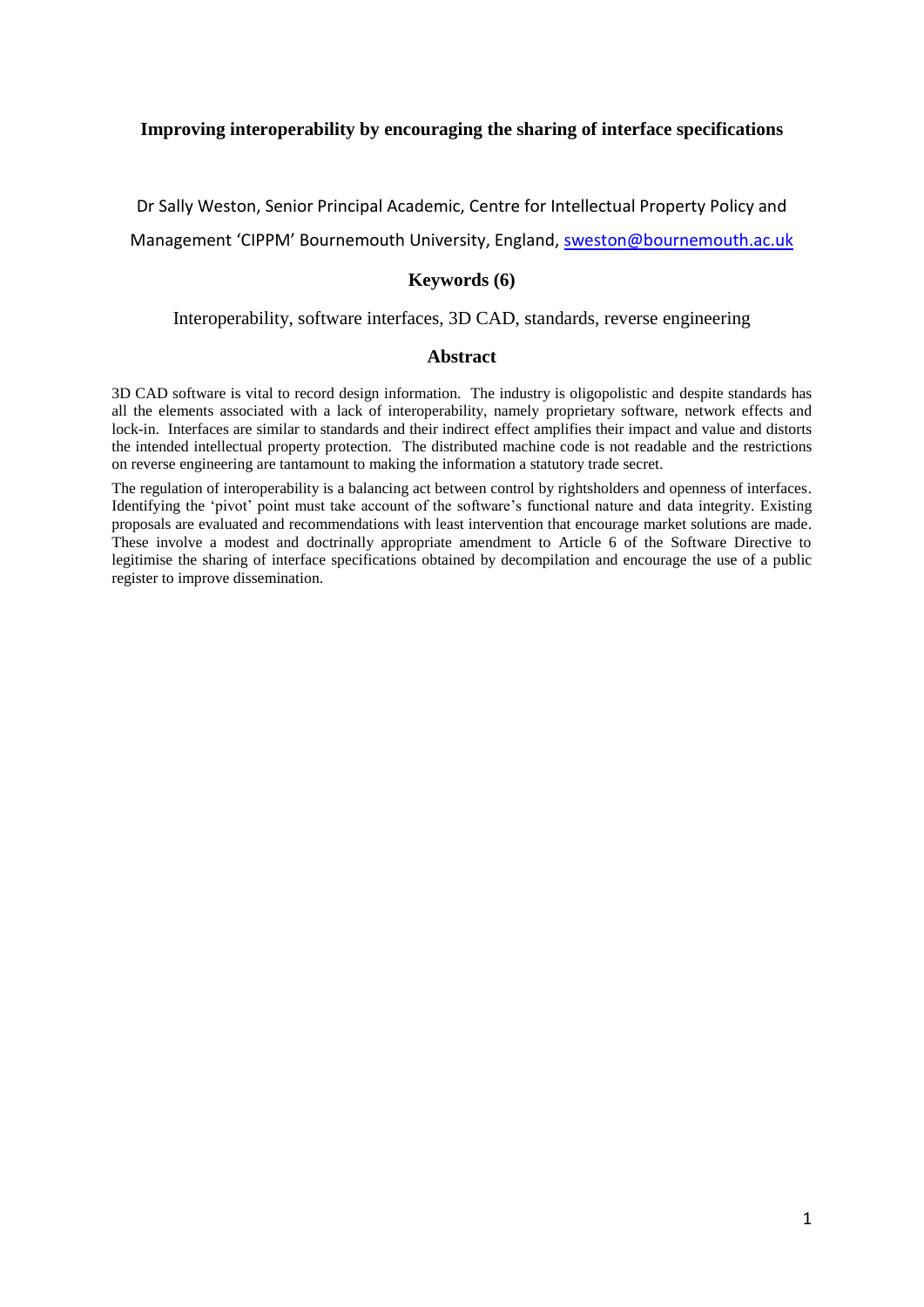## **1. Introduction**

-

<span id="page-1-0"></span>Software interoperability<sup>1</sup> is considered to promote socially desirable goals and public benefit.<sup>2</sup> Interoperability encourages more use of resources and more competition which should stimulate innovation<sup>3</sup> which is likely to be of the 'follow on' type rather than 'breakthroughs'. 4 While there is no systematic body of empirical evidence of a link between interoperability, and competition and innovation, the claim is often supported by illustrative examples.<sup>5</sup>

The adoption of standards, regulation and market pressure has aided interoperability but important challenges remain in many areas including health care systems, cloud computing and 3D Computer Aided Design 'CAD' software. 6 3D CAD software is crucial to the economy as it records vital design information and knowhow on all engineered products in the developed and developing world. Another vital role is facilitating rapid innovation, which enables the development of sophisticated products. The 3D CAD industry is made up of four main suppliers who are profitable and successful – Siemens, Autodesk, Dassault Systemes and Parametric Technologies – in an oligopolistic market.<sup>7</sup>

<sup>3</sup> Commentators including Mark Lemley, 'Antitrust and the Internet Standardization Problem' (1996) 28 *Connecticut Law Review* 1041, recognise the benefits of interoperability while others consider the position is more ambiguous, for example Mario Gil-Moto, 'Economic aspects of the Microsoft case: networks, interoperability and competition' in Luca Rubini (ed), '*Microsoft on Trial'* (Edward Elgar, Cheltenham, 2010) 344, 359 *et seq.*

<sup>4</sup> Follow on innovation is dynamic rather than static competition, for example coming within the description of dynamic competition advocated by Gregory Sidak and David Teece, 'Dynamic competition in antitrust law' (2009) 5(4) *Journal of Competition Law and Economics* 581, 600 *et seq*.

 $5$  Gasser (n [2\)](#page-1-0).

<sup>&</sup>lt;sup>1</sup> The Software Directive considers interoperability to be the functional interconnection and interaction between elements of software and hardware and 'the ability to exchange information and mutually to use the information which has been exchanged.' Council Directive 2009/24/EC on the legal protection of computer programs ('Software Directive' or 'Directive' as case requires) [2009] OJ L111/16, recital 10. Interoperability requires two or more programs to exchange and use information. It does not require the programs to use the same code or perform identical or similar functions, but they must be able to exchange and use essential information. The exchange of information between programs takes place through interfaces which can take various forms: application programming interfaces (APIs), protocols, and data file formats.

<sup>2</sup> Pamela Samuelson, 'Are Patents on Interfaces Impeding Interoperability?' (2009) 93 *Minnesota Law Review*  1943; Oracle America Inc. v Google Inc., Brief of Amici Curiae Intellectual Property Professors in Support of the Defendant-Cross Appellant and Affirmance 30 May 2013; Urs Gasser and John Palfrey, 'When and how interoperability drives innovation' (Berkman Publication Series, November 2007) [http://cyber.law.harvard.edu/sites/cyber.law.harvard.edu/files/interop-breaking-barriers\\_1.pdf](http://cyber.law.harvard.edu/sites/cyber.law.harvard.edu/files/interop-breaking-barriers_1.pdf) (accessed 15 October 2015).

<sup>6</sup> Lack of interoperability is not limited to software industries but includes all products which have a software component. Industries that have a need for software to be compatible include cars, traffic control systems, construction, defence and many more.

<sup>&</sup>lt;sup>7</sup> Siemens PLM, Autodesk, Dassault Systemes and Parametric Technologies 'PTC' represent the 'high-end' and 'middle range' suppliers of 3D CAD software. An oligopolistic market refers to a market structure with a limited number of sizeable firms. Because the behaviour of one firm has an appreciable impact on the overall market condition, and thus indirectly on the situation of each of the other firms, oligopolistic firms are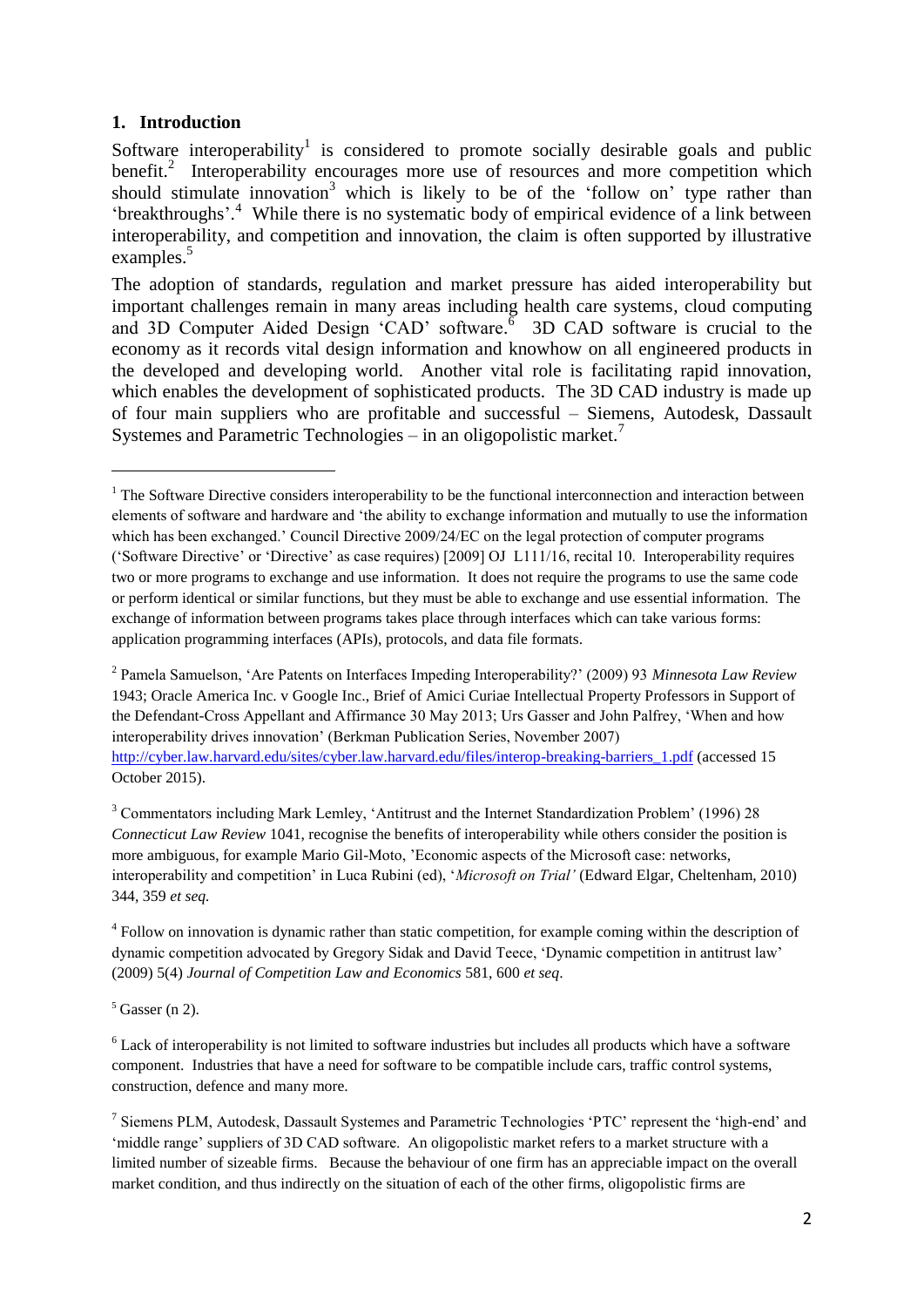<span id="page-2-2"></span><span id="page-2-0"></span>3D CAD software is proprietary, protected by copyright, trade secrets and patents.<sup>8</sup> Despite attempts to promulgate standards in 3D 'CAD' software formidable interoperability issues remain and users are essentially 'locked in' once they have purchased a particular brand of software.<sup>9</sup> There is evidence that lack of interoperability causes a problem for users and results in expense, waste, reduced efficiency and lock-in which affects competition.<sup>10</sup> Imperfect interoperability is estimated to cost the US automotive supply chain at least \$1 billion per year.<sup>11</sup> Incompatibility between two versions of Dassault Systemes' CATIA 3D CAD software delayed the delivery of the A380 in 2006 and resulted in a \$6 billion loss for Airbus.<sup>12</sup> Wiring bundles in the A380's fuselage designed in Germany using one version of CATIA, V4, did not fit into the wiring spaces created by the French designers using the more modern CATIA V5. The 3D CAD industry was identified in the 2013 Commission Staff Working Document as experiencing interoperability problems.<sup>13</sup>

<span id="page-2-3"></span>This paper starts with an overview of the current legal regulation of software interfaces, namely application programming interfaces 'APIs' and data formats. The next section considers what lessons we can learn from doctrinal and empirical research of the 3D CAD industry.<sup>14</sup> The third part of the paper considers proposals for reform made by various commentators and identifies which proposal could improve openness without damaging

interdependent. European Commission Guidelines (2004/C 31/03) on the assessment of horizontal mergers under the Council Regulation on the control of concentrations between undertakings, OJ [2004] C 31/5, footnote 29.

<sup>8</sup> The stated policy in the suppliers' annual reports is to protect their intellectual property rights by a combination of patent, copyright, trademark and trade secret protections, confidentiality procedures and contractual provisions. Apart from Siemens, software and related services is their sole product. Between them they own over 1000 patents.

<sup>9</sup> Cyon Research 'Survey of Engineering Software Users' Cyon Research Corporation 2009, 19, found that users ranked interoperability as one of the three most important selection criteria, along with total cost of ownership and improving product quality.

<http://cyonresearch.com/Portals/0/files/whitepapers/Cyon%20Research%202009%20User%20Survey.pdf> (accessed 31 October 2016); Chad Jackson and David Prawel 'The 2013 State of 3D Collaboration and Interoperability Report' Lifecycle Insights and Longview Advisors,  $7 - 8$ . [http://www.plm.automation.siemens.com/en\\_us/Images/Lifecycle-Insights-2013-Collaboration-](http://www.plm.automation.siemens.com/en_us/Images/Lifecycle-Insights-2013-Collaboration-Interoperability_tcm1023-210162.pdf)Interoperability tcm1023-210162.pdf (accessed 31 October 2016).

 $10$  Jackson (n [9\)](#page-2-0).

<span id="page-2-1"></span>-

 $11$  Smita Brunnermeier and Sheila Martin, Research Triangle Institute 'Interoperability Cost Analysis of the U.S. Automotive Supply Chain' Center for Economics Research for NIST (Final Report, March 1999).

<sup>12</sup> Doug Bartholomew Born in a Storm Baseline [www.baselinemag.com/c/a/Projects-Processes/PLM-Boeings-](http://www.baselinemag.com/c/a/Projects-Processes/PLM-Boeings-Dream-Airbus-Nightmare/3)[Dream-Airbus-Nightmare/3](http://www.baselinemag.com/c/a/Projects-Processes/PLM-Boeings-Dream-Airbus-Nightmare/3) (accessed 11 January 2017)

<sup>13</sup> Commission Staff Working Document 'Analysis of measures that could lead significant market players in the ICT sector to license interoperability information' SWD (2013) 209 final, 18 ('Commission Staff Working Document').

<sup>14</sup> Ten interviews in a semi-structured form where undertaken by the author with senior executives of 3D CAD suppliers, industry analysts, members of the ISO STEP committee, 3D CAD users and suppliers of complementary software.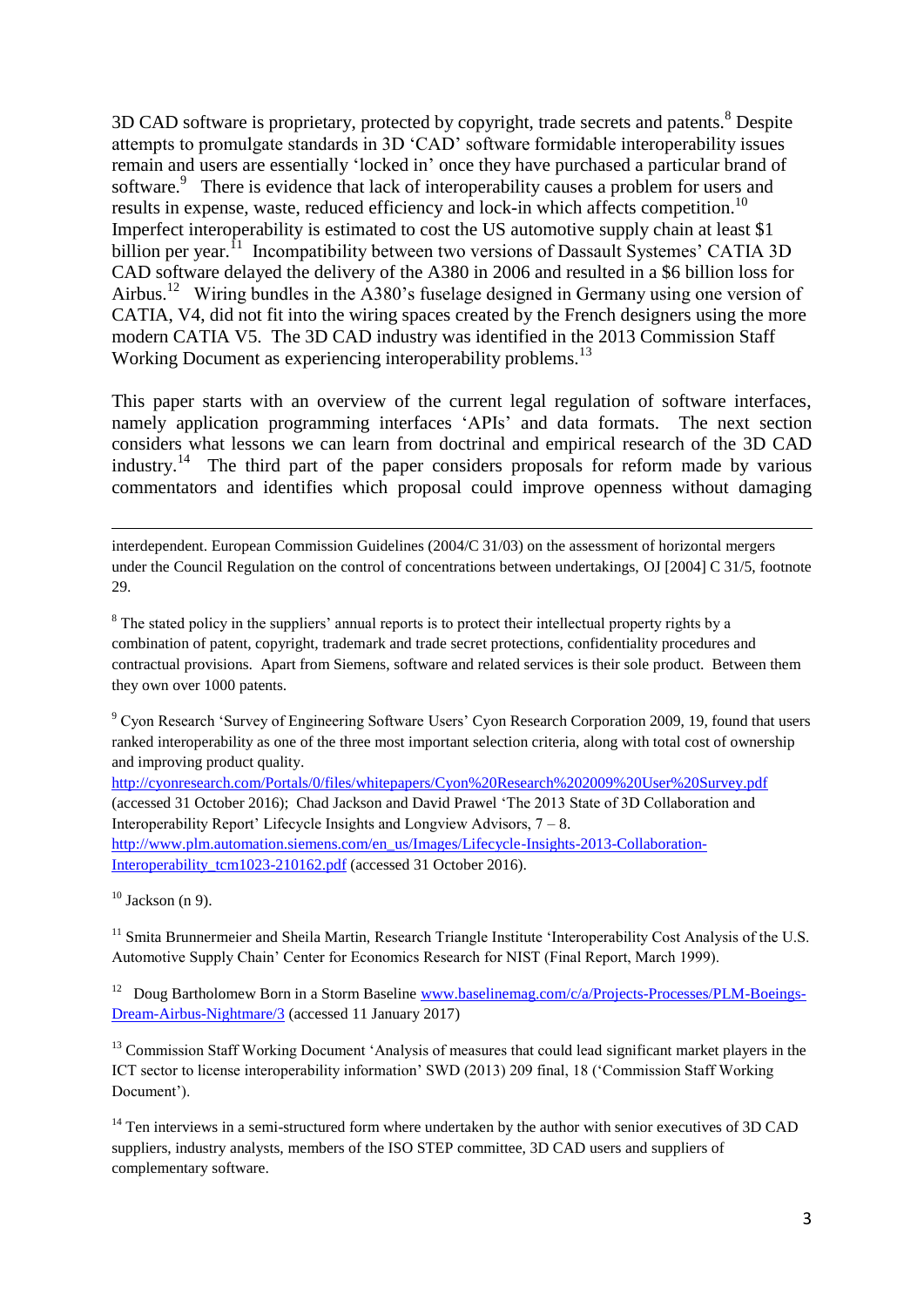innovation. The proposals mainly require changes to Intellectual Property Rights 'IPR' protection. Fourth and finally a new recommendation is made that requires minimum intervention, balancing the control and access requirements of industry and users. The recommendation centres on improving access to information by the removal of Article 6.2(b) of the Software Directive<sup>15</sup> to allow for the sharing and public registration of interface specifications including those obtained by reverse engineering.

## <span id="page-3-0"></span>**2. Legal Regulation of Interoperability**

This section will give an overview of the present regulatory landscape of software interfaces by IPRs and competition law and the role of standards to encourage interoperability.

## 2.1 *IPRs in software interfaces*

By placing emphasis on the functionality of data formats the CJEU considered that the ideas and principles which underlie interfaces are not expression and are not copyright protected.<sup>16</sup> This means that an interface specification written by analysis of a program without copying the expressive code can avoid infringing copyright.<sup>17</sup> APIs were considered in the US case of *Oracle v Google* where the District Appeal Court was not persuaded by the functional, subject matter approach, to determine the ideas/expression dichotomy. In addition to direct copying of the code, indirect copying of the sequence, structure and organisation had taken place which should be determined using the abstraction, filtration, comparison test. The US can take a traditional approach to ideas/expression and then implement the fair use exception.<sup>18</sup> In Europe the CJEU gave a purposive interpretation of the Software Directives so that the functionality of interfaces should not restrict interoperability.<sup>19</sup>

To improve interoperability, so that follow on innovation is generated, it is necessary to have access to and use of interface information but the machine code which is distributed to users is not readable. Reverse engineering to create interface specifications occurs even though access to the software is restricted by Article 6 of the Software Directive.<sup>20</sup> There is little evidence that reverse engineering presently provides a significant answer or incentive to suppliers in the 3D CAD industry to disclose interface information.

Reverse engineering can use the 'clean room' procedure where analysis of competitors' programs to write an interface specification is kept separate from the writing of the code to

<sup>&</sup>lt;sup>15</sup> Article 6.2 (b) prohibits the dissemination of information obtained by legitimate reverse engineering as information obtained by decompilation shall not … '*be given to others, except when necessary for the interoperability of the independently created computer program*'(emphasis added).

<sup>16</sup> Case C-406/10 *SAS Institute Inc v World Programming Ltd* [2012] (Judgement of the Court (Grand Chamber) (2012) CMLR 4, para 42.

<sup>&</sup>lt;sup>17</sup> Case C-406/10 *SAS Institute Inc. v World Programming Ltd* [2011] ECR I-1, Opinion of AG Bolt, para 55 -57.

<sup>18</sup> *Oracle America, Inc. v Google Inc* (9 May 2014, 2013-1021, -1022) (Court of Appeal Federal Circuit) 50-60.

<sup>19</sup> *SAS Institute* CJEU, para 39 - 46.

 $20$  The Software Directive imposes certain restrictions on reverse engineering which includes black box reverse engineering in Article 5 and decompilation in Article 6.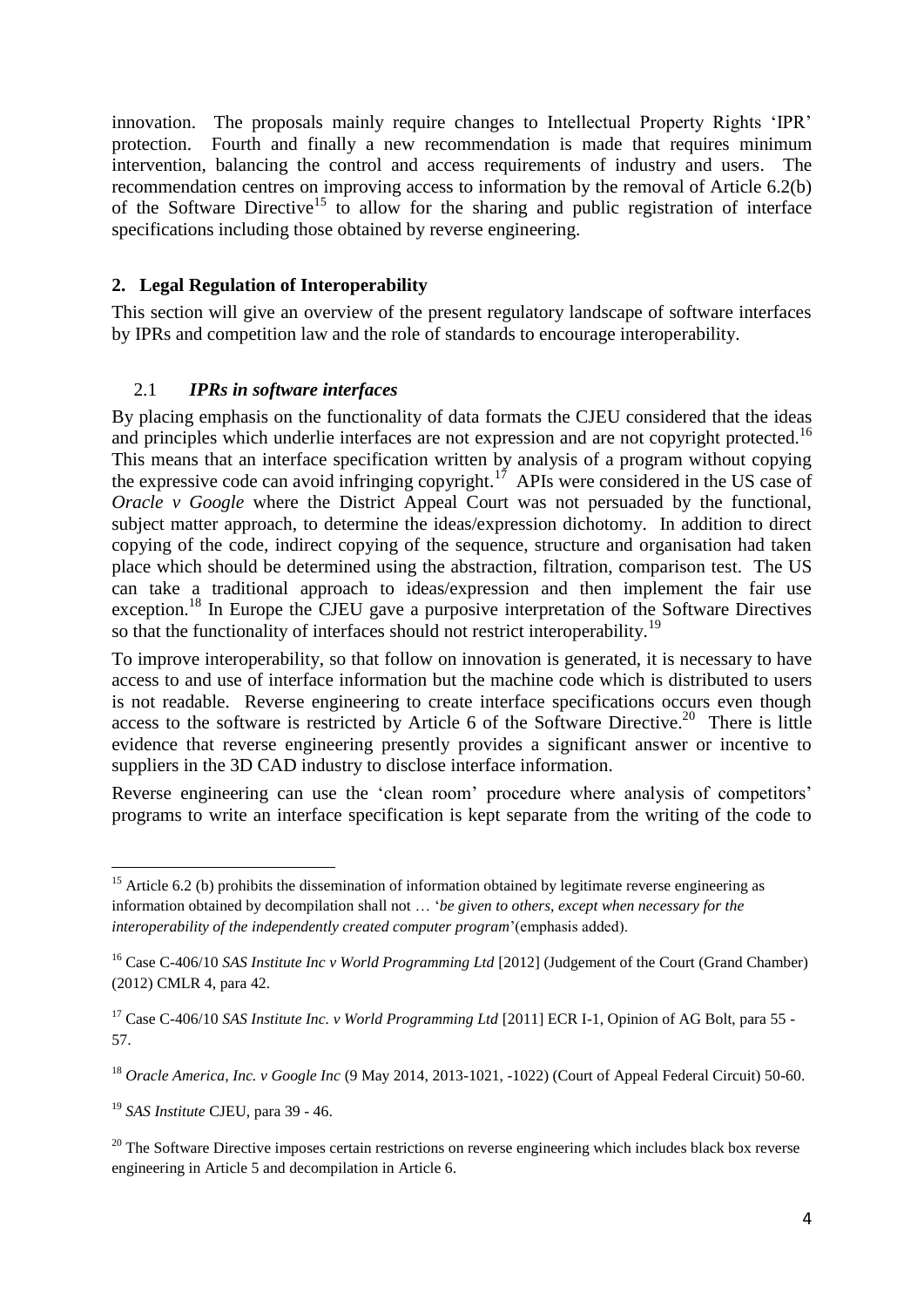<span id="page-4-0"></span>implement the specification which prevents the copying of the expression.<sup>21</sup> Interface specifications are created by the decompiler. The machine code is decompiled to a higher level language which can be read by the decompiler. Using the higher level information, a specification is written setting out the characteristics of the interface. The subject of the interface specification can be an API or data file. 3D CAD suppliers were aware of this practice and thought it would be used in their company for reverse analysis.<sup>22</sup>

The interface specification is the outcome of reverse engineering. It is the decompiler's interpretation of the requirements of the interface and does not include either the machine or original source code.<sup>23</sup> It comprises the ideas and principles of the software's interface and hence does not contain copyright belonging to the software's rightsholder. Despite the fact that the interface specification is normally free of copyright material, other than copyright belonging to the decompiler, the decompiler is restricted by Article 6.2(b) of the Software Directive in their ability to share the interface specification.<sup>24</sup> The rightsholder cannot use trade secret law to prevent decompilation<sup>25</sup> but the Software Directive creates a statutory trade secret law.<sup>26</sup>

<span id="page-4-1"></span>The proposal for the European Trade Secret Directive confirmed the legitimacy of reverse engineering while leaving unaltered the position for reverse engineering software protected by copyright law.<sup>27</sup> There is normally no limitation on the use of the trade secret once lawfully attained and it is not feasible to differentiate between acquisition and use.<sup>28</sup> However Article 6 of the Software Directive does limit both the acquisition and use of information to the purpose of interoperability and for the independently created software while also preventing sharing of information. In addition the use of the software itself is not

-

<sup>25</sup> Inge Graef, 'How can Software Interoperability be achieved under European Competition Law and Related Regimes?' (2014) 5(1) *Journal of European Competition Law & Practice* 17; William Cornish et al *Intellectual Property: Patents, Copyright, Trade Marks and Allied Rights* ( Sweet & Maxwell 2013) 326 - no action lies for secrets embodied in physical objects which are available on the open marker which can be analysed to find out its secret content.

<sup>26</sup> Software Directive Article 6 2 (b) prohibits the dissemination of information obtained by legitimate reverse engineering, (n [15\)](#page-3-0).

 $27$  Commission 'Proposal for a Directive on the protection of undisclosed know-how and business information (trade secrets) against their unlawful acquisition, use and disclosure' COM (2013) 813 final, para 5.1 and Article 4, 1(b); Tanya Aplin 'A critical evaluation of the proposed EU Trade Secrets Directive' (2014) 4 *Intellectual Property Quarterly 257, 262*

<sup>28</sup> Ronald Knaak and others, 'Comments of the Max Planck Institute for Innovation and Competition on the Proposal for a Directive on the protection of undisclosed know-how and business information ( trade secrets) against their unlawful acquisition, use and disclosure'(2014) 45 (8) *International Review of Intellectual Property and Competition Law* 953, 961

<sup>&</sup>lt;sup>21</sup> prepared by Amedée Turner QC, one of the Parliamentary rapporteurs , Eur. Parl. Doc. 136.025 (fin.) Annex II, DOC EN/RR/91422 (Nov. 1989) (the 'Turner Report');

 $22$  Interviews (n [14\)](#page-2-1).

 $23$  Turner Report (n [21\)](#page-4-0).

<sup>&</sup>lt;sup>24</sup> See (n [15\)](#page-3-0) for text of Article 6.2(b).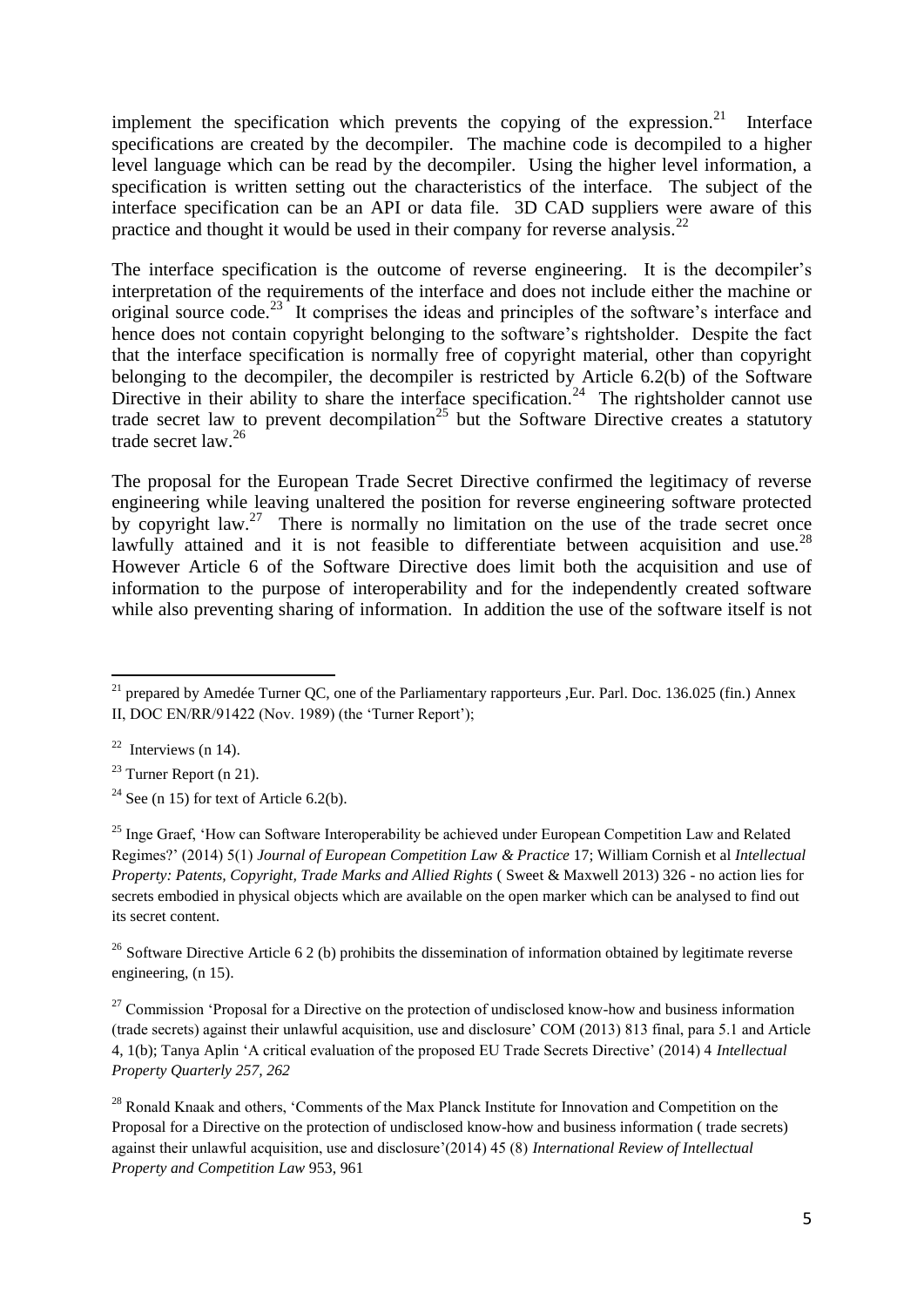<span id="page-5-0"></span>permitted.<sup>29</sup> The final Trade Secrets Directive itself is more restrictive.<sup>30</sup> It permits reverse engineering<sup>31</sup> where the acquirer *is free from any legally valid duty to limit the acquisition of the trade secret.*<sup>32</sup> The restrictions in Article 6 of the Software Directive could amount to such a legally valid duty and this would take decompilation of software outside the scope of the lawful acquisition, use and disclosure provisions of the Trade Secrets Directive. The consultation documents on the Trade Secrets Directive published by the Commission contain no information to support the amendment or its potential consequences.<sup>33</sup> There is reference to limiting reverse engineering when it has been contractually excluded, involves dishonest commercial practices or is contrary to national unfair competition practices.<sup>34</sup> The impact of the change to the wording of Trade Secrets Directive will need to be established during implementation and subsequent litigation but meanwhile permission to decompile software appears to remain with the Software Directive with all its limitations.

Even where there is no copyright in the interface specification the software's rightsholder may have protected the interface through patent protection. 3D CAD suppliers have been granted numerous patents.<sup>35</sup> With the exception of the Unified Patent, there is no exemption from patent protection for the purpose of interoperability which leaves decompilers exposed to patent infringement even if they comply with the Software Directive.<sup>36</sup> The concept and

 $31$  Reverse engineering is referred to in Article 3 (1) (b) of the Trade Secrets Directive as 'observation, study, disassembly or testing of a product or object'.

<sup>32</sup> Trade Secrets Directive Article 3 (1) (b) 'Observation, study, disassembly or testing of a product or object that has been made available to the public or that is lawfully in the possession of the acquirer of the information who is *free from any legally valid duty to limit the acquisition of the trade secret*.' (emphasis added)

<sup>34</sup> Recital 16 and 17 of the Trade Secrets Directive.

 $35$  (n [8\)](#page-2-2).

<span id="page-5-1"></span><sup>-</sup> $29$  Ibid, 961

 $30$  Council Directive 2016/943 of 7 June 2016 on the protection of undisclosed know-how and business information (trade secrets) against their unlawful acquisition, use and disclosure[2016] L 157/1, recital 16 states the Directive should not create any exclusive right to know-how or innovation protected as trade secrets. The Directive's definition of trade secrets is in line with art. 39 TRIPS - secrecy, commercial value and reasonable steps to preserve secrecy. As the spectrum of information currently protected by trade secrets is wide it was acknowledged that extending the existing IPRs or creating a sui generis IPR in trade secrets would result in over protection. Creating such a monopoly right would not allow for 'distinguishing between the misappropriation of information and the mere acquisition of knowledge (e.g. by reverse engineering or by parallel discovery). Commission Staff Working Document Impact Assessment on the proposal for a Directive of the European Parliament and of the Council on the protection of undisclosed know-how and business information (trade secrets) against their unlawful acquisition, use and disclosure {COM(2013) 813 final}, 45

<sup>33</sup> [https://ec.europa.eu/growth/industry/intellectual-property/trade-secrets\\_en](https://ec.europa.eu/growth/industry/intellectual-property/trade-secrets_en) for example the Commission Impact Assessment (n [30\)](#page-5-0) and the European Parliament report on the proposal for a directive of the European Parliament and of the Council on the protection of undisclosed know-how and business information (trade secrets) against their unlawful acquisition, use and disclosure (COM(2013)0813 – C7-0431/2013 – 2013/0402(COD)) (accessed 19 November 2016)

<sup>36</sup> Estelle Declaye & Matthias Leistner, *Intellectual Property Overlaps* (Hart Publishing 2011), 91, technical matter is usually excluded from copyright but the overlap of software is clearly an exception to the rule; Julie E Cohen & Mark A Lemley, 'Patent Scope and Innovation in the Software Industry' (2001) 89 *California Law Review* 1, 21 Reverse engineering is important in preserving competition and compatibility between products particularly in markets characterised by network effects.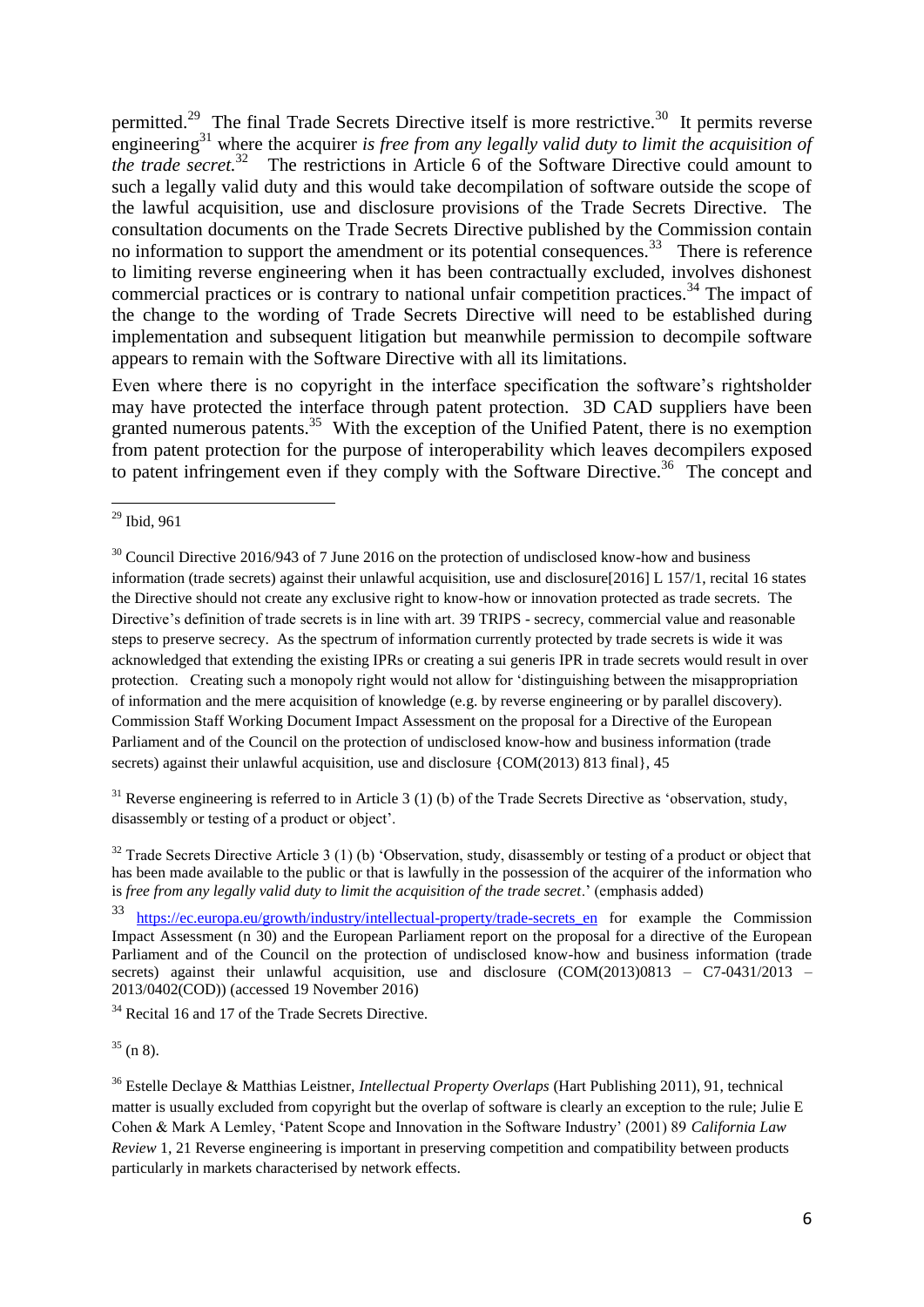<span id="page-6-0"></span>implementation of software patents is flawed, does not incentivise innovation and could restrict the operation of standards and interoperability.<sup>37</sup> Patent protection fails to adequately address the indirect effect of control over interface specifications on interoperability and it is seriously doubted whether patent protection of interfaces can be economically justified.<sup>38</sup> There may be a failure of the market with overprotection of interfaces which cannot be rectified by reverse engineering or, as discussed below, by conventional competition law in an oligopolistic market.<sup>39</sup> Because interfaces are standards and have an indirect effect they give an unplanned expansion of IPR rules both for copyright and patents. The hidden nature of the code giving protection equivalent to a statutory trade secret also overprotects the interfaces.

#### 2.2 *Intervention by competition law*

There is debate as to whether intervention, such as by competition law restricting IPRs to mandate disclosure of interface information, is justified.<sup>40</sup> IPRs are themselves a form of intervention but are seen by many as an almost inviolable right to encourage innovation. Supplier lock-in may justify intervention<sup>41</sup> and it may be necessary to strike a balance between control by the rightsholder to incentivise innovation and openness of interfaces to achieve interoperability. This can be achieved either ex ante by IPRs or ex post by competition law.<sup>42</sup> As interfaces have indirect effects their value comes from being a standard and the balance may favour openness more than for other subject matter in the

<sup>39</sup> Weston (n [37\)](#page-6-0) 30.

<sup>-</sup> $37$  Pamela Samuelson ([n 2\)](#page-1-0) - while patents may not be well suited to software inventions, there is said to presently be insufficient empirical evidence that patents are such a major impediment to interoperability that the exclusion of interfaces from patent protection is justified. There are however several examples of established firms with strong market positions taking patents on interfaces, possibly with the aim of controlling the development of competing and complementary products. Patents are considered most threatening to competition when they are held by established firms with market power which may use them to leverage their dominant position in one market into an adjacent market; Sally Weston and others 'Open Standards in Government IT: a Review of the Evidence' (UK Cabinet Office September 2012), 33.

<sup>38</sup> Maureen O' Rourke, 'Towards a Doctrine of Fair Use in Patent Law' (2000) 100 *Columbia Law Review* 1177, 1218 the exclusionary power of patents in interfaces is considered strong and noting that many interfaces are arbitrary, obvious and /or of low intrinsic value.

<sup>&</sup>lt;sup>40</sup> Alan Devlin, Michael Jacobs and Bruno Peixoto, 'Success, Dominance and Interoperability' (2009) 84 (4) *Indiana Law Journal* 1157.

 $41$  Supplier lock-in and market lock-in are distinguishable as in the former the cost of entering the market is prohibitive while in the later customers can afford to bear some of the cost and the market can rely on market forces and if necessary 'creative destruction' to change a dominant supplier in the market. Carl Shapiro and Hal Varian, *Information Rules - a strategic guide to the network economy* (Harvard Business School Press, Harvard, 1998); Paul Klemperer 'Competition when Consumers have Switching Costs: An Overview with Applications to Industrial Organizations, Macroeconomics, and International Trade' (1995) 62 (4) *Review of Economic Studies* 515.

 $42$  The merger regulations are however able to provide an ex ante control of interoperability which is also flexible as it takes the individual circumstances into account, for example *Intel/McAfee* Case (COMP M5984) Commission Decision [2011] OJ C 98 -1 and EUR-Lex 32011M5984.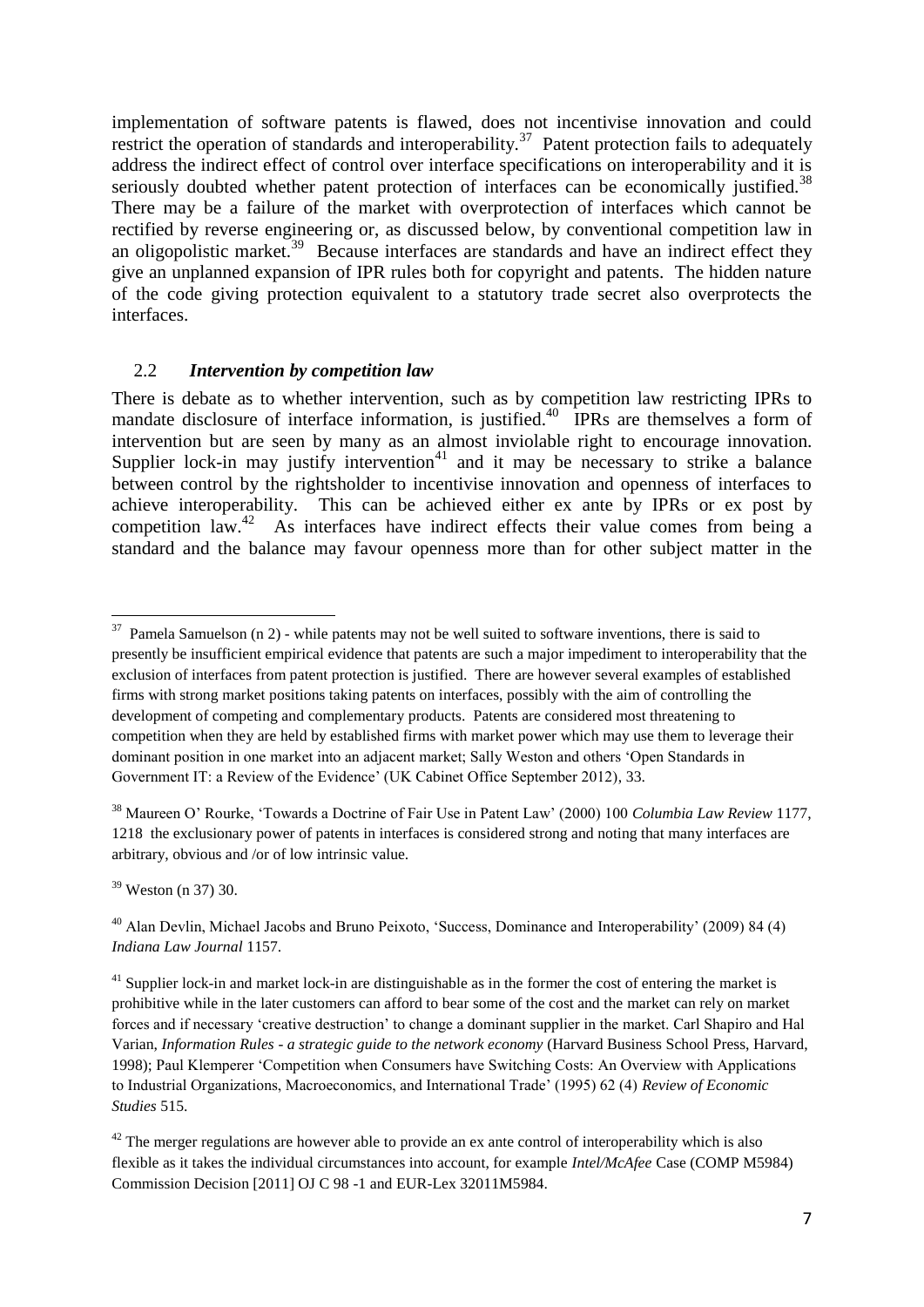<span id="page-7-0"></span>computer program.<sup>43</sup> Industry interviews supported this differentiation in purpose and importance.<sup>44</sup>

To achieve more openness and interoperability disclosure of interface information is needed and competition law can give a remedy in exceptional circumstances.<sup>45</sup> This remedy is only available where there is an abuse of a dominant position, but the 3D CAD industry is oligopolistic with no single dominant supplier. The remedy of disclosure of information under competition law is not available in oligopolistic markets.<sup>46</sup> Interoperability is unlikely to narrow the definition of the market to a single supplier and it is also unlikely that the suppliers will be considered collectively dominant. The argument that has been made that competition law makes amendment to IPRs unnecessary<sup>47</sup> is disproved because in oligopolistic markets, where users are locked-in to suppliers due to a lack of interoperability, competition is affected but no remedy is available.

## 2.3 *Standards in software interfaces*

<span id="page-7-1"></span>Standards are an important means of improving interoperability but can give additional power requiring the law to impose restraints on the royalties and other benefits enjoyed by the IPR holder.<sup>48</sup> Standards, particularly compatibility standards which cannot be avoided, give an unplanned expansion of the protection for both copyright and patents.<sup>49</sup> A further concern is that the royalty that can be imposed may be due to the nature of the standard rather than the value in the IPR. The IPR holder may try to profit from the standard's strategic position and extract excessive rents.<sup>50</sup> Patents in standards must be licensed on FRAND terms which have to be agreed between the parties without the Standard Setting Organisation's assistance. The 3D CAD industry has more than one formal standard including the most widely used

<sup>45</sup> Case T-201/04 *Microsoft Corp v Commission* [2007] ECR II-3601.

<sup>46</sup>In the software industry dominance has been defined narrowly. Vincent Pickering and Maurits Dolmans, 'The 1997 Digital Undertaking' *(1998)19 (2) European Competition Law Review 108, 109.* Analysis of recent decision does not however give support to a lack of interoperability limiting market definition to single suppliers, Sally Weston 'The Legal Regulation of Interoperability in an Oligopolistic Market' (PhD thesis Bournemouth University 2015) 146 – 154.

<sup>47</sup> Josh Lerner and Mark Schankerman, *The Comingled Code: Open Source and Economic Development* (MIT Press 2010).

<sup>48</sup> The Commission's Digital Single Market strategy will concentrate on standards and interoperability as a critical area for growth of the digital economy. 3D CAD is relevant to several areas of EU policy priorities where standardisation activities play a key role, for example Advanced Manufacturing, Commission's 'Rolling Plan for ICT Standardisation 2016'

(GROW\_RollingPlan\_2016\_ICT\_standardisation\_BROCHURE\_160225.indd 1, 2016)

<sup>49</sup> Ken Krechmer, 'Open Standards: A Call for Change' (2009) May *IEEE Communications Magazine* 88, 90- 91.

<sup>50</sup> Knut Blind and others, *Study on the Interplay between Standards and Intellectual Property Rights* (Office of the European Union, Final Report 2011)

<span id="page-7-2"></span><sup>-</sup><sup>43</sup> Ashwin van Rooijen *The Software Interface between Copyright and Competition Law* (Kluwer Law International 2010),  $43 - 46$ .

 $44$  Interviews (n [14\)](#page-2-1)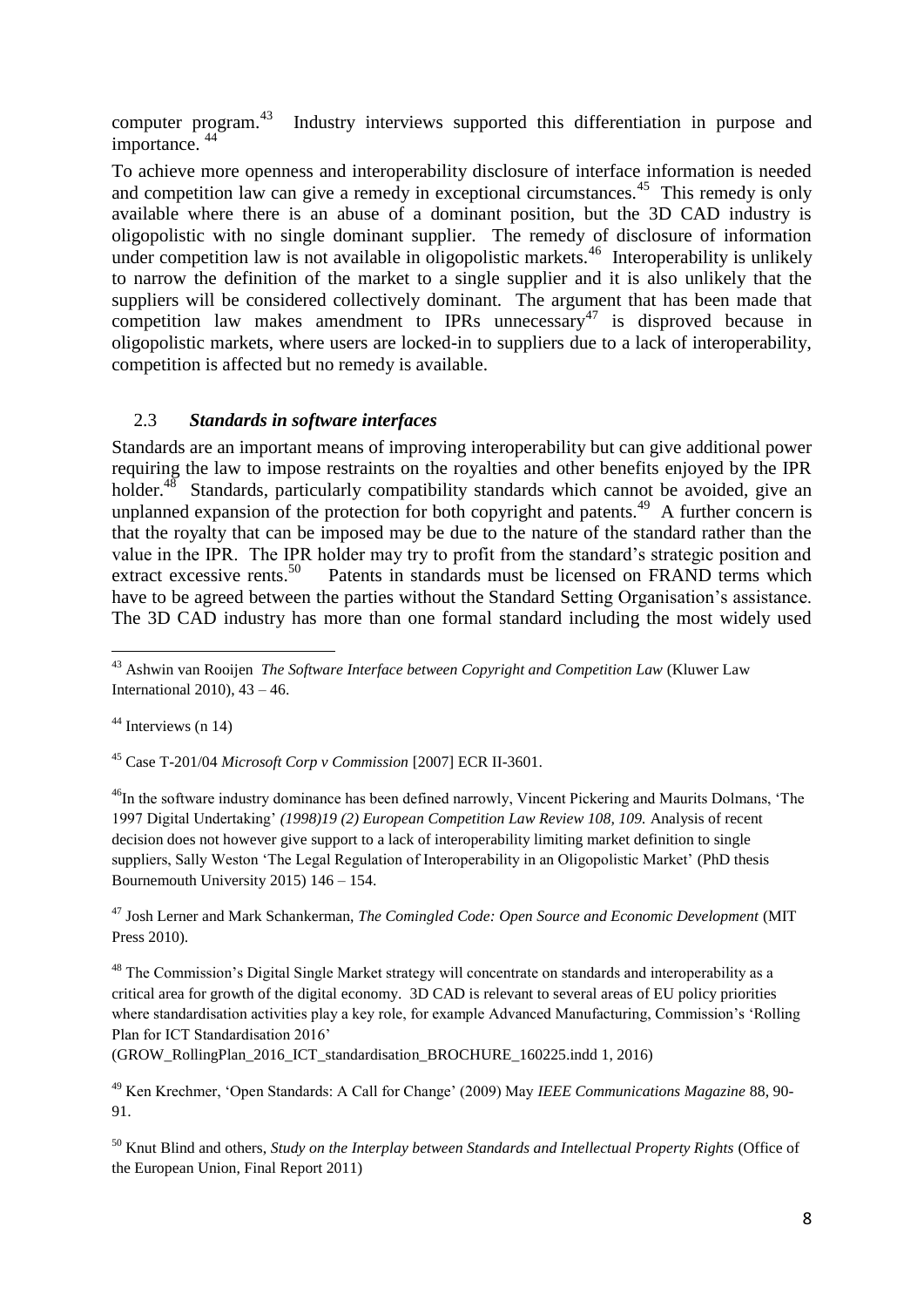<span id="page-8-0"></span>STEP standard but they all only provide limited compatibility.<sup>51</sup> Although there is no evidence that FRAND, rather than royalty free, has caused a problem for STEP or had an impact on the industry, this may change if, to improve interoperability, interface availability and informal standards become more prevalent. As the information available becomes more dynamic negotiating FRAND licenses could be a drag on innovation. The argument that claiming royalties in interface standards incentivises innovation is nuanced and has certainly not been made convincingly.<sup>52</sup>

# **3. Interoperability in the 3D CAD industry – what lessons can we learn?**

This section will consider the impact of software interoperability in the 3D CAD industry within the present legal regime and what lessons can be learnt to inform future legal reform.

# 3.1 *Market pressure*

There appears to be little effective market pressure on the suppliers to improve interoperability. Suppliers with a significant part of the market benefit from a lack of interoperability and lock-in effects and may not want to license interoperability information for their product.<sup>53</sup> Their most important customers are  $OEMs<sup>54</sup>$  which value integrity of data as highly as interoperability.<sup>55</sup> The suppliers' concept of openness is to make their own software able to 'ingest' data from other suppliers' systems to encourage customers to stay with them.<sup>56</sup> Reverse engineering has not made a significant impact, certainly not sufficient to encourage suppliers to make disclosure of interface information. As the industry is an oligopoly with no dominant supplier a main legal tool for improving interoperability, competition law, is not available.

Despite the lack of pressure there has been a market response to improve interoperability. This has not always come from the suppliers of 3D CAD software but from other firms such

 $56$  Ibid.

<sup>-</sup> $51$  Junhwan Kim and others, 'Standardised data exchange of CAD models with desing intent' (2008) 40 (7) *Computer Aided Design* 760. The essential elements of lost information include: construction history – the procedures used to construct the model; parameters, variables associated with dimensions and other values; constraints relationships between parameter values and geometry and features such as shape configurations. 51% of users of translation software get acceptable results 50% to 75% of the time. Longview Advisors, Inc. 'Collaboration & Interoperability Market Report' 2010, 51

<file://bournemouth.ac.uk/data/staff/home/sweston/Downloads/cimr2010-longview.pdf> (accessed 11 October 2016).

 $52$  Ibid: Weston (n [37\)](#page-6-0).

<sup>53</sup> Commission Staff Working Document, 7.

<sup>&</sup>lt;sup>54</sup> The Original Equipment Manufacturers 'OEMs' have the largest accounts and often dictate what software their tier suppliers use.

 $55$  Interviews (n [14\)](#page-2-1)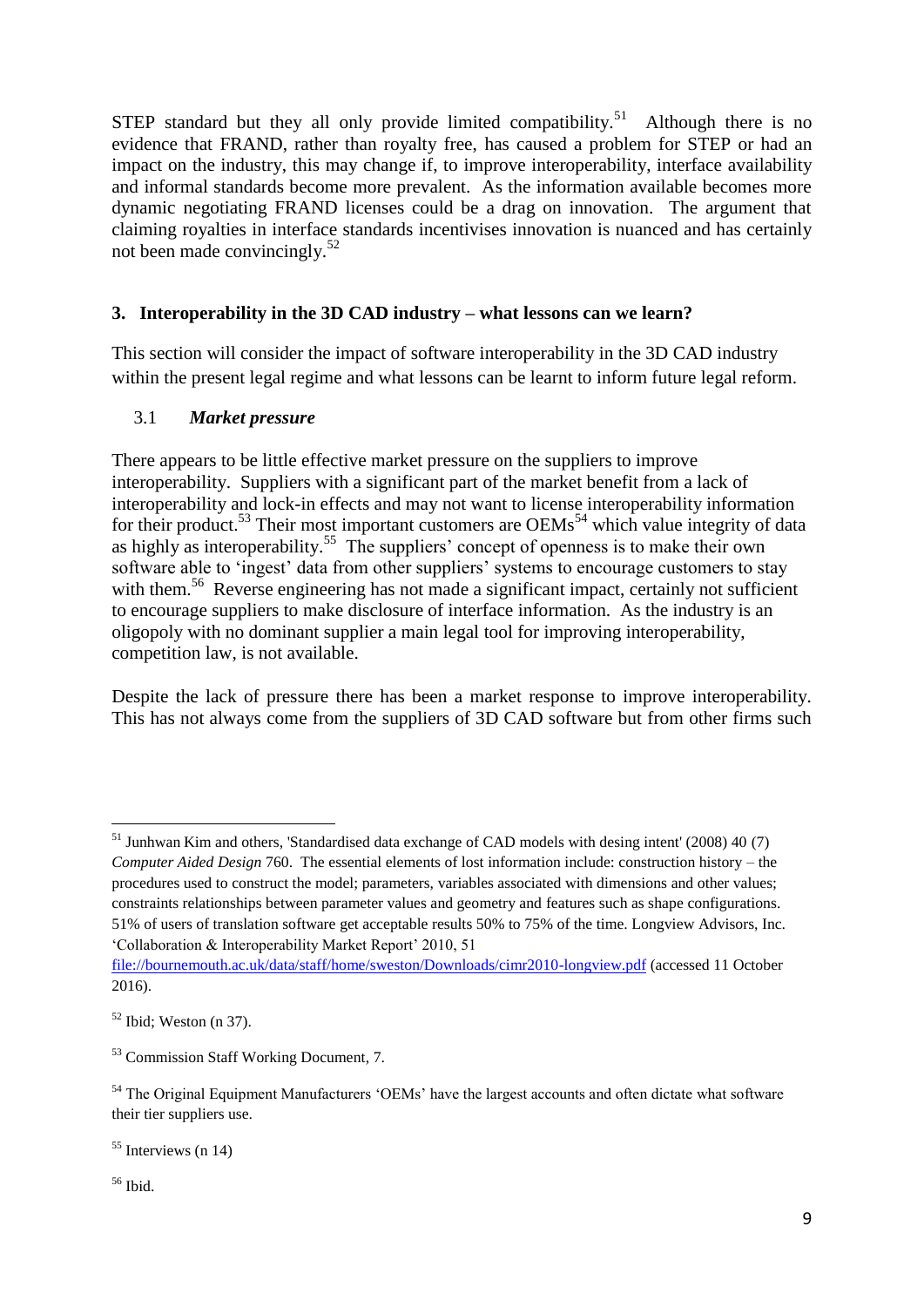as translators<sup>57</sup> which supply specialised software to enable models in competing 3D CAD software to interoperate to some extent. The translator software companies have seen a market opportunity, and using standards, APIs and reverse engineering, they have developed software to assist the process of transferring data between proprietary 3D CAD systems.<sup>58</sup> While this gives some relief from lock-in it is a costly and complex process and is limited as standards and translation software provide only a partial solution.<sup>59</sup> Although there is presently little pressure on suppliers to disclose interfaces they do provide, APIs, and data formats to the suppliers of translation software and other complementary software.<sup>60</sup> But making the data available remains in the gift of the 3D CAD suppliers and even a version update can lead to temporary interoperability issues for complementary software. Improving the availability of interface specifications would improve reliability. However given the complex nature of the software it may still require the specialist knowledge of the translators to achieve effective compatibility and it is not certain whether it is technically possible for all four systems to achieve full functional compatibility. While market solutions in the form of translation software companies have emerged there generally appears to be little drive in the industry towards improving interoperability.

# 3.2 *Protecting Users' Data*

Despite the lack of interoperability 3D CAD software provides a good welfare benefit as it improves the potential to develop goods quickly and to manage related data efficiently. 3D CAD is sophisticated modular software developed over several decades and it is more than just a platform. OEMs and other users rely on 3D CAD software to create, edit, use and store what is probably their most valuable data. The software is highly complex and functional and has a 'critical core'<sup>61</sup> function in the users business, particularly as it stores their own proprietary data. Lack of interoperability prevents users switching to another supplier immediately and can result in lost data. Industry interviews showed that OEMs and other customers value integrity of data as highly if not more so than openness and full interoperability.<sup>62</sup> It is important that the problem of interoperability is solved without disrupting the market. The disruption to the music industry caused by digital downloads did

 $57$  For example Theorem Solutions [www.theorem.com/Company/overview.htm](http://www.theorem.com/Company/overview.htm) and Tansmagic

[https://transmagic.com/.](https://transmagic.com/) These companies use a variety of methods including APIs and reverse engineering to provide translators to enable the direct exchange of native CAD files (both accessed 31 October 2016).

<sup>58</sup> 66% of respondents used CAD translation software Longview Advisors 2010 (n [51\)](#page-8-0).

<sup>&</sup>lt;sup>59</sup> Translation software supplied with 3D CAD packages allows for one direction translation only. Less than 33% of engineering companies surveyed used a third party translator and of those only 45% indicate that they get the results they want with these applications better than 75% of the time. 'Collaboration & Interoperability Market Report' (Longview Advisors Inc. 2008) [www.proficiency.com/downloads/3DMarketReport2008.pdf](http://www.proficiency.com/downloads/3DMarketReport2008.pdf) (accessed 12 November 2010).

 $60$  Trevor Leeson, Theorem Solutions (MCADCafe interview 2014 PTC) [http://www10.mcadcafe.com/video/Theorem-Solutions-Trevor-Leeson-Principal-Consultant-Tech.-Director-](http://www10.mcadcafe.com/video/Theorem-Solutions-Trevor-Leeson-Principal-Consultant-Tech.-Director-Major-Accounts/43971/media.html)[Major-Accounts/43971/media.html](http://www10.mcadcafe.com/video/Theorem-Solutions-Trevor-Leeson-Principal-Consultant-Tech.-Director-Major-Accounts/43971/media.html) (accessed 17 October 2014).

 $61$  Interviews (n [14\)](#page-2-1)

 $62$  Ibid.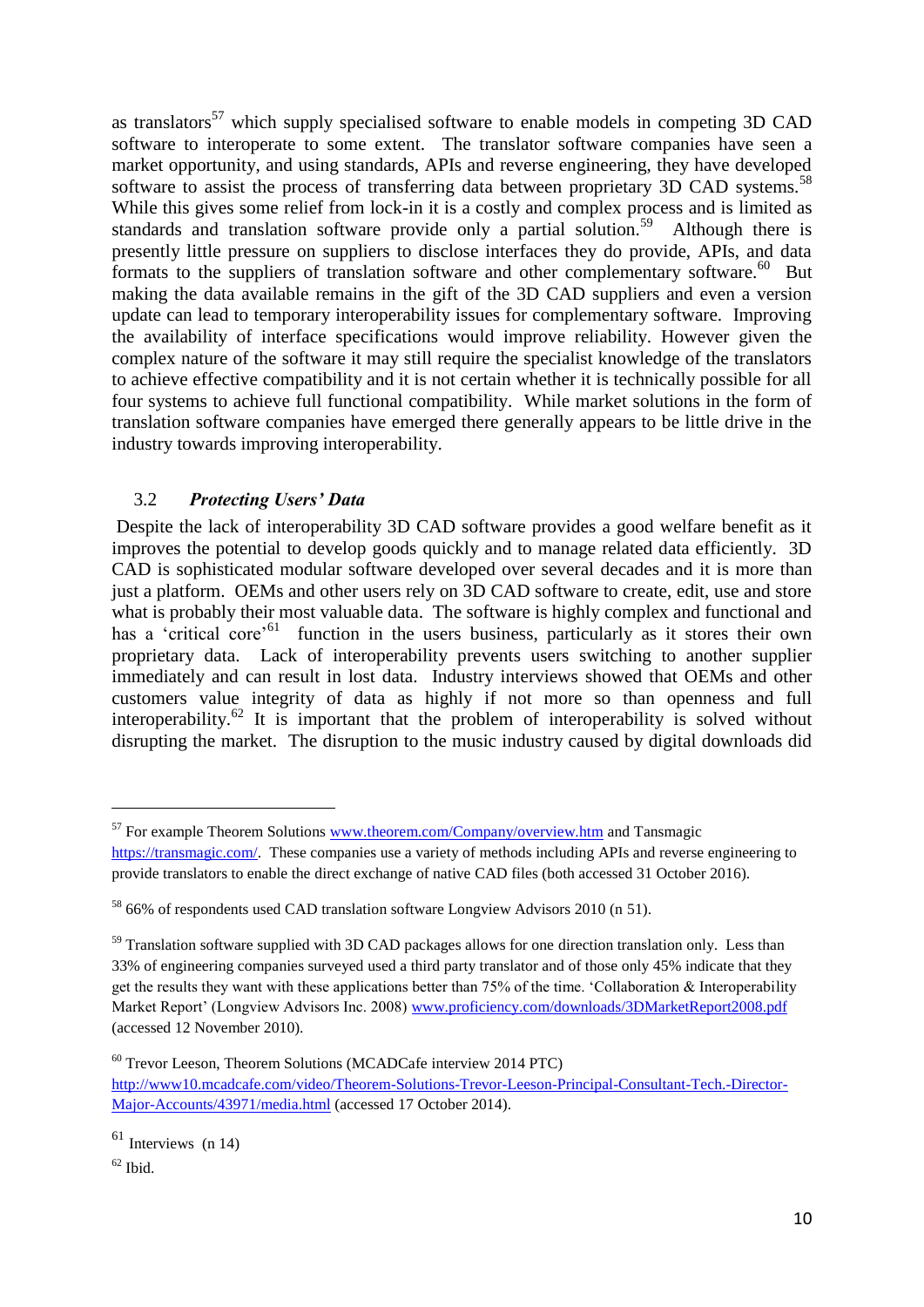not directly harm the user as music became more available.<sup>63</sup> Disruption to the 3D CAD industry and to the supply of proprietary software in which users' data is stored could be very harmful to the user and to society generally as manufacturing industry would suffer as vital know-how and legacy data could be lost.

Continuing follow on innovation would appear to have more welfare benefit than some form of creative destruction which could destroy the existing software and replace it with a new platform. 3D CAD suppliers have invested heavily in designing sophisticated software and a model that just replaces it with something else is undesirable, unless it gives full backward interoperability, which given the complexity of the software, is very unlikely. Interoperability helps follow on innovation. Not only does the software have intrinsic value but the users' proprietary data is extremely valuable. It is important to the user that they can access their data now and in the future.<sup> $64$ </sup> Interoperability allows this to happen but any changes to the legal regime should not destabilise the industry as it is necessary to ensure that users can continue to use the format of the software their own proprietary data is stored in. Changes must also take into account users' needs, not only as consumers seeking competitive prices, but also to protect the integrity and access to their own proprietary data. The functional nature of the software is relevant not only to determining the IPRs status of the interface but also to ensuring the legal regime balances the need for interoperability with the need for data integrity.

## <span id="page-10-0"></span>3.3 *3D CAD software interfaces as de facto standards*

In addition to taking into account the impact, not only on the suppliers' incentive to innovate, but also any harm that could be done to the integrity and continuity of access to the users' data, software interfaces require different considerations and treatment to other subject matter in a computer program. The concept that software interfaces require different treatment has been recognised in previous research<sup>65</sup> in copyright case law<sup>66</sup> and during industry interviews. This is because software interfaces not only directly affect interoperability, but also because of their indirect effects as standards. Interfaces have an indirect function of controlling interoperability and access, not only in competing software and networks but also in complementary software and access to the user's existing own data. Their impact and value is amplified solely because of their role as standards and this extends and distorts the IPR protection they enjoy to the detriment of competitors, suppliers of complementary software, and users. Interfaces will have a different optimal balance than the core subject matter with more openness to counteract the amplifying effect that control over standards has on market power.<sup>67</sup>

 $63$  It is uncertain what indirect effects, such as reduction in choice of artists, the disruption to music industry had on the consumer but the availability of music generally increased with introduction of digital media and iTunes, file sharing and streaming.

<sup>&</sup>lt;sup>64</sup> Interviews ( [n14\)](#page-2-1) Users of 3D CAD insisted the Siemens' JT data format was adopted as an ISO standard to make it suitable for legacy storage as the data format will be maintained which is not assured if it remained proprietary.

 $65$  Ibid.

<sup>66</sup> *SAS Institute* CJEU.

 $67$  Rooijen (n [43\)](#page-7-0) 43 – 46,197.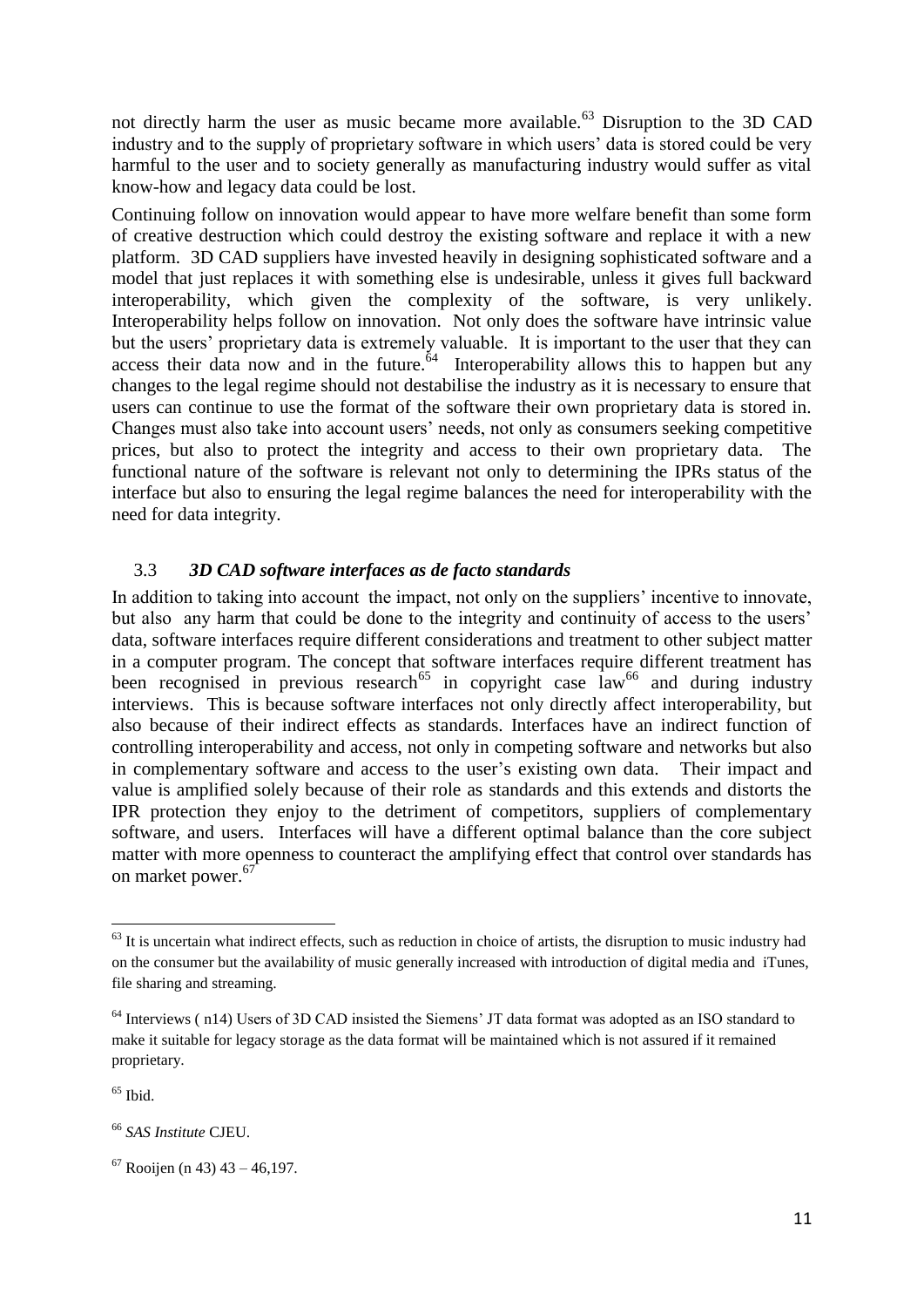## 3.4 *Summary*

<span id="page-11-1"></span><span id="page-11-0"></span>-

The different attitude expressed during industry interviews to the sharing of interfaces from the core software as well as the recognition that the value of interfaces arose less from their innate innovation than their value as de facto standards, supports existing theory. While there is some market response within the industries to the demand for interoperability, and adoption of formal standards, these give a very incomplete solution. Significant supplier lock-in remains and this can justify intervention. A dominate feature of the industry is the value of the users proprietary data stored in the software. The integrity of data is crucial for the user and intervention must take this into account and ensure backward interoperability is not reduced.

## **4. A review of current proposals to reform the regulation of interoperability**

Regulating to promote interoperability must strike a balance between IPR protection which gives control, and the need for access and use of interface information which gives openness. This will also achieve the economic goals of increasing incentives to innovate and promote efficient allocation of resources.<sup>68</sup> The central economic problem is said to be that copyright protection of software conflicts with the desire for information, particularly interface information, to be disseminated. Overprotection favours present innovation over future innovation.<sup>69</sup> Future innovation can be improved by allowing a degree of copying of interfaces.<sup>70</sup> The reverse engineering provisions in Article 6 of the Software Directive is an attempt to strike a balance. They were however formed more by lobbying than by economic Pareto optimality or empirical evidence.<sup>71</sup> The introduction of the Software Directive was influenced by lobbying from US trade representatives and negotiators and *Computer Associates v Altai* and *Sega Enterprise Ltd v Accolade Inc.,* which held that decompilation to achieve interoperability was 'fair use' were not decided until after the Software Directive had been enacted.<sup> $72$ </sup>

<sup>68</sup> Willaim Landes and Richard Posner, 'An Economic Analysis of Copyright Law' (1989) 18 *Journal of Legal Studies* 325; Josef Drexl (ed) *Research Handbook on Intellectual Property and Competition* (Edward Elgar 2008) Ruth Towse and Rudi Holzhauer in the introduction to *Economics of Intellectual Property* (Edward Elgar 2002).

<sup>69</sup> Roger Van den Bergh, 'The role and social justification of copyright: a 'law and economics' approach' (1998) 1 *Intellectual Property Quarterly* 17-34, 28.

 $70$  Kenneth Dam advocates copying of operating system interfaces to write new application programmes and where follow-on innovation adds substantial surplus value. 'Some Economic Considerations in the Intellectual Property Protection of Software' (1995) 24 *Journal of Legal Studies* 321.

<sup>71</sup> Ian Brown and Christopher T. Marsden in *Regulating Code* (2013 the MIT Press), 87 give another example of policy making that is based more on lobbying by stakeholder than the product of a rational decision-making process.

<sup>72</sup> *Computer Associates v Altai* (1991) 982 F.2d 693; *Sega Enterprises Ltd v Accolade Inc.* (1992) 977 F.2d 150; The case of *Whelan v Jaslow* (1986) 797 F.2d 1222 had been decided and opponents to decompilation asserted that even interface information could be part of the program's sequence, structure and organisation and protected as copyright law in the US. Noam Shemtov, 'The Legal Regulation of Decompilation of Computer Programs: Excessive, Unjustified and in Need of Reform' (PhD thesis QML 2013) 138 - 139.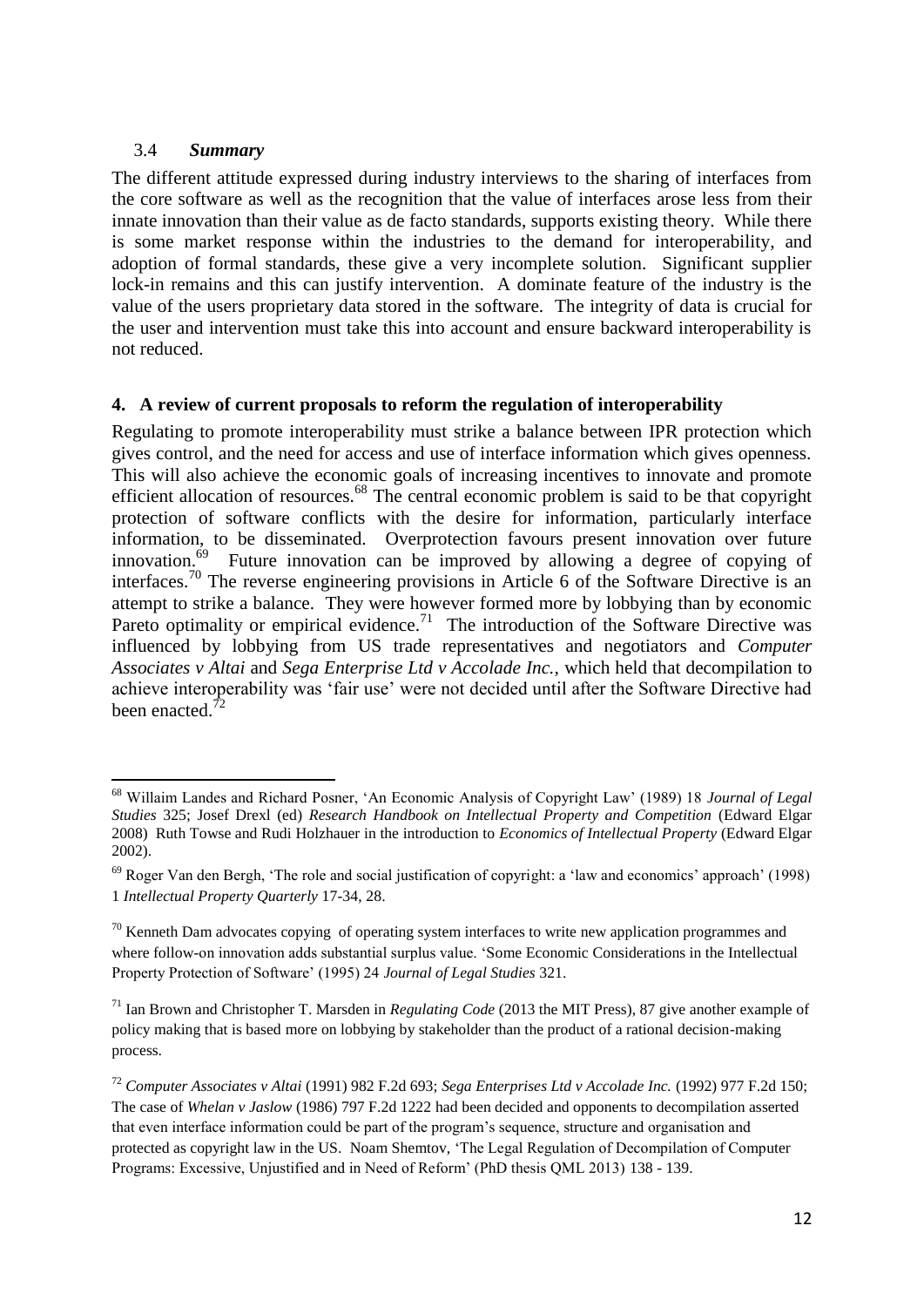The Commission appears to consider that as the Directive and in particular the decompilation provisions 'were the result of intensive debate among all interested circles…the balance found then appears to be still valid today' although maintaining the status quo is influenced by not wanting 'to reopen the floodgate of debate'.<sup>73</sup> In 2013 however a Commission Staff Working Document looked at measures that would lead to the licensing of interoperability information. They considered that 'copyright does not offer control over the information per se embodied in a work; only the expression is protected of that information where it constitutes the author's intellectual creation.' Because software is distributed in machine code even where interoperability information is not copyrightable there is no guarantee of effective access to the necessary protocols for developers.<sup>74</sup> The Software Directive also gives control over the information obtained by reverse engineering even when it does not include expression as there are restrictions on sharing the information.<sup>75</sup> While the ideas behind software interfaces are not copyright protected more freedom to access and share the information is needed to improve interoperability.

<span id="page-12-0"></span>The Commission Staff Working Document is one of several proposals that try to achieve a balancing interest. While these proposals will be considered it has not yet been determined how best to identify and obtain the correct balance. Neither the correct optimum balance nor the criteria for identifying it have yet been identified.<sup>76</sup> While the need for balance is reinforced by the proposals there has been less progress on establishing criteria for identifying the 'pivot' between control and openness.<sup>77</sup> This means it is difficult to put these principles into practice.

To avoid instability and protect data integrity it is proposed that the correct approach is to start with changes that cause least intervention and only increase intervention if after eva luation and reflection there is insufficient improvement in interoperability. To be effective any changes would need to be made across the EU and the first evaluation will be the recent proposals for an interoperability directive.<sup>78</sup>

The proposals will be considered in reverse order, starting with those that are most interventionist and moving towards those that need the least change to the existing law to give more freedom to the market to use information that does not have IPR protection.

 $73$  Commission Report 2000/199 on the implementation and effects of Directive 91/250/EEC on the legal protection of computer programs [2000] COM 199 final, 21.

 $74$  Graef (n [25\)](#page-4-1) 15.

 $75$  Software Directive Article 6.2 (b) ([n 15\)](#page-3-0).

<sup>&</sup>lt;sup>76</sup> Shemtov (n [72\)](#page-11-0), 44 proposed a model using recoupment of R&D costs as a benchmark for licensing innovative software architecture to competitors when coupled with revenue generated on sales as sufficient incentive to continue and invest in original research and development; four criteria to assess the social welfare effects of the law's recognition of a right to reverse engineer in Pamela Samuelson and Suzanne Scotchmer 'The Law and Economics of Reverse Engineering' (2002) 111 *The Yale Law Journal* 1575.

 $77$  Ibid; Rooijen (n [43\)](#page-7-0) talks of 'middle ground between openness and control', 234.

<sup>&</sup>lt;sup>78</sup> The outcome of the negotiations for the United Kingdom's departure from the European Union will determine whether the United Kingdom will be bound to implement any Directive.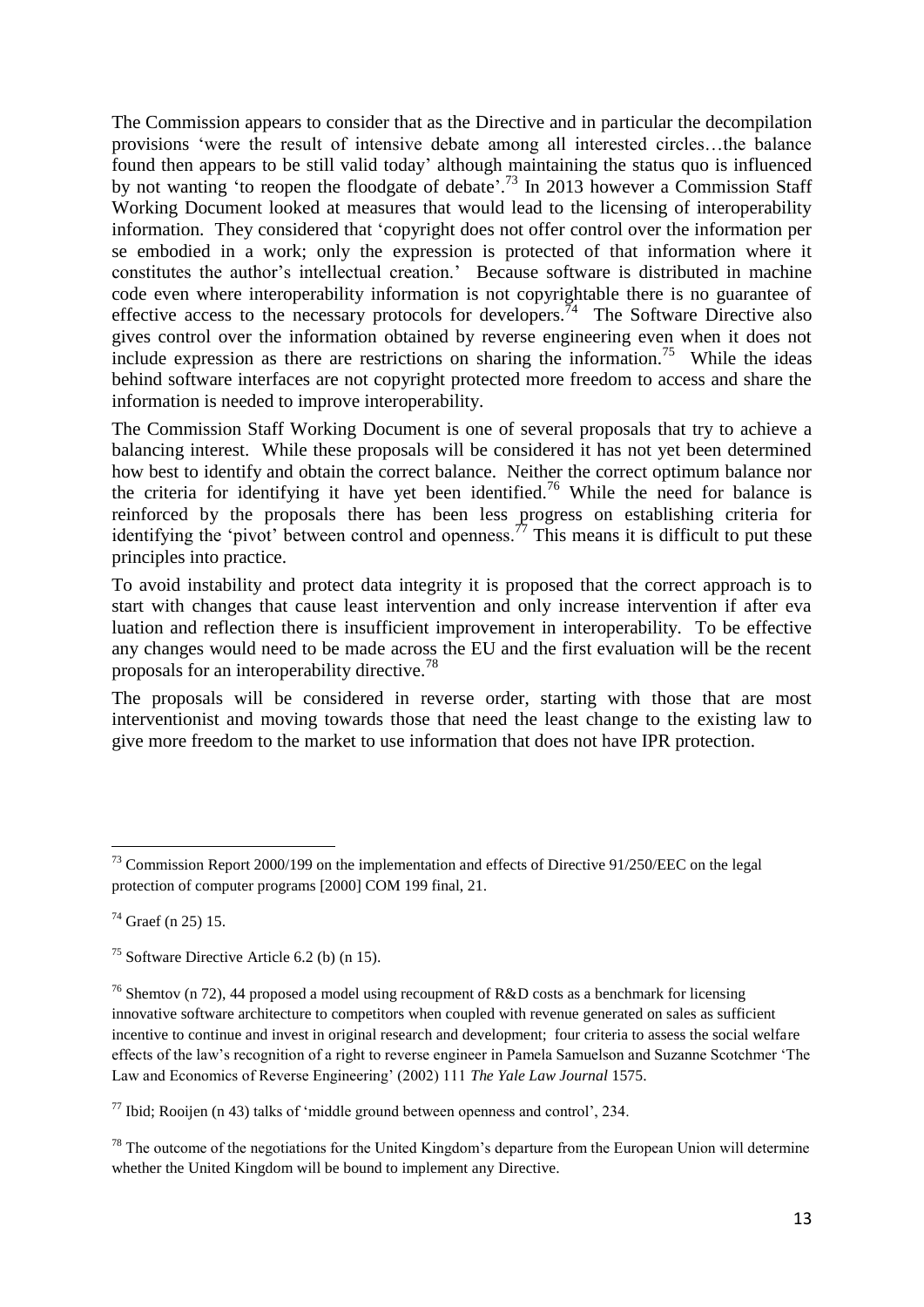## 4.1 *An interoperability directive*

An 'Interoperability Directive' has been seen as a way to ensure a common approach across Europe to enforce disclosure of interface information and other remedies.<sup>79</sup> A Directive is a mechanism or wrapper that could include various rules to implement changes aimed to prevent IPRs being used to exclude competition without resorting to ex post competition law or to find a deliberate strategy of exclusion to justify intervention.<sup>80</sup> Dominant suppliers, particularly of network or application infrastructure in software based internet services, such as software as a service, would be prevented from 'locking in' certain segments of the market which is said to happen when providing services across different platforms is costly. $81$  This would strengthen competition between software based internet providers and platform owners and the increased interoperability should reduce training costs and encourage new entrants to markets. 82

An Interoperability Directive, including trade secrets and patent licences, was discussed in the Commission Staff Working Document in 2013 with Article 114 TFEU as the legal basis. Proposals included a mandatory license of right on FRAND terms or an interoperability exception to mirror Article 6 of the Software Directive.

The Agreement on a Unified Patent Court<sup>83</sup> provides that the rights conferred by European patents with unitary effect will not extend to the use of information obtained under Articles 5 and 6 of the Software Directive.<sup>84</sup> On establishment of the unitary patent and Unified European Patent Court patent holders will not be able to invoke patents against products implementing interface information obtained by black box or decompilation reverse analysis. This is similar to the provision in the doomed Software Patent Directive. In 2002 the European Commission proposed a Directive on software patentability. The European Parliament proposed an amendment that the use for the purposes of achieving interoperability would not be considered a patent infringement. The Directive was defeated by a vote in the European Parliament in 2005 and has been dropped.<sup>85</sup> As the exemption in the unitary patent does not however apply to classical European patents, or national patents which contain no such exemption, they will continue to stand in the way of using interface information.<sup>86</sup>

The Commission Staff Working Document considered a proposal extending the exemption in unitary patents to all European or national patents which would prevent them being invoked against the use of information obtained from reverse engineering for interoperability purposes. No royalty fee would be payable under this interoperability exception. The

<sup>81</sup> Ibid, 207.

<sup>82</sup> Ibid, 208.

<sup>-</sup><sup>79</sup> Ibid.

<sup>&</sup>lt;sup>80</sup> Pierre Audoin Consultants 'Economic Social Impact of Software and Software-Based Services' Final Report August 2010 Smart 2009/0041, 207 - 208<http://cordis.europa.eu/fp7/ict/ssai/docs/study-sw-report-final.pdf> (accessed 16 December 2014).

<sup>83</sup> [www.epo.org/law-practice/unitary/patent-court.html](http://www.epo.org/law-practice/unitary/patent-court.html) (accessed 20 January 2017)

<sup>&</sup>lt;sup>84</sup> Article 27(k) of the Agreement on Unified Patent Court (11 January 2013) document 16351/12.

<sup>&</sup>lt;sup>85</sup> Commission 'Proposal for a Directive of the European Parliament and of the Council on the patentability of computer-implemented inventions' COM (2002) 92 final, OJ C 151E/129.

 $86$  Graef (n [25\)](#page-4-1) 16.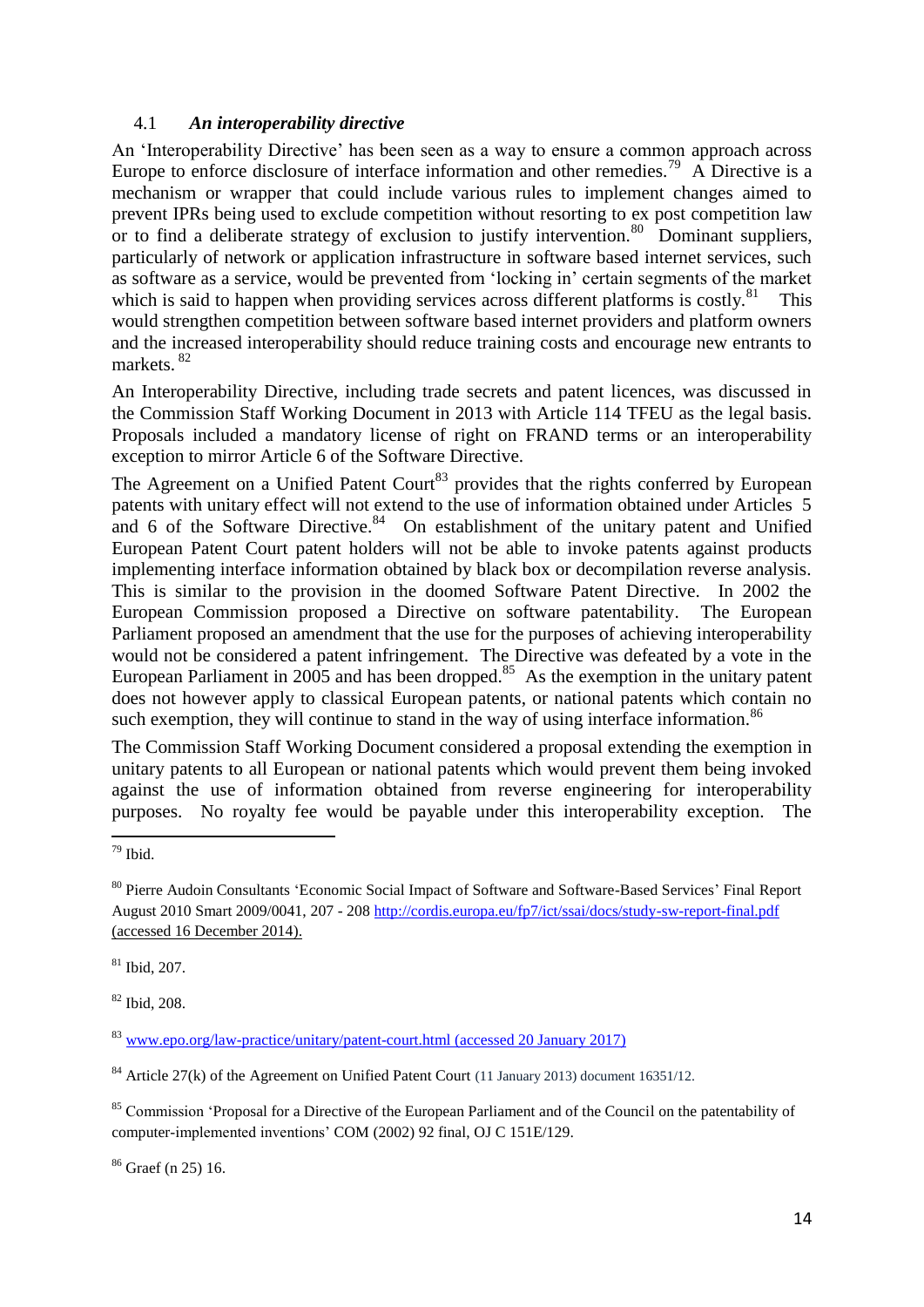exception removes the risk from developers who rely on Articles 5 and 6 of the Software Directive to reverse engineer interoperability information that they would risk infringing patent rights, perhaps unknowingly. $\frac{87}{7}$  An alternative option was for patent claims which relate to interoperability information to be subject to an automatic license of right on FRAND terms similar to the arrangements for essential patents in standards.<sup>88</sup>

<span id="page-14-0"></span>A further approach is to licence both patents and trade secrets information on a case by case basis giving individual consideration rather than a general application of an exception or the right to licence regime. This would be modelled on the Framework and Access Directives for access to and interconnection of electronic communications networks.<sup>89</sup> Obligations to licence would be imposed on undertakings with significant market power which would require new bodies in each national regulatory authority to carry out ex ante analysis of the market to identify those suppliers who had significant market power.<sup>90</sup> If the definition of significant market power is equivalent to dominance under European competition  $law<sup>91</sup>$  it would not apply to oligopolies such as the suppliers in the 3D CAD market and so would not provide a remedy to lack of interoperability and lock-in in oligopolistic markets. The consultation carried out as part of the Commission Staff Working Document identified that interoperability problems existed with suppliers that would not qualify as significant market players and gave the example of interoperability issues between different CAD systems.<sup>92</sup>

After raising these initiatives the Commission Staff Working Document concluded that an Interoperability Directive should not proceed. Even if effective, establishing the new bodies would be costly, and the analogy with the electronic communications networks breaks down. Software industries, such as 3D CAD, do not have identifiable market bottleneck assets.<sup>93</sup> They also have a different territorial scope as the electronic communications networks are primarily national whereas software markets generally cover the whole of the EU which makes implementation by national regulatory authorities inappropriate and ineffective. It could also introduce a public law approach adding a third dimension to intellectual property law and competition law.<sup>94</sup>

Introducing automatic licences of right, other than just for the unified patent, would entail a revision of legislation in all member states, which presumably the Commission Staff

-

<sup>90</sup> Commission Staff Working Document, 12, Safeguards would need to be in place including a framework explaining the principles to follow to ensure alignment between regulatory actions and the breach of interoperability principles as well as avoiding the disclose of information that reveals the technology and functionality implemented by a device or a system beyond its interfaces.

<sup>&</sup>lt;sup>87</sup> Commission Staff Working Document (n [13\)](#page-2-3), 11.

<sup>88</sup> Ibid.

<sup>&</sup>lt;sup>89</sup> Council Directives 2002/21/EC on a common regulatory framework for electronic communications networks and services; 2002/19/EC on access to, and interconnection of, electronic communications networks and associated facilities (as amended by Directive 2009/140/EC OJ L337/37).

 $91$  Framework Directive 2002/21/EC (n [89\)](#page-14-0), recital 25.

 $92$  Commission Staff Working Document,  $17 - 18$ .

<sup>93</sup> Ibid, 14-15.

<sup>&</sup>lt;sup>94</sup> Rooijen (n [43\)](#page-7-0) 234.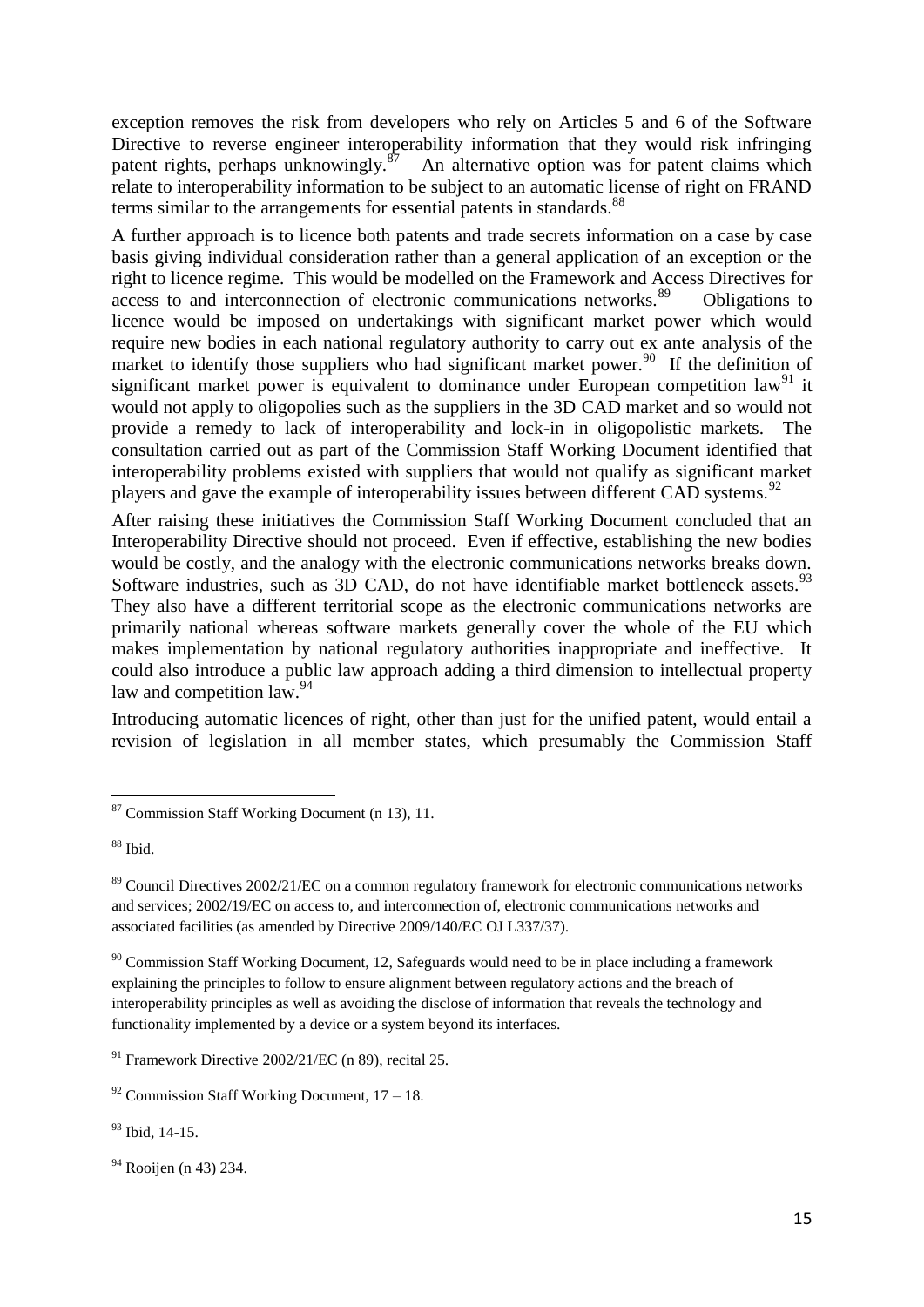Working Document did not consider feasible. It was also doubted whether the provisions could use Article 114 TFEU as a valid legal basis or meet the principles of proportionality.<sup>95</sup>

It was assumed that implementation would be costly but the new bodies would only be necessary if action was limited to undertakings with significant market power. Automatic rights and interoperability exception for patents would, after amendment to the law, leave implementation and enforcement to the parties.

The Commission Staff Working Document preferred the introduction of non-legislative measures to lower transaction costs and foster a culture of licensing through the use of model licences and guidelines on valuing interoperability to help parties agree royalty rates.<sup>96</sup>

## 4.2 *Compulsory disclosure and mandatory licenses of right*

Proposals to amend the existing legal position often consider some form of mandatory disclosure of interface information.<sup>97</sup> Article 102 provided such a mandatory licence remedy in *Microsoft.* The effectiveness of the remedy is limited as it is ex post and takes years to provide relief by which time the market may have moved on. Compulsory disclosure through some form of regulation is rare in copyright.<sup>98</sup> Regulation has serious drawbacks including the cost burden to the regulator and regulated and can stem the innovation it intended to create.

Patent holders can already volunteer licences of right, normally in return for a reduction in licence fees. This allows all patent holders the opportunity of licencing the technology on reasonable royalty terms. As discussed earlier the Commission Staff Working Document considered converting this to mandatory licenses of right for patent claims covering interoperability information.<sup>99</sup> Patent holders would be required to offer licences on FRAND terms, similar to the commitments in standard setting organisations. However as this would require changing the legislation of all Member States the Commission considers implementing automatic mandatory licenses of right would be 'very difficult'.<sup>100</sup>

The Software Directive imposes a trade secret regime for computer programs<sup>101</sup> which conflicts with a requirement for disclosure of any code but particularly the source code. Mandatory disclosure arrangements, including registration of the source code, could give copyright protection only in return for disclosure of the subject matter.<sup>102</sup> But the source code is the 'crown jewels' and their disclosure is unlikely to strike the right balance between

-

 $102$  Ibid, 235.

<sup>&</sup>lt;sup>95</sup> Commission Staff Working Document, 14.

<sup>96</sup> Ibid, 15-16.

 $97$  For example requiring dominant social network systems such as Facebook to provide APIs and other interoperability obligations, Brown (n [71\)](#page-11-1) 190.

<sup>98</sup> Begona Gonzalez Otero, 'Compelling to Disclose Software Interoperable Information' (2013) 16 *The Journal of World Intellectual Property* 2, 8.

<sup>99</sup> Commission Staff Working Document, 11.

 $100$  Ibid, 14 and 16-17.

 $101$  Rooijen (n [43\)](#page-7-0) 236.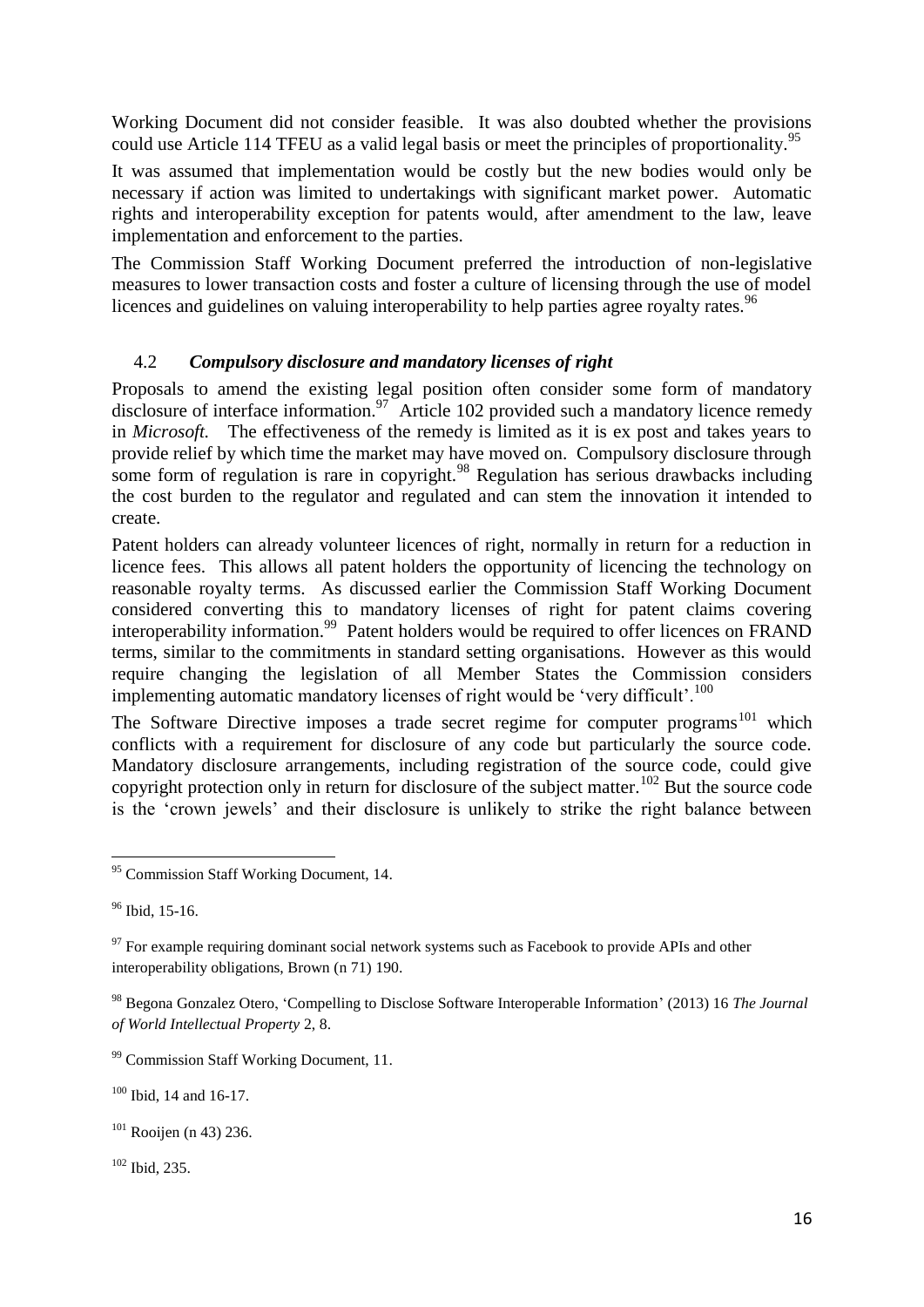revealing interface information and the 'thin' protection of copyright granted to the valuable and functional know-how in the source code. $103$ 

A more direct and proportionate approach is a registration requirement by the rightsholder of the interface specification. A disclosure requirement limited to the interface would not relate to the source code itself but only to the interface specification. Disclosure of interfaces safeguards the public domain by limiting copyright protection to the computer program rather than the interfaces and 'domain of interoperable programs.' <sup>104</sup> This would protect the rightholder's control with less detriment to incentives to innovate. It would also limit transaction costs as it removes the need for third parties to invest substantially and without certainty of success in reverse engineering. The interoperability information would be offered for free without competitors having to get a license from the copyright owner or to determine the royalty rate. The cost of preparing the information rests on the rightholder which is probably the most cost effective solution but these costs may be substantial<sup>105</sup> and may be a disproportionate burden on small developers.<sup>106</sup> It is also possible that what the rightsholder makes available is not the optimum information. This could involve the rightsholder in work that is of little benefit to the consumer. It is effectively imposing a command economy on interface information rather than a demand economy which is achieved by reverse engineering. If however the rightsholder disclosed information in response to the threat of reverse engineering it is more likely the information that is disclosed would more closely map onto the information that is required by the market which should be more efficient.

<span id="page-16-1"></span>Even where copyright protection is conditional upon full disclosure of interfaces, monitoring and enforcement remains problematic. It is difficult to define the point at which adequate disclosure has taken place to ensure the body of the computer program has copyright protection.<sup>107</sup> For example, what level of disclosure or incomplete disclosure is required and does the copyright owner have the say on where the interfaces are and how many? As discussed earlier, interfaces can be defined as the rules by which data or instructions can be repetitively transferred between elements of a computer system.<sup>108</sup> Interfaces exist where such transfers occur, making it difficult to categorise which portion of a program is truly an interface.<sup>109</sup> As almost any part of the program can be considered as an interface<sup>110</sup> it would

<span id="page-16-0"></span>-

<sup>104</sup> Ibid, 237.

 $105$  For example Microsoft costs to comply with the Commissions interface disclosure requirement, Ian S. Forrester, 'Victa lacet mihi causa: the compulsory licensing part of the Microsoft case' in Luca Rubini (ed), *Microsoft on Trial* (Edward Elgar, Cheltenham 2010), 97-98.

<sup>106</sup> The 'cheapest cost informer' is the original developer and owner of the software, Dieter Schmidtchen and Christian Koboldt, 'A Pacemaker That Stops Halfway: The Decompilation Rule in the EEC Directive on the Legal Protection of Computer Programs' (1993) 13 *International Review of Law and Economics* 413.

 $107$  Graef (n [25\)](#page-4-1).

<sup>108</sup> Michel Colombe and Caroline Meyer, 'Interoperability still threatened by EC Software Directive: a status report' (1990) 12 *European Intellectual Property Review* 325, 328.

 $109$  Ibid.

<sup>110</sup> Robert Hart, 'Interfaces, Interoperability and maintenance' (1991) 13 (4) *European Intellectual Property Review* 111.

<sup>103</sup> Ibid, 235.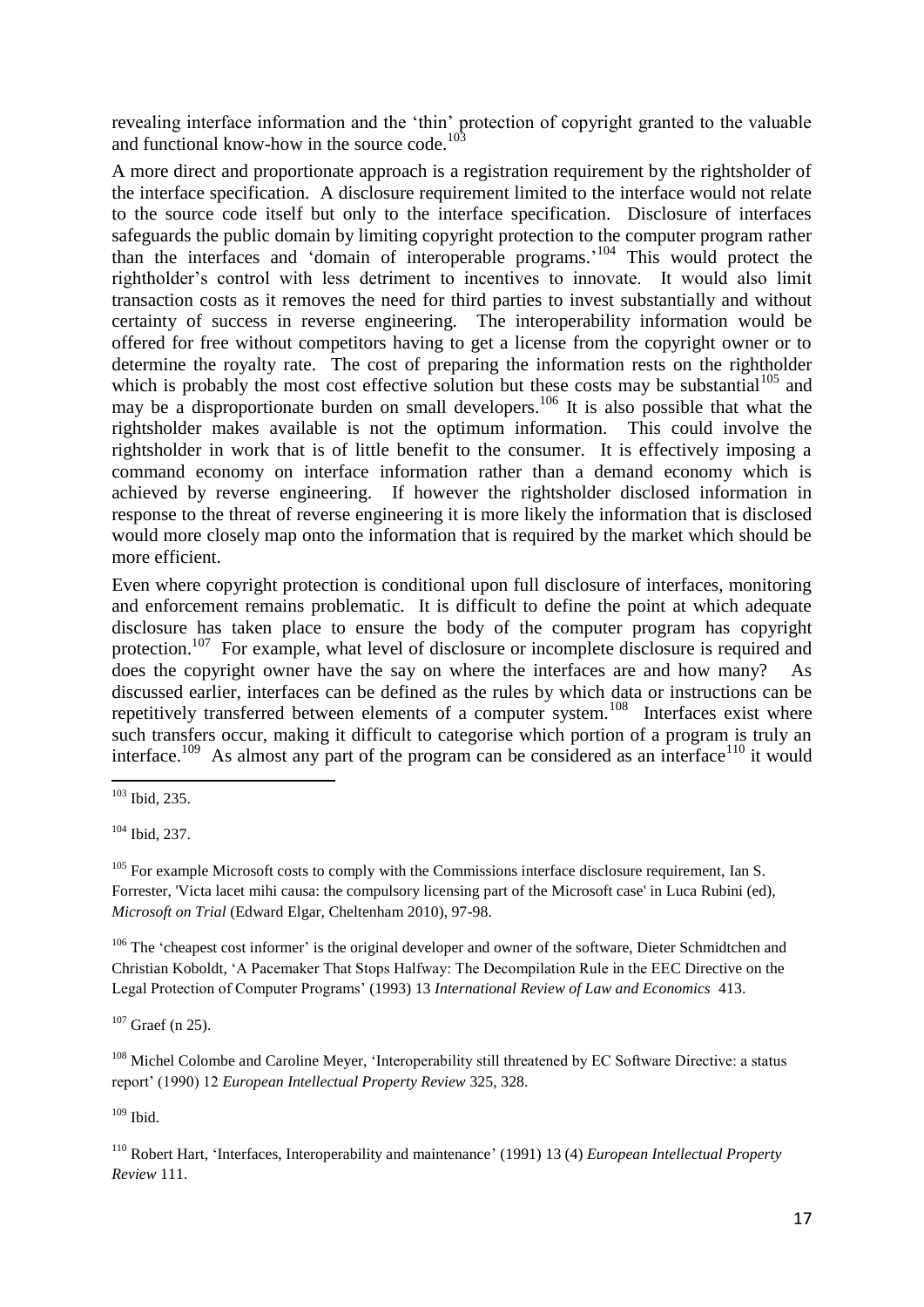be difficult to establish conclusively what constitutes an interface and to say whether full disclosure has taken place, particularly as the source code would not be available. This introduces a high level of legal uncertainty. This level of uncertainty combined with the degree of intervention required to enforce the rightsholder to compile and disclose information means this option is not recommended.

# 4.3 *Reducing the term of IPR protection*

The fifty years minimum term protection required by the Berne Convention for literary works far exceeds the useful life of the software. Shortening the term is not however easy. The difficulty of fixing a single appropriate term meant that approach was rejected for replacement parts under design protection law. <sup>111</sup> 'Attempting to influence the dynamics of platform software competition by identifying a single, fixed term of protection for interface specifications similarly appears too detailed an instrument to be effective.<sup>112</sup> Reducing the term of protection for all software does not improve the position for interoperability but could adversely damage incentives to innovate. As interfaces have indirect effects as de facto standards reducing protection for interfaces alone to a shorter term is theoretically appropriate. This could be based on the time it would take to reverse engineer the relevant specifications. Given that interfaces can be subjectively identified and defined it would be difficult to operate a two tier regime for interfaces and other software. A two tier approach could imply that these specifications are protected which is not the case.<sup>113</sup> Rather than having to determine the nature of interfaces under the ideas/expression dichotomy the courts would be deciding whether code was an interface to determine its duration of protection.

Introducing a shorter term of protection that is applicable to interfaces would be detrimental to vertical interoperability.<sup>114</sup> Users of complementary software could be put in a worse position than they are now. While voluntary data exchange does take place within the 3D CAD industry not all suppliers of complementary software have advanced access to APIs and their software might stop working each time a new version of the operating or platform software is released.<sup>115</sup> Many users would suffer disruption to interoperability between existing complementary software and new versions of operating or platform software. Users of complementary software for 3D CAD systems such as Finite Element Analysis and translation software could experience problems when new versions of the 3D CAD software are released and their complementary software may stop working for weeks or months.<sup>116</sup>

<sup>112</sup> Ibid, 221.

<sup>113</sup> *SAS Institute.*

<sup>114</sup> Vertical interoperability is complementary systems which create new functionality as opposed to horizontal interoperability for systems with similar or overlapping functionality, Commission Staff Working Document, 6.

<sup>115</sup> For example interoperability data is exchanged between Dassault Systemes' CATIA design software and suppliers of FEA (Finite Elements Analysis) software. Even here problems occur. When CATIA is upgraded the FEA supplier may not receive the information in advance and there may be a period when the programs are not compatible. Making the interface information available is in the gift of the 3D CAD supplier.

<sup>116</sup> Interviews (n [14\)](#page-2-1) and ibid. 3D CAD suppliers may have a competing version of the complementary software application, for example FEA analysis, so there is no incentive to release APIs to ensure compatibility.

<sup>-</sup><sup>111</sup> A single shorter term of protection was rejected for design protection laws, Rooijen (n [43\)](#page-7-0) 169 & 221 and could conflict with the Berne Convention but Rooijen, 221 text on footnote 1036.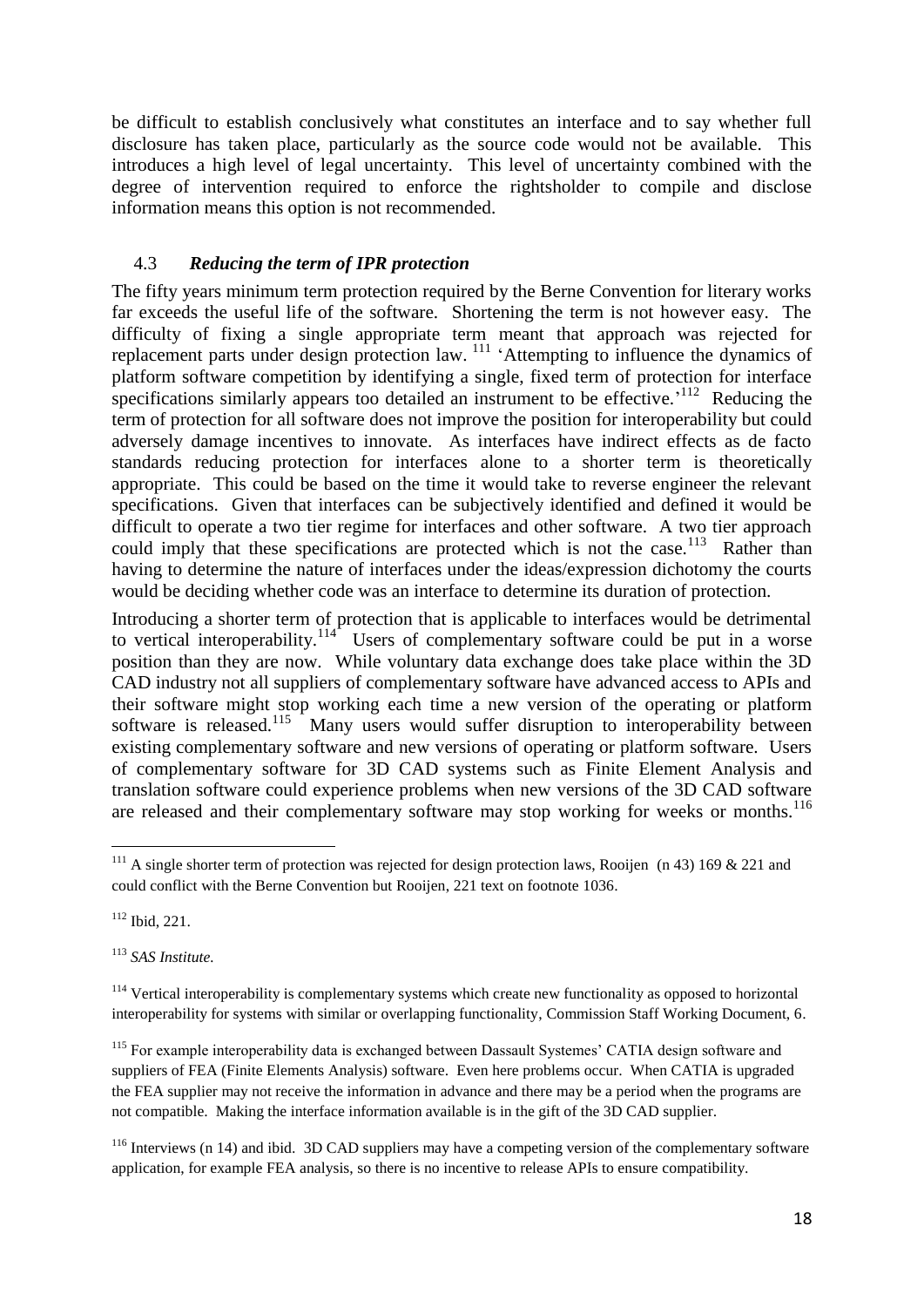The suppliers of complementary software generally find APIs are not available before the release, or frequently not at all and have to rely on reverse engineering.<sup>117</sup> Even if the copyright term was reduced to a matter of months, control would still remain with the operating or platform supplier. If interfaces were given a short term of protection rather than excluded under the present regime the position for suppliers and users of complementary software could be worse.

## <span id="page-18-0"></span>4.4 *Specific exclusion for interface information*

The Software Directive and case law in the CJEU has categorised interface information amounting to ideas and principles as not being copyright subject matter.<sup>118</sup> Case law has given guidance on what effectively amounts to an exclusion for those elements of software which are not concrete elements of expression.<sup>119</sup> While the ideas and principles behind the interface, which can be extracted by reverse engineering, are not protected the code itself can still not be copied. A proposal for a specific exclusion would go further than the existing legal position by excluding the code in the interface from copyright protection. While interfaces can be subjectively identified and defined, the proposal is considered feasible as although many parts of a computer program could be named an 'interface', an interface specification is distinguishable from its implementation.<sup>120</sup> It is only the lines of code that constitute the specification that would be excluded from protection which is only a small part of the interface.<sup>121</sup> In practice this would be limited to the machine code as the source code would not usually be available to the decompiler, only the decompilers interpretation of the source code achieved by decompilation.

An exclusion removing code in interfaces from copyright protection would not entirely remove control as access to the software's code would remain limited to the purposes of interoperability. However when software is reverse engineered under Article 6 the decompiler would have a right to use the code for the permitted purposes. There is a need and benefit in copying the exact expression as it is an efficient way to achieve interoperability and can achieve the benefits of standardisation. Such an ex ante approach could give certainty. The courts have not gone as far, relying on the expression/idea dichotomy to provide a remedy that falls short of this proposed exclusion. If however the information includes code, as that is part of the expression, it is probably copyright protected even though its originality may be subordinate to its purpose.<sup>122</sup> Dissemination of the code, in addition to the interface specification, could economically be a very sensible re-use of the code as it would reduce waste and cost. If it was limited to code implementing interfaces, rationally, it should not reduce incentives to innovate.<sup>123</sup> This implementation does though require

<sup>118</sup> *SAS Institute.*

 $121$  Ibid, 219.

 $123$  The originality of code in interfaces is normally limited by its function and the value in interfaces comes from their indirect effects rather than their intrinsic innovation, for further discussion see section [3.3.](#page-10-0)

<sup>-</sup> $117$  Interviews (n [14\)](#page-2-1).

<sup>119</sup> *SAS Institute; Oracle v Google.*

 $120$  Rooijen (n [43\)](#page-7-0) 218.

<sup>&</sup>lt;sup>122</sup> *Oracle v Google* refuted arguments that interfaces code was not copyright protected just because it had to be compatible, 42.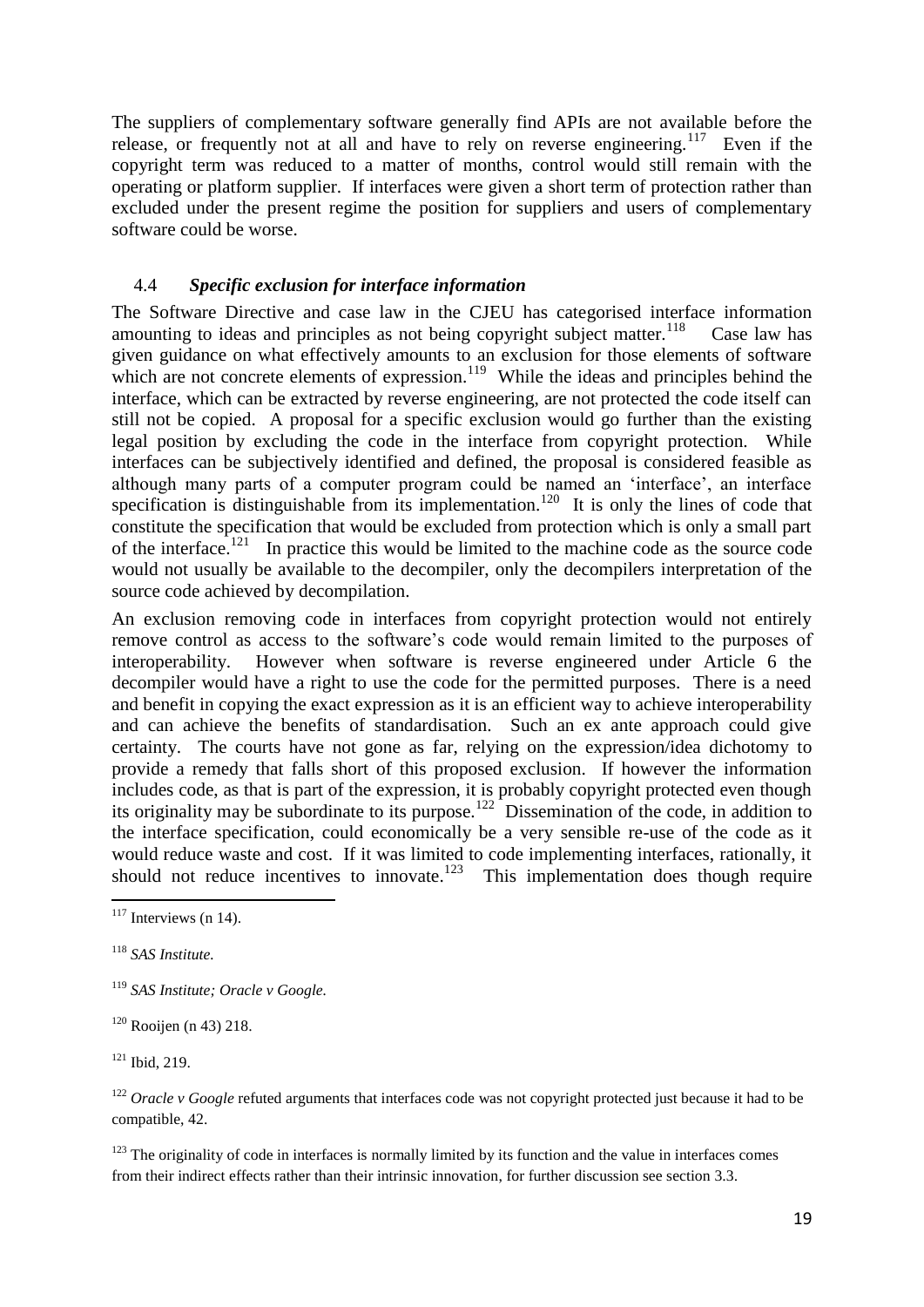amendment to the Software Directive in a way that redefines the copyright protection given to software rather than just changing the arrangements for access to those parts of the code that are not copyright protected. For this reason it is recommended that these amendments should not proceed unless the following recommendation for sharing interface specifications, excluding code, does not achieve a balance that improves interoperability.

## **5. Recommendation**

The above proposals are concerned with imposing obligations on rightsholders and changes to IPRs themselves. The following recommendation only concerns access to interface information which is not copyright protected. The sharing of interface specifications obtained by reverse engineering will be legitimised and a public register established to increase awareness and use. This will improve access to the information needed to achieve interoperability without imposing any positive obligation on the rightsholder.

Presently Article 6 of the Software Directive employs copyright to protect trade secrets. It gives software companies the enviable position that they can license their products to the world while still protecting the trade secrets contained in those products without the need to get patent protection for functional elements. If there was no need for the software to be compatible that position could be acceptable, however the strong protection of copyright and trade secret skews the balance to be overly closed.

No other general principle of intellectual property law exempts the ideas underlying products from study by those wishing to create competing products.<sup>124</sup> The law of trade secrets and confidentiality permits the study of ideas by reverse analysis.<sup>125</sup> Trade secrets once learned by another are theirs to use. The ideas contained in cookery books can be studied to develop competing recipes provided the expression is not copied.<sup>126</sup> What is considered here is redressing the anomaly that ideas and other non-copyright protected aspects of software are not visible and that there are also restrictions on disseminating any information obtained from decompilation.

## <span id="page-19-0"></span>5.1 *Reverse engineering software interfaces*

Decompilation and reconstruction in a higher level language can result in the exposure of some vital knowhow that would otherwise remain protected as a trade secret. It will reveal code which is copyrightable expression. As the location of the code that is essential for interoperability may not be identified without an analysis of the wider program even the conscientious engineer may discover more than is essential for interoperability. It is for these reasons that Article 6 was so contentious and drafted restrictively.<sup>127</sup> However reverse

<sup>-</sup><sup>124</sup> Maurizio Borghi and Stavroula Karapapa, *Copyright and Mass Digitization* (OUP 2013); Colombe ([n 108\)](#page-16-0) 327.

<sup>&</sup>lt;sup>125</sup> Samuelson and Scotchmer ([n 76\)](#page-12-0).

 $126$  Colombe (n [108\)](#page-16-0) 328.

 $127$  Article 6 is more restrictive than the common law approach as under fair dealing exceptions certain circumstances will justify the performance of otherwise restricted acts, regardless of whether other means exist to accomplish the same objective. Article 6 presume and requires the decompiler to have reviewed all other means to achieve the same end and found them to be inadequate. Bridget Czarnota and Robert Hart, *Legal Protection of Computer Programs in Europe - A Guide to the EC Directive* (Butterworths 1991) 76.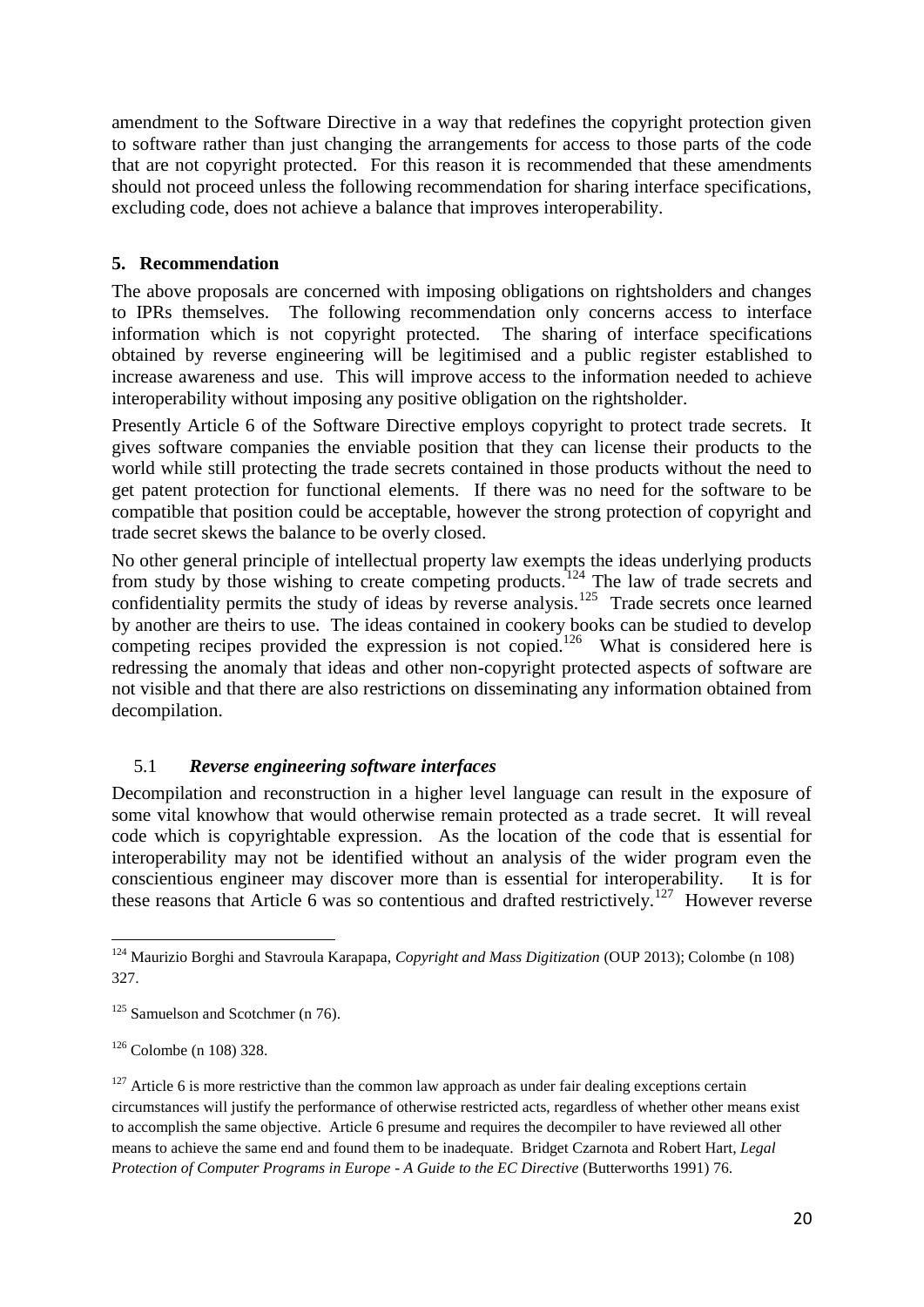engineering even of the entire program will not of itself reveal all of the secrets of its design and development.

Software reverse engineering does not lay bare a program's inner secrets. Indeed, it *cannot*. The inner secrets of a program, the real crown jewels, are embodied in the higher level of abstraction material such as the source code commentary and the specification. This material never survives the process of being converted to object  $code<sub>.128</sub>$ 

As the Explanatory Memorandum to the Initial Proposal for the Software Directive states 'Although it is technically possible to decompile a program in order to find out information concerning access protocols and interfaces this is a lengthy, costly and inefficient procedure.<sup>129</sup> It would not give any benefit to the pirates who have other shortcuts to produce illegal copies of programs. Decompilation is not a preferred technique as it is difficult and expensive but sometimes it is the only feasible means of obtaining the interface information.<sup>130</sup> The justification for preventing the disclosure of the interface specification obtained by reverse engineering has not been made out.

<span id="page-20-0"></span>'A pirate wanting to copy a program can and will do just that – copy the available object code.' [Attempting to] 'recreate an entire program after it is compiled would be as sensible – and as economically efficient – as trying to unscramble an egg.<sup>131</sup>

Also the product if used for commercial purposes would infringe copyright as a 'translation' of the original program.<sup>132</sup>

Reverse engineering is intended to act as a safety valve to enable a second program maker to develop an interoperable program when an existing program is not available.<sup>133</sup> It is also intended to encourage the copyright holder to disclose the interface information voluntarily,<sup>134</sup> although its success in this is mixed. In the public consultation of the Commission Staff Working Document, only 24% of respondents considered the possibility of reverse engineering interoperability information by third parties represented an incentive to license interoperability information while 21% considered it did not.<sup>135</sup> Industry executives

<sup>131</sup> Michel Colombe and Caroline Meyer, 'Seeking interoperability: an industry response' (1990) *European Intellectual Property Review* 12 (3) 79, 82.

 $132$  Ibid.

-

<sup>133</sup> Czarnota ([n 127\)](#page-19-0) 76.

 $134$  Rooijen (n [43\)](#page-7-0).

<sup>135</sup> Public Consultation on the Access to Interoperability Information of Digital Products and Services in the Commission Staff Working Document. Q 3.6 Half those surveyed consider that the question was 'not

<sup>128</sup> Andrew Johnson-Laird, 'Software Reverse-Engineering in the Real World' (1994) 19 *University of Dayton Law Review* 843, 896.

<sup>&</sup>lt;sup>129</sup> Explanatory Memorandum to the Initial Proposal for the Software Directive, 1989 OJ (C91) 4, 8 para. 3. 14.

<sup>&</sup>lt;sup>130</sup> Alan Palmer and Thomas Vinje, 'The EC Directive on the Legal Protection of Computer Software: New Law Governing Software Development' (1992) 2 *Duke Journal of Comparative & International Law* 65, 82. Also Technology Protection Measures, also known as Digital Rights Management, can also be deployed as a protective shell around software and need to be circumvented before decompilation can take place. The anticircumvention regime in the Information Society Directive does not apply to prevent reverse engineering of computer programs for the purpose of interoperability, Council Directive 2001/29/EC on the harmonisation of certain aspects of copyright and related rights in the information society [2001] L167/10, recital 50.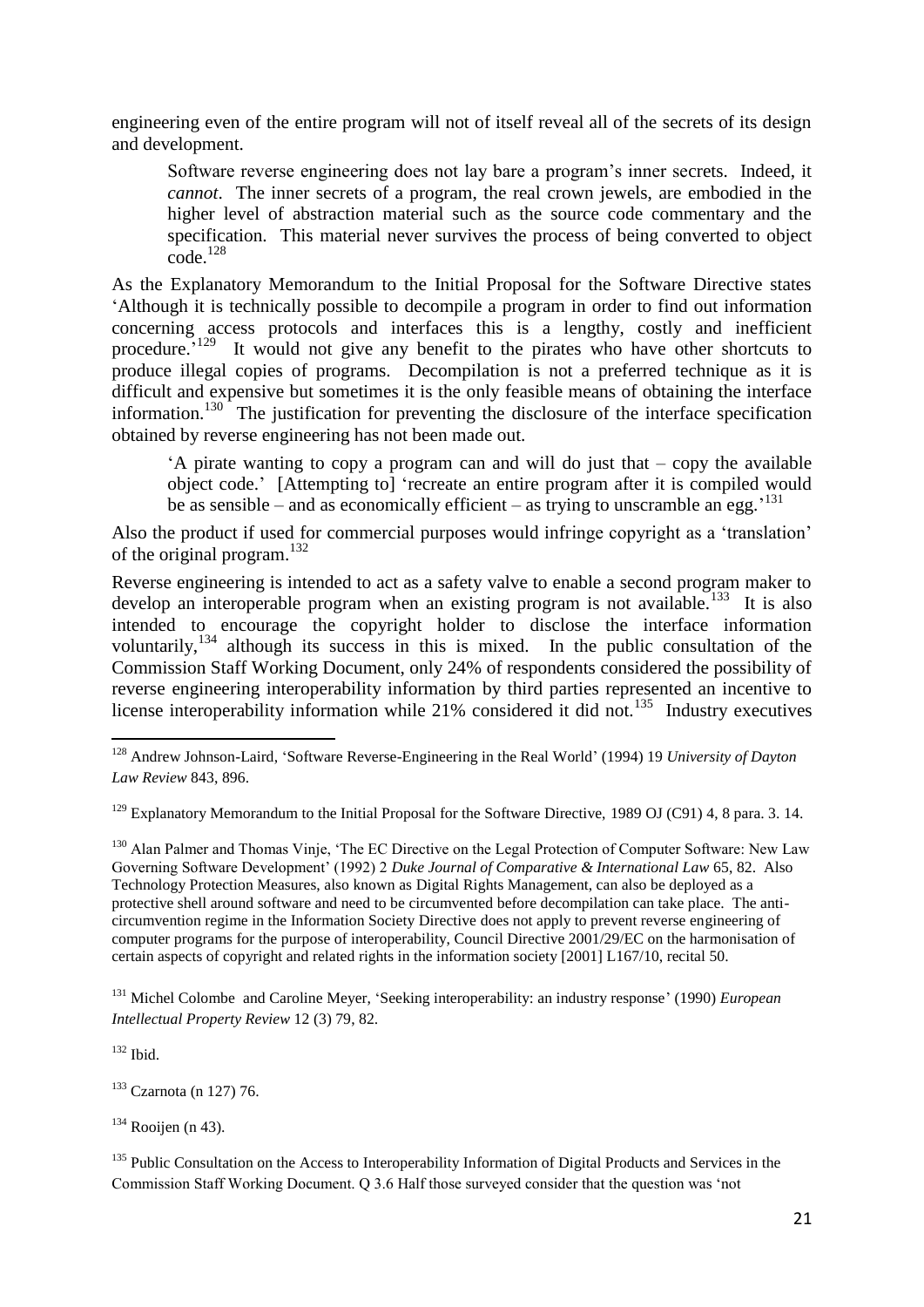and experts were either unaware of the possibility of reverse engineering or did not consider it important to their decision making.<sup>136</sup> This indicates that reverse engineering is not considered a strategic issue in the 3D CAD industry. While reverse engineering provides a solution to interoperability in certain circumstances it is not a significant driver for the disclosure of interoperability information by rightsholders.

## <span id="page-21-0"></span>5.2 *Economic rationale for reverse engineering*

Permitting reverse engineering is thought to be economically sound as the innovator is protected by the costliness of reverse engineering and the lead time due to the technical challenge of reverse engineering<sup>137</sup> Costs and lead time allow the original innovator to recoup its investment and protect incentives to innovate. However the welfare benefits of allowing reverse engineering of interfaces differ from those of reverse engineering the software's core subject matter. In manufacturing industries reverse engineering is done to make directly competing stand-alone products.<sup>138</sup> Copyright law prevents direct copying of software and interfaces are reversed engineered to improve interoperability of both complementary as well as competing programs. Interfaces also have a different, indirect and magnified effect on interoperability and hence on competition and innovation.<sup>139</sup> Interfaces are standards and different considerations should apply to the treatment of IPRs, if any, present in the interface information. IPRs in the interface could be used to leverage market power in a way that was unintended as a matter of intellectual property law.<sup>140</sup> The interface's value comes predominantly from this interdependence rather than intrinsic innovation. Decompiling interfaces is not a market-destructive means of reverse engineering even in the absence of costs and technical challenges.<sup>141</sup> The 3D CAD suppliers certainly distinguished between protection of the interfaces and the inviolable kernels.<sup>142</sup> The logic that to be economically sound reverse engineering needs to be costly and difficult does not apply to interfaces. With respect to interfaces, cost and difficulty is only a waste and economically undesirable. There is no rationale for protecting the first comer. The Software Directive already specifies that decompilation can only be done for interoperability which restricts software reverse engineering more than in traditional manufactured items.<sup>143</sup> Reverse engineering is legitimised by its purpose, $144$  and when restricted to interfaces, difficulty or cost, does not give any welfare benefit. The goal should be to make reverse

<sup>138</sup> Ibid, 1613.

<sup>141</sup> Ibid, 1653.

 $142$  Interviews ([n 14\)](#page-2-1).

<sup>144</sup> Ibid, 1655.

applicable' so the 24% may actually be higher among relevant constituents but still gives a very incomplete solution to the problem of interoperability.

 $136$  Interviews (n [14\)](#page-2-1).

<sup>&</sup>lt;sup>137</sup> Samuelson and Scotchmer ([n 76\)](#page-12-0).

 $139$  Rooijen (n [43\)](#page-7-0) 43 -46, 197 - 198; section 3.3

<sup>&</sup>lt;sup>140</sup> Samuelson and Scotchmer ([n 76\)](#page-12-0) 1620.

<sup>&</sup>lt;sup>143</sup> Samuelson and Scotchmer ([n 76\)](#page-12-0) 1655.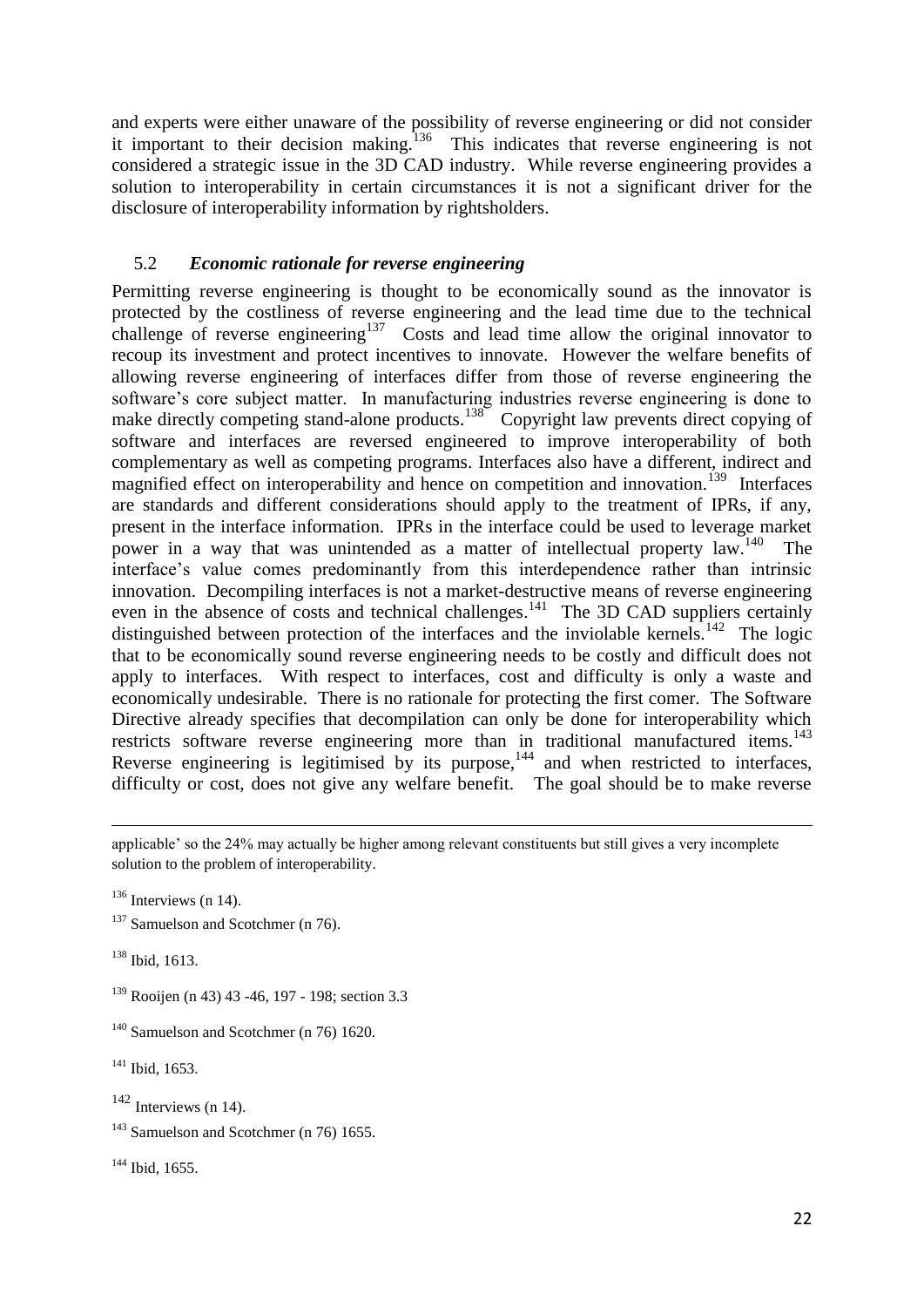engineering of interfaces as efficient as possible. This will aid both horizontal and vertical compatibility.

The Software Directive prevents access to ideas and other non-copyright protected aspects of software. Noam Shemtov argues that the purpose of reverse engineering should not be limited to interoperability. He makes the case that not only is this justified on the doctrinal grounds of the ideas and expression dichotomy but also by economic efficiency considerations. The relaxation of the restrictions on decompilation would not cause a loss of incentives to create and develop but result in a more balanced system properly addressing the unique properties of software products.<sup>145</sup> The US 'fair use' doctrine is not restricted solely to interoperability and is said to be more flexible than Article 6 of the Software Directive. The Software Directive does however make null and void any contractual provision attempting to prevent reverse engineering.<sup>146</sup> There is no such statutory provision in the US and contractual provisions in software licences prohibiting reverse engineering are common and the enforceability of restrictions on reverse engineering has been highly contentious.<sup>147</sup> While decompilation in the US is not specifically limited to interoperability there must be a legitimate reason,<sup>148</sup> the most prominent of which is for the purposes of interoperability.

## 5.3 *Art of the possible*

It is highly unlikely the climate in Europe has changed significantly to allow for a major change in the hard won provisions of Article 6. The Commission has looked at the Software Directive and the question of interoperability on at least two occasions since the introduction of the Software Directive and on both occasions has shied away from making any changes.<sup>149</sup> There appears to be little appetite for legislative amendments in any form  $150$  and certainly not on the psychological scale that would be required to permit decompilation of all software even with an ex post review by the courts as envisaged by Shemtov.<sup>151</sup> While there may be doctrinal validity in allowing access to non-copyright protected aspects of software, the effect on the required balance and the economic consequences have not been established to the extent that a convincing case could be made to a hostile audience.<sup>152</sup> Interviews in the 3D CAD industry reveal a clear distinction between allowing access to interfaces with a strong resistance to any dilution in control of what were considered core aspects of the computer

<span id="page-22-0"></span>-

<sup>149</sup> Commission, 'Report from the Commission to the Council, the European Parliament and the Economic and Social Committee on the implementation and effects of Directive 91/250/EEC on the legal protection of computer programs' COM (2000) 199 final; Commission Staff Working Document.

<sup>150</sup> Ibid, the Community Institutions have been urged 'not to re-open the floodgate of debate on this Directive'. 21.

<sup>151</sup> Shemtov (n [72\)](#page-11-0)  $152 - 161$ .

<sup>152</sup> Thomas Vinje, 'The Legislative History of the EC Software Directive' in Colin Tapper and Michael Lehmann (eds), *Handbook of European Software Law* (OUP 1993).

 $145$  Shemtov (n [72\)](#page-11-0) 45.

 $146$  Software Directive Article 8(1).

<sup>&</sup>lt;sup>147</sup> Samuelson and Scotchmer ([n 76\)](#page-12-0) 1626.

<sup>148</sup> *Sega Enterprises v Accolade* ([n72\)](#page-11-0) 1518.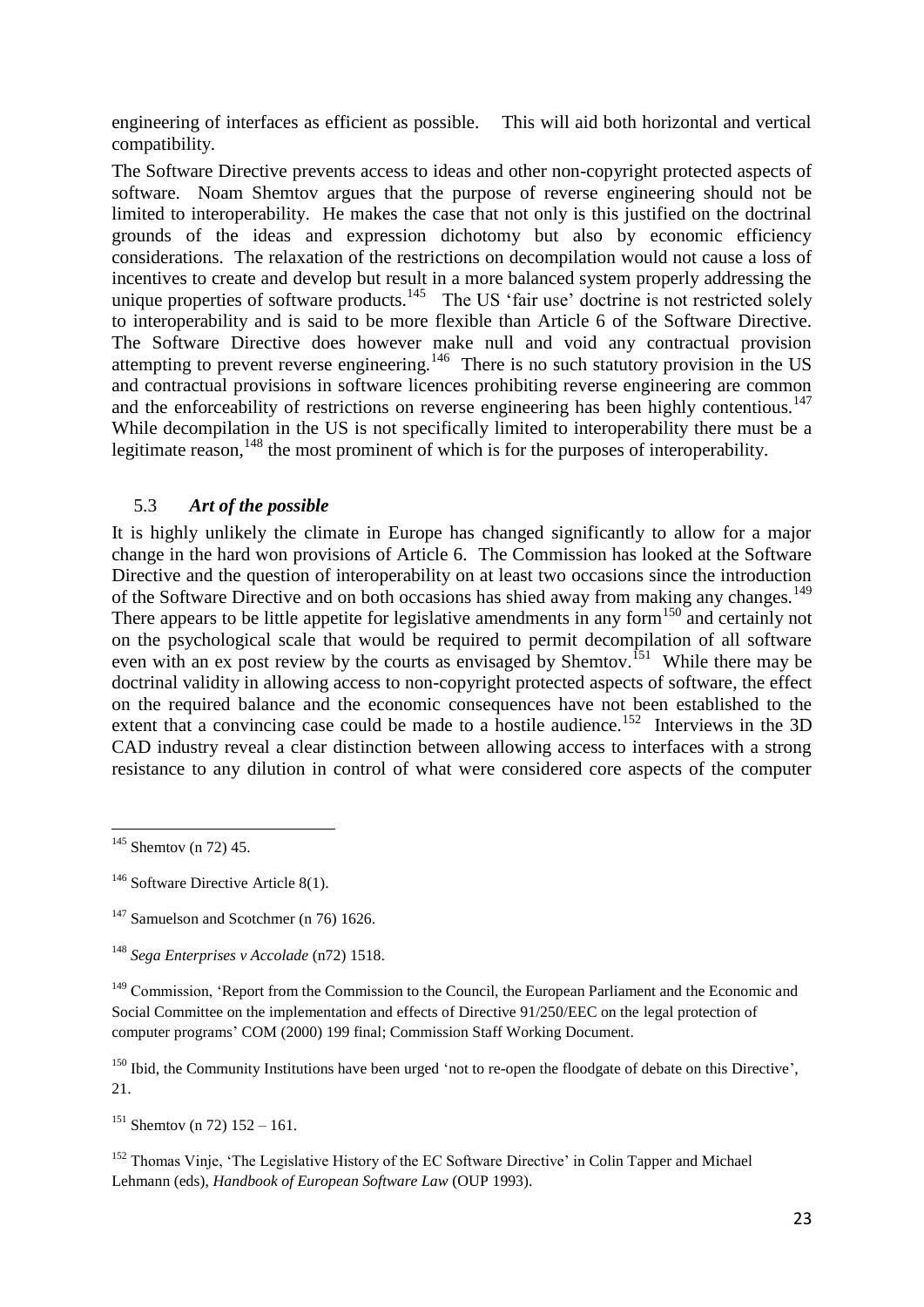program.<sup>153</sup> The need to strike a balance between control and openness is recognised<sup>154</sup> but the means of converting this recognition into a reliable model to identify the pivot's position is not yet available. Rather than taking the purist approach, which might be doctrinally correct but which would meet with over-riding resistance, the guiding principle should be the art of the possible. It would be best to take a step approach starting with the minimum intervention and evaluating its impact.

A form of step approach was advocated by Rooijen in the form of a regulator with rulemaking, dispute resolution and monitory powers. To achieve the middle ground between openness and control would require the use of levers such as lifting the ban on sharing decompiled code or shifting the burden of proof for availability of the interface information to the rightsholder.<sup>155</sup> The regulator would not be called upon to carry out any marketspecific analysis.<sup>156</sup> Regulators are used in some Member States to regulate Technology Protection Measures (TPMs) under the InfoSoc Directive<sup>157</sup> and telecommunications.<sup>158</sup> As a form of step by step approach, where the impact of the change can be monitored to achieve the optimum balance, the approach has advantages but it is unclear how it would be implemented. Devolving to the regulator powers to vary the rules would involve a wholesale change to highly contentious provisions of Article 6 of the Software Directive and could lead to uncertainty if the regulator changes the rules too often. It is unclear whether any execution of the rulemaking task would be effective at Europe wide level or only national or even specific case levels. Nevertheless the approach has merit and as with the proposal for a specific exclusion for code in interfaces<sup>159</sup> it should be considered if the following recommendation to permit sharing of interface specifications does not achieve the required balance and improve interoperability.

## 5.4 *Restrictions on sharing information*

Article 6 of the Software Directive permits decompilation where it is indispensable to achieve interoperability of an independently created computer program provided inter alia the information obtained is not 'to be given to others, except when necessary for the interoperability of the independently created computer program<sup>5</sup>.<sup>160</sup>

Article 6 (2) (b) was submitted by the French delegation in April 1990 and considered by the Council working group. $^{161}$  It was adopted in the final directive and prevents the dissemination of information obtained from reverse analysis even when that information is

<sup>156</sup> Ibid, 231.

-

<sup>157</sup> Council Directive 2001/29/EC on the harmonisation of certain aspects of copyright and related rights in the information society [2001] L167/10.

<sup>158</sup> Electronic Communications Directive ([n 89\)](#page-14-0).

 $159$  Section [4.4.](#page-18-0)

 $161$  Vinie (n [152\)](#page-22-0).

 $153$  Interviews (n [14\)](#page-2-1).

<sup>&</sup>lt;sup>154</sup> Samuelson and Scotchmer ([n 76\)](#page-12-0) 1608.

<sup>155</sup> Rooijen (n [43\)](#page-7-0) 226-233.

 $160$  Software Directive Art 6 (2) (b).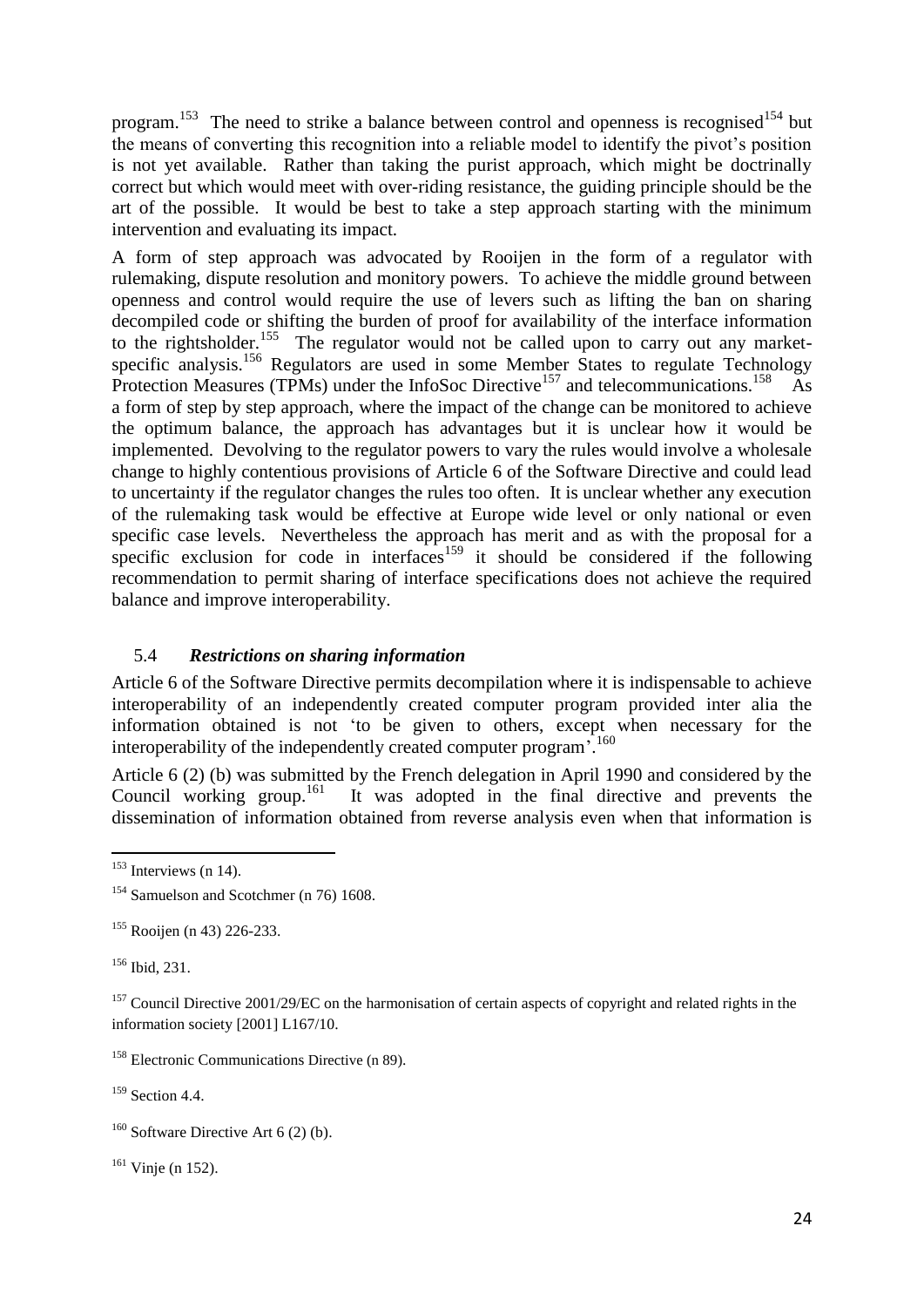not covered by copyright. The literature on the adoption of the Software Directive makes little mention of this provision and it does not appear to have met with opposition. Energies were perhaps understandably concentrated on resisting other proposals such as preventing reverse engineering interface information being used to develop a competing program. When making the point that decompilation should be permitted to produce non-infringing programs regardless of whether they compete with the decompiled program, ECIS said that to do otherwise would be contrary to the fundamental copyright tenet that the ideas and principles underlying a copyrighted work are dedicated to the public.<sup>162</sup> To apply that principle to the non-sharing provision begs the question that if the work is dedicated to the public why should the decompiler be prevented from making it public?

Decompilation is limited to 'code' and cannot reconstitute other preparatory material. Underlying ideas and principles derived from reverse engineering may be used only so far as the provisions of the Directive permit.<sup>163</sup> The non-sharing clause prevents dissemination of those ideas and principles obtained by decompilation. By contrast under Article 5.3 ideas and principles derived from 'black box' engineering, namely observation, study or testing by loading, displaying, running, transmitting or storing the program, has no restriction on the sharing of the ideas and principles. It is only the information, including the interface specification, that remains protected as though it were a trade secret.

The separation of Article 6 into two parts corresponds to separate possible violations of the author's rights. Article 6.1 concerns decompiling the original program and 6.2 producing an infringing program based on the results of decompilation.<sup>164</sup> The Directive does not explain the nature of the obligation imposed on the decompiler in 6.2 and as most Member States merely duplicated the article no insight is given on their understanding of the obligation. Some commentators have argued that the use of the information is not a copyright issue. Access to the information contained in the program cannot however be given without a change in the normal rules of copyright. This makes it necessary to ensure that removing the 'copyright barrier' to access does not result in abuses that undermine the very protection the Directive was intended to give.<sup>165</sup>

This ignores certain realities. Firstly copyright protects expression which by implication means it protects something that is visible, audible or otherwise communicated to the public. It is not intended as a means to protect trade secrets. Secondly, the restricted acts under Article 4 are basically reproduction, adaptation and distribution. These are the normal acts which if undertaken with the rightholder's consent will reveal the underlying ideas and principles. The difference with computer programs is that, unlike most works that have copyright protection, the ideas and principles are not necessarily revealed when there is a legitimate reproduction, adaption or distribution of the software. The problem is that acting within the '*normal* rules of copyright' does not reveal these ideas and principles and something more and sui generis needs to happen. It is a secondary consequence that the expression does not reveal all the ideas and principles of the copyrighted work.<sup>166</sup>

 $162$  European Committee on Interoperable Systems ECIS : 'Why Interoperability Must Be Defined To include Competing Products' and Colombe ([n 108\)](#page-16-0) 327.

<sup>163</sup> Czarnota ([n 127\)](#page-19-0) 77.

<sup>164</sup> Ibid, 81.

<sup>165</sup> Ibid, 81.

<sup>166</sup> William Cornish, 'Inter-operable systems and copyright' (1989) 11 (11) *European Intellectual Property Review* 391-393 (emphasis added).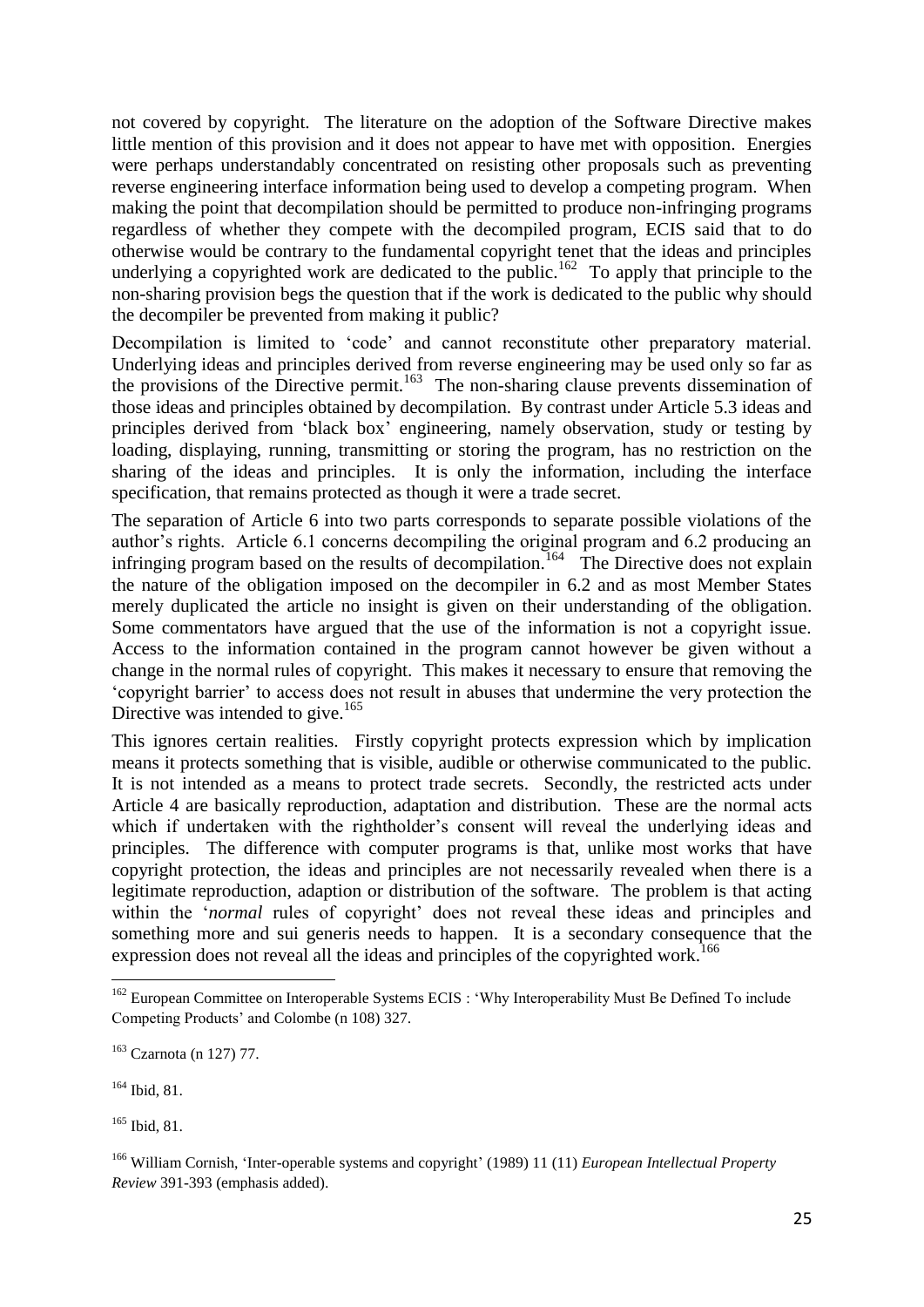Thirdly, it is not a 'copyright barrier' that has to be removed but a technical hurdle that needs to be overcome to enable copyright to work in its normal manner to give a balance between protecting the expression while not giving a monopoly on the underlying ideas and principles. To restrict the purpose for which the program may be reproduced, as imposed by the Software Directive, is to restrict rights beyond that normally enjoyed.<sup>167</sup>

Not only are software and the Software Directive unique in keeping the ideas underlying products exempt from study,<sup>168</sup> but normally copyright law does not prevent the use of or dissemination of ideas or other non-copyright protected information.<sup>169</sup> The Software Directive however restricts the use of information, such as the interface specification, to only achieving interoperability of the independently created computer program and prevents the information being given to others except when necessary for the interoperability of the independently created computer program. To deny access to the ideas and principles underlying a computer program that are inaccessible without reverse engineering is analogous to saying that copyright protection of a book prevented the purchaser from reading it. According to the Turner Report this is inherently wrong and would have a serious restrictive effect on innovation and competition.<sup>170</sup>

## <span id="page-25-0"></span>5.5 *Encouraging the sharing of interface specifications*

The change that is recommended is to amend the Software Directive to allow for the dissemination of interface information obtained by reverse engineering. This would normally be in the form of an interface specification which is compiled from information obtained by reverse engineering. The interface specification would not contain information protected by the software supplier's copyright. $171$ 

Limiting the use of the information obtained by reverse engineering is not understandable from an economic standpoint.<sup>172</sup> Such information has the nature of a public good and welfare consideration requires that once produced there should not be exclusions of possible

 $168$  Colombe (n [108\)](#page-16-0).

<sup>&</sup>lt;sup>167</sup> Ibid, examples given are that the reader of a book or the viewer of a painting is perfectly free to analyse and create; but because of the nature of software, he has first to obtain a version of the text in order to get the picture. Making an analysis for one's own experimental purposes, is just the kind that would be allowed in respect of patentable invention. Engaging in an act of reproduction (or its equivalent) for the sole purpose of evaluation, analysis, research or teaching, which by common consent is a necessary freedom when it comes to the protection of semiconductor chip topographies.

<sup>169</sup> Thomas Dreier and P. Bernt Hugenholtz Eds, *Concise European Copyright Law* (Kluwer Law International 2006).

<sup>&</sup>lt;sup>170</sup> Turner Report ([n 21\)](#page-4-0). William Cornish in 'Computer program copyright and the Berne Convention' (1990) 12(4) *European Intellectual Property Review* 129-132, 130, provides an analysis as to how the reverse engineering provisions of Article 6 comply with Article 9(2) of the Bern Convention. The Convention permits exemptions to Article 9 (1), which requires Union countries to give authors exclusive rights to the reproduction of their literary and artistic works, only (1) in certain special cases, (2) provided that such reproduction does not conflict with a normal exploitation of the work and (3) does not unreasonably prejudice the legitimate interests of the author.

<sup>&</sup>lt;sup>171</sup> *SAS Institute*; Interviews (n [14\)](#page-2-1) and technical discussions and conversations between author and software design engineers 2014.

 $172$  Schmidtchen (n [106\)](#page-16-1).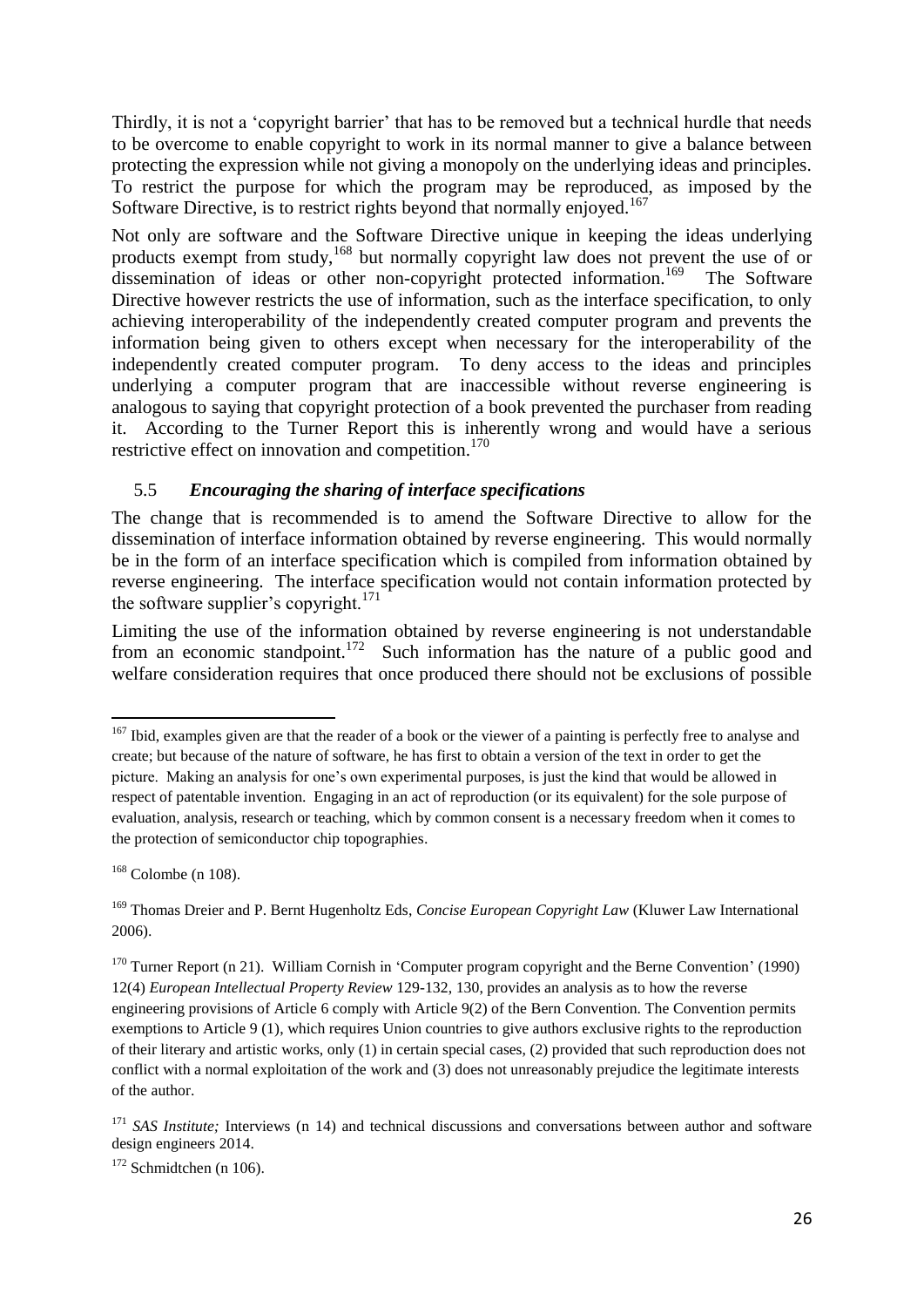users from that information.<sup>173</sup> Presently each supplier must repeat the painstaking decompilation for itself but lifting the restriction would remove duplication of effort and avoid waste, allowing firms to specialise in providing interoperability information to other vendors. Firms would be able to innovate secure in the knowledge that an interface is available<sup>174</sup> while encouraging decompilation by the most efficient and specialised firms.<sup>175</sup> It would create a market for interface information which could encourage, but not oblige, suppliers to make their own interface information available to ensure its quality, and could also bolster the use of standard interfaces. If firms could sell the interface information obtained by reverse engineering they could recoup the costs of the process.<sup>176</sup> It could encourage start-up firms that specialise in this sort of information.<sup>177</sup> While the 'cheapest cost informer<sup>, 178</sup> is the original developer and owner of the software, other firms which share interface specifications they acquire by reverse engineering would also be efficient. By stopping multiple competitors from collaborating on their reverse engineering efforts it leaves reverse engineering as a viable option only to large developers. This makes it harder for smaller firms to enter and compete in the market.<sup>179</sup> The pressure group  $SAGE^{180}$  recognised that an exception permitting research and analysis could disadvantage small companies which could not afford to conduct reverse engineering. 181

This market response will no doubt be resisted by many in the software industry with the same vehemence displayed when the Software Directive was introduced. There is concern that:

'The sharing of interface specifications could evolve into a complex pattern of unmanageable (sub) licencing arrangements. It could be prohibitively difficult for the rightsholder to ascertain whether use of his or her interoperability information by a third party stems from a valid (sub)license or whether it was obtained in a different manner and, therefore, possibly constitutes an infringement<sup>, 182</sup>

Properly decompiled interface specifications do not contain code or other copyright material belonging to the software rightsholder. There is no doctrinal justification for the rightsholder being able to prevent its dissemination. Legitimate conduct cannot be prevented just because

<sup>175</sup> Rooijen (n [43\)](#page-7-0) 230.

 $176$  Schmidtchen (n [106\)](#page-16-1) 425, the cost of decompilation should be as small as possible.

<sup>177</sup> Van Den Bergh, 'The Role of Social Justification of Copyright: A 'Law and Economics' Approach' (1998) *Intellectual Property Quarterly* 17, 30 and Schmidtchen (n [106\)](#page-16-1).

<sup>178</sup> Schmidtchen (n [106\)](#page-16-1).

 $179$  Rooijen (n [43\)](#page-7-0) 90.

<sup>180</sup> Dominant American software companies established a group called the Software Action Group for Europe (SAGE).

<sup>181</sup> Vinje (n [152\)](#page-22-0) 51.

<sup>182</sup> Ibid, 221.

<sup>-</sup><sup>173</sup> Ibid, 425.

<sup>174</sup> Ann Walsh, '*Microsoft v Commission*: interoperability, emerging standards and innovation in the software industry' in Rubini, L, (ed) *Microsoft on Trial* (Edward Elgar 2010), 296- 297.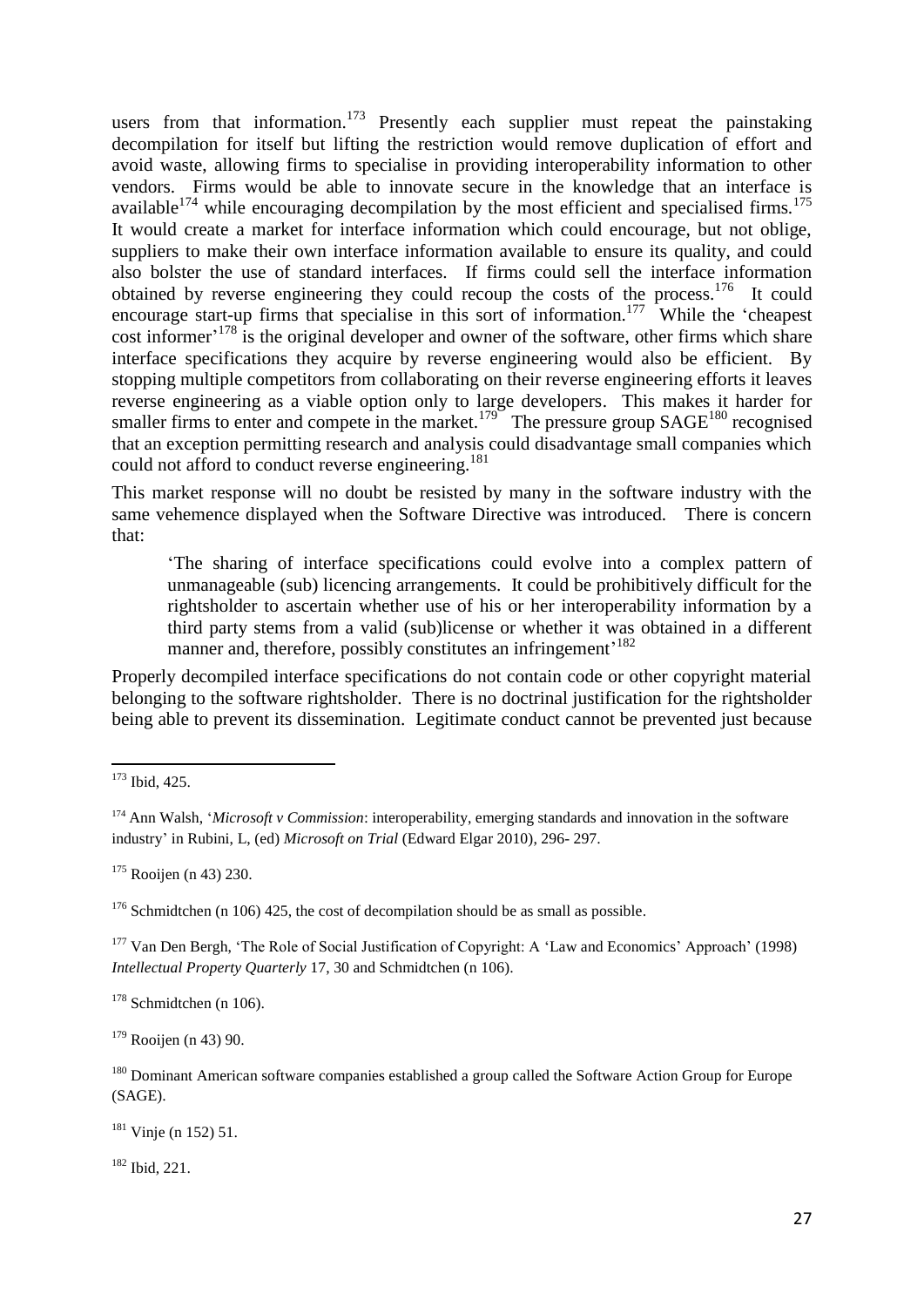it is difficult to distinguish from illegitimate conduct.<sup>183</sup> As will be seen the recommendation provides for a conservative step approach and encourages registration which could allow the rightsholder some element of monitoring of its interfaces. This limited modification of Article 6 is intended to move a moderate step towards more openness. It is also hoped the increase in access to interface specifications will challenge software rightsholders to make the interface information available themselves.

The safeguards that have been imposed by Article  $6(1)$  can remain unaltered.<sup>184</sup> Allowing the sharing of interface specifications obtained by reverse engineering would not require any dilution of these restrictions. The original compiler would still be required to have a licence or other permission, to ensure the information was not already available and to limit the reverse analysis to only what was necessary for interoperability. Indeed the dissemination of interface specifications could reduce the need for reverse engineering as more information would be available. This could reduce the opportunity or excuse for looking at parts of programs wider than the interfaces.

With regard to Article 6(2), reverse analysis could still be limited to cases where the original decompiler has an independently created computer program but the original decompiler could then make the interface specification available to others. Ideally however the requirement for an independently created computer program would be removed to allow for software engineers to carry out decompilation purely to write the interface specification. This certainly happens in the software community<sup>185</sup> and encouraging the practice would help disseminate interface information. The restriction that information should not be 'used for the development, production or marketing of a computer program substantially similar in its expression, or for any other act which infringes copyright' would remain valid. The statement is really superfluous anyway as nothing in Article 6 or elsewhere permits the use of copyright material.<sup>186</sup>

Some decompilers may not want to share the interface specifications as they may want to retain the competitive advantage the information gives them.<sup>187</sup> The possibility of sharing interface specifications was discussed during industry interviews and several interviewees expressed interest in the possibility.<sup>188</sup> Some also expressed surprise that it was not already permitted as they know of interface specifications being shared in the software community.<sup>189</sup>

<sup>186</sup> Article 6 does not even give an express right for the decompiler to use decompiled information. The origins of the clause and its significance are discussed in Vinje (n [130\)](#page-20-0) 83

<sup>187</sup> Samuelson & Scotchmer (n [76\)](#page-12-0) 1658, who considered that reverse engineers typically keep the resulting know-how secret for competitive advantage.

<sup>&</sup>lt;sup>183</sup> It is the same reason for reverse analysis not infringing the third requirement of the Berne Convention to not unreasonably prejudice the legitimate interests of the author, Cornish ([n 170\)](#page-25-0)

 $184$  Article 6 (1) requires that decompilation is carried out by someone who has a license or other right to use a copy of the program; the information necessary to achieve the interoperability has not previously been readily available; and the acts are confined to parts of the original program which are necessary to achieve interoperability.

<sup>185</sup> Interviews (n [14\)](#page-2-1). Many software engineers already decompile and share interface information unaware the sharing of the information is unlawful. They realise they are not using the code but information they have discovered and recorded themselves and do not understand the justification for them not being able to use that information as they wish.

<sup>&</sup>lt;sup>188</sup> Interviews (n [14\)](#page-2-1).

 $189$  Ibid.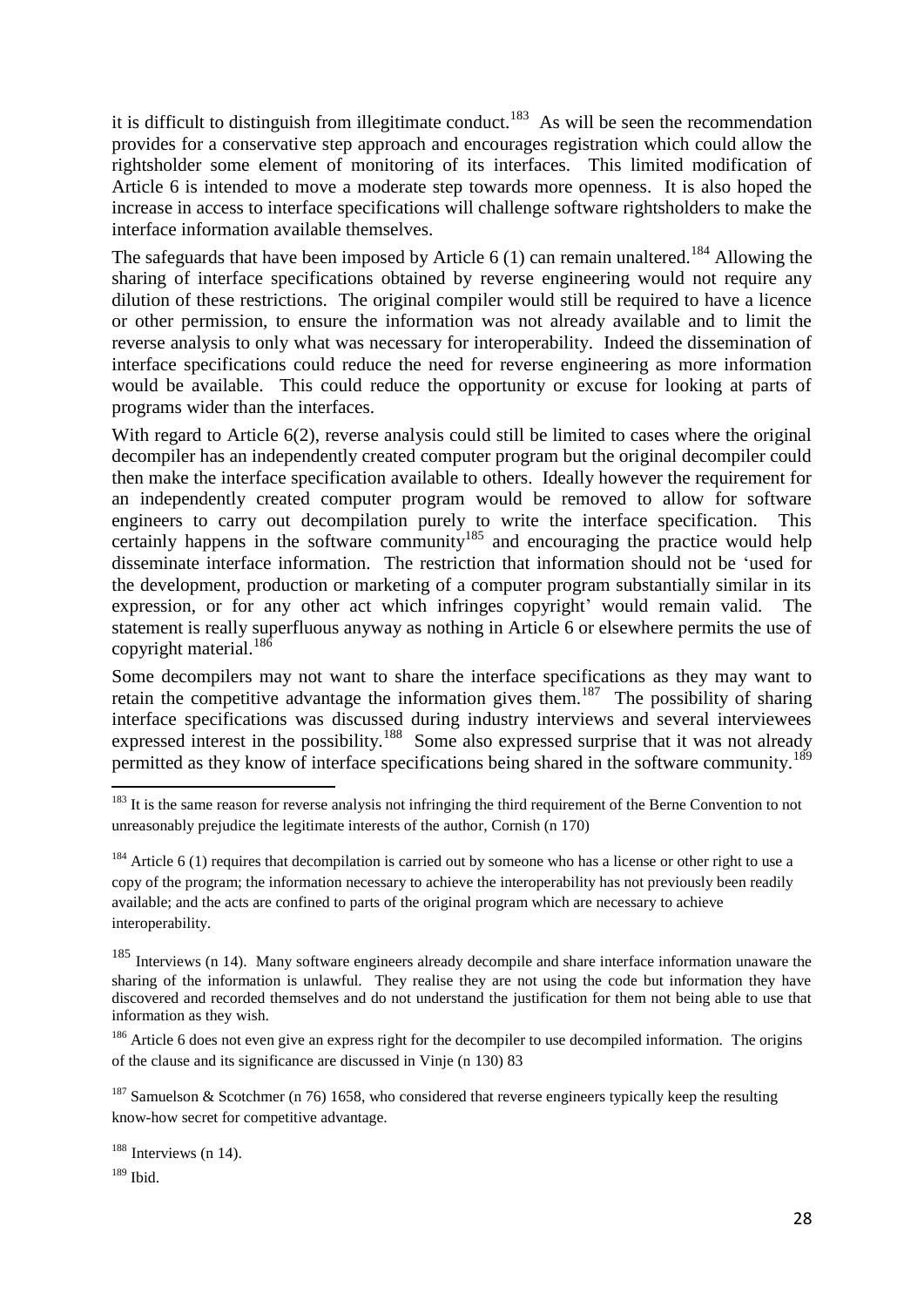In practice interfaces of individual computer programs would only have to be completely decompiled once. When new versions appeared decompilation could be limited to those aspects that seem novel from running and observing the program. If interface specifications from the original decompilation were continually and widely available, updating would be less time consuming and expensive.<sup>190</sup>

The wider software industry does have a pattern of sharing information, not least in the open source community. If there was a market for the interface information it would be possible for smaller developers to buy the interface information which would remove the burden of reverse analysis. This could allow smaller developers to enter and compete in the industry. A market for interface specifications minimises 'deadweight loss' of administration and potentially enforcement. The availability of the information would mean there was less need to embark on reverse analysis. Permitting the sharing of interface specifications is a form of 'prosumer law'<sup>191</sup> which allows the user of the internet, or in this instance the computer programmer, to have an active role in obtaining interoperability including the ability to exit the program with their data. $192$ 

The rationale behind Article 6 was said to be to encourage the rightsholder to voluntarily disclose the interface specification but this does not appear to have had a significant impact.<sup>193</sup> If however decompilers can make that information available then this can either relieve the rightsholder of the burden of preparing the information for disclosure, or may encourage them to disclose the information themselves as they may feel more in control of

the situation.

## 5.6 *Specific amendments to Article 6*

# *No amendment is required to Article 6.1 which can remain unaltered.* <sup>194</sup>

While Article 6.1(b) can remain unaltered it has been criticised as it is uncertain when information is 'readily available'. Is it legitimate to charge for the information and if so how much and how complete must the information be? Shemtov proposes inserting the words 'readily available under fair and reasonable terms'.<sup>195</sup> This would be a sensible amendment

 $192$  Ibid, 185. Here the prosumer could choose to exit if they were not locked-in to the supplier's software.

<sup>193</sup> Only 24% of respondents to the Commission Staff Working Document consultation thought the possibility of reverse engineering of their software represented an incentive to license interoperability information. No evidence of any incentive was revealed in 3D CAD industry interviews.

<sup>-</sup> $190$  Ibid.

 $191$  The term 'prosumer' refers to the online creator who is not just a consumer Brown (n [71\)](#page-11-1) 184.

 $194$  Article 6 (1) The authorisation of the rightholder shall not be required where reproduction of the code and translation of its form within the meaning of points (a) and (b) of Article 4(1) are indispensable to obtain the information necessary to achieve the interoperability of an independently created computer program with other programs, provided that the following conditions are met:

<sup>(</sup>a)those acts are performed by the licensee or by another person having a right to use a copy of a program, or on their behalf by a person authorised to do so;

<sup>(</sup>b)the information necessary to achieve interoperability has not previously been readily available to the persons referred to in point (a); and

<sup>(</sup>c)those acts are confined to the parts of the original program which are necessary in order to achieve interoperability.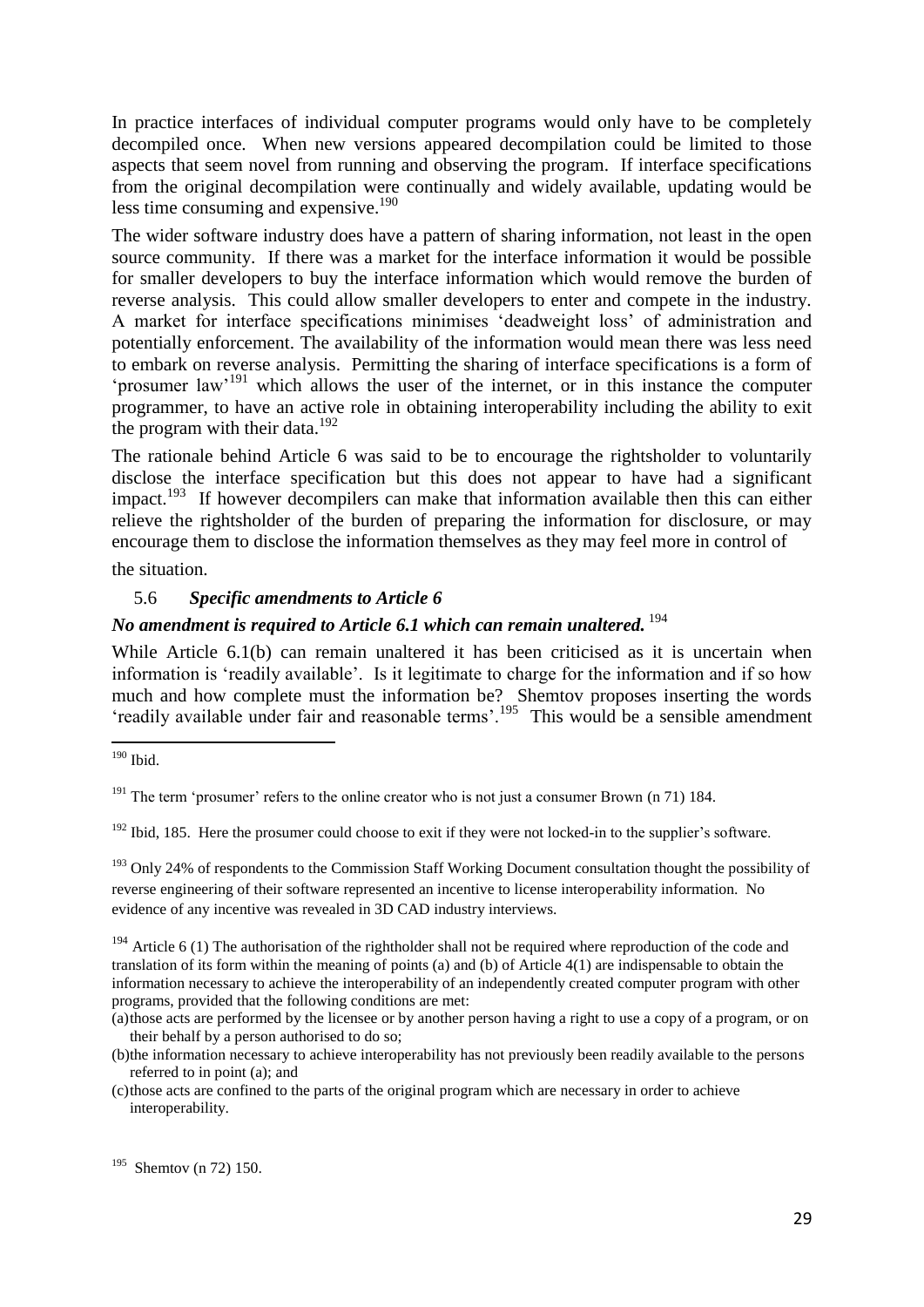but not essential to the working of this recommendation. Article 6.1 (c) has been criticised as until decompilation takes place it is not possible to know exactly what part of the code makes up the interface and needs to be decompiled. It is likely that some extraneous code could be decompiled. Inserting the word reasonable in the text so that it reads 'acts are performed to the extent *reasonably* necessary to achieve interoperability of the independently created computer program' could address this. However this amendment is not essential to this recommendation. To implement this recommendation no amendment would be needed to Article 6.1.

## *Article 6.2 amended to read:<sup>196</sup>*

*2. The provisions of paragraph 1 shall not permit the information obtained through its application to be used for goals other than to achieve the interoperability of an independently created computer program.*

Article 6.1 refers to the interoperability of *an* independently created computer program while Article 6.2 refers to the interoperability of *the* independently created computer program. Replacing *the* with *an* in Article 6.2 removes the requirement for the decompiler to have already developed a specific computer program. This would allow for decompilation by software engineers with the aim of licensing or otherwise distributing the interface specifications they have created. Because of the difficulty of reverse engineering there is unlikely to be a rush of independent decompilers. However during interviews some interest was expressed for this model, although not from the 3D CAD suppliers themselves. The model could prove an efficient way of making the interface information available<sup>197</sup> although some concern was also expressed that this could create competitive standards which would not be efficient.<sup>198</sup>

## *Article 6.2(b) (not)…to be given to others, except when necessary for the interoperability of the independently created computer program*; *would be deleted in its entirety*

This would remove the restriction on the sharing of the interface specification.

Article 6.2 c does not appear to add anything but can be included to avoid the doubt that the rest of Article 6 in some way gives an implied licence to infringe the copyright in the decompiled software.

These amendments would allow for dissemination of the non-copyright protected information. They do not relieve the restrictions that exist in Article 6.1 that limit decompilation to interoperability nor do they give any right under the Software Directive or other legal provision to infringe another parties intellectual property rights, other than the existing right to reproduce or translate software for the purpose of interoperability.

1

<sup>&</sup>lt;sup>196</sup> Article 6 (2) The provisions of paragraph 1 shall not permit the information obtained through its application: (a)to be used for goals other than to achieve the interoperability of the independently created computer program;

<sup>(</sup>b)to be given to others, except when necessary for the interoperability of the independently created computer program; or

<sup>(</sup>c)to be used for the development, production or marketing of a computer program substantially similar in its expression, or for any other act which infringes copyright.

 $197$  Interviews (n [14\)](#page-2-1).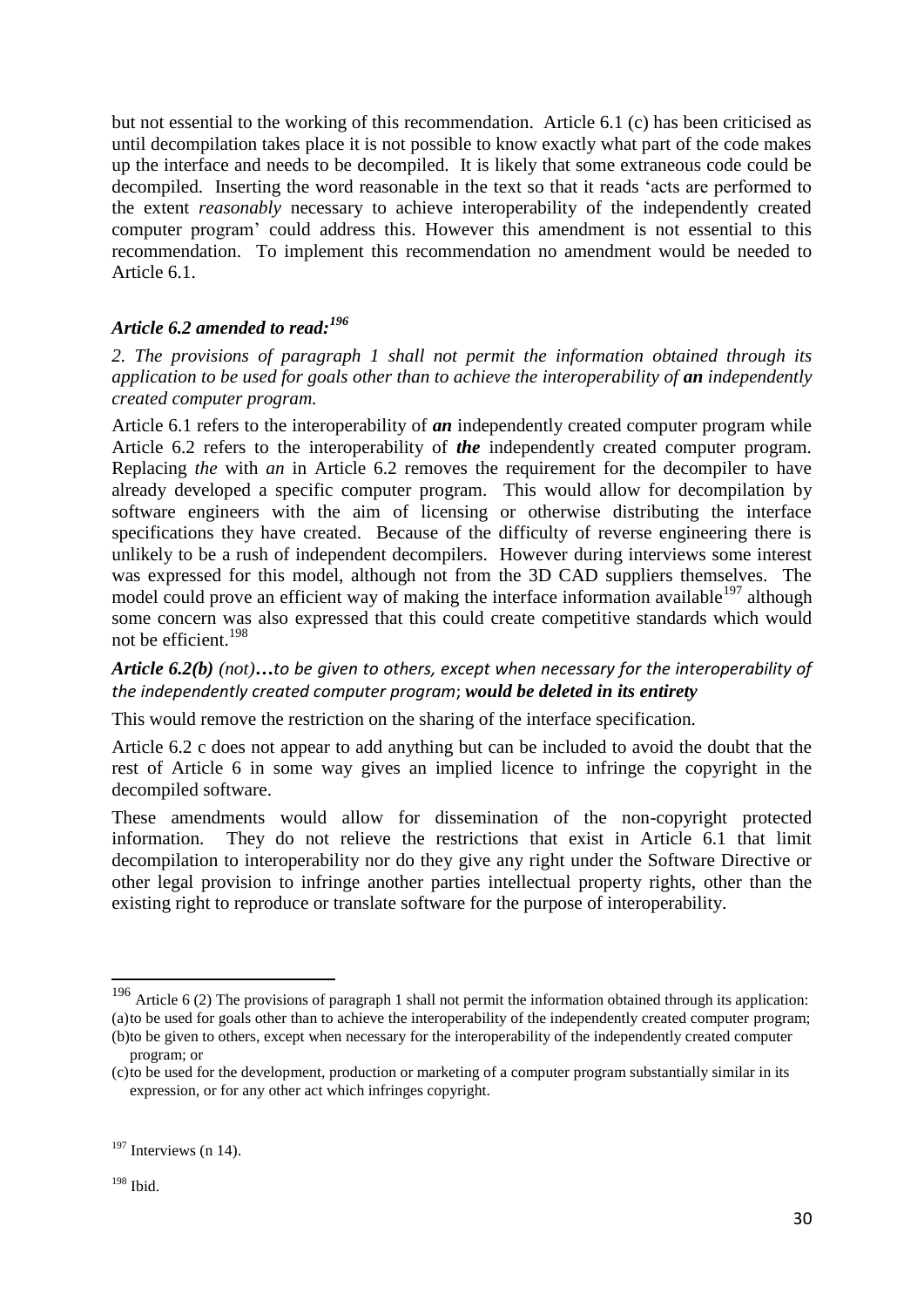# 5.7 *Registration and publication of interface specifications*

A registry of interface specifications is proposed with the aims of: encouraging decompilers to make their information available; improving knowledge as to what interface information is available, informing rightsholders when their interfaces have publically available specifications. The registry would publish sufficient information on the interface specification to allow anyone searching the registry to identify the software interface that had been decompiled. Interfaces of computer programs do not normally change substantially, although when new versions are released there will be some changes. Once a version of the interface is registered and available the specification can be re-used, and combined with decompilation of changes to the latest version to give a current interface, without repeating the original work.<sup>199</sup>

The rationale for the reverse engineering provisions in Article 6 was to encourage rightsholders to make interface information available. The dissemination of interface specifications would be further pressure on the rightsholders to this end. Indeed there is no reason why rightsholders should not avail themselves of the register. This would give notice that the interface information was available. It would address the difficulty identified in the Commission Staff Working Document of how to find and obtain interface information<sup>200</sup> and help with one of the non-legislatives measures the Document recommended to improve advertising of the availability of interoperability information.<sup>201</sup> Publication will also support the Digital Single Market strategy to make better use of standards.<sup>202</sup>

# 5.8 *Safe Harbour*

Registration is not compulsory, but to encourage the use of the registry, decompilers who notify the registrar that they have created an interface will be relieved of normal liability for infringement of copyright. Where the decompiler complies in good faith $^{203}$  with the provisions of Article 6 the rightsholder will not be entitled to an injunction nor to damages. To meet this requirement decompilers will be expected to keep, and when required disclose, records of the decompilation process. The only remedy that will be available to the rightsholder is to claim a royalty on a FRAND basis for any copyright that might have unwittingly been included in the interface specification.

Ideally the changes to copyright law in the Software Directive would be accompanied by the introduction of a patent interoperability exception. This exception would state that, where the

1

 $201$  Ibid, 15.

 $202$  Standards have been identified as a critical area to maximise growth of the digital economy and various policy initiatives promote better use of standards including in public procurement, Commission Staff Working Document 'Against lock-in: building open ICT systems by making better use of standards in public procurement' COM (2013) 455 final; Commissions Digital Single Market strategy (n [48\)](#page-7-1).

<sup>203</sup> Good faith is used for while there is no general principle of good faith in English law there are judicial interpretations of the concept and it's meaning is more established in other European Union member states. The concept is used in the safe harbour provision of competition law, for example Commission Notice (2014/C 291/01) on agreements of minor importance which do not appreciably restrict competition under Article 101(1) of the Treaty on the Functioning of the European Union (De Minimis Notice).

 $199$  Ibid.

<sup>&</sup>lt;sup>200</sup> Commission Staff Working Document, 17.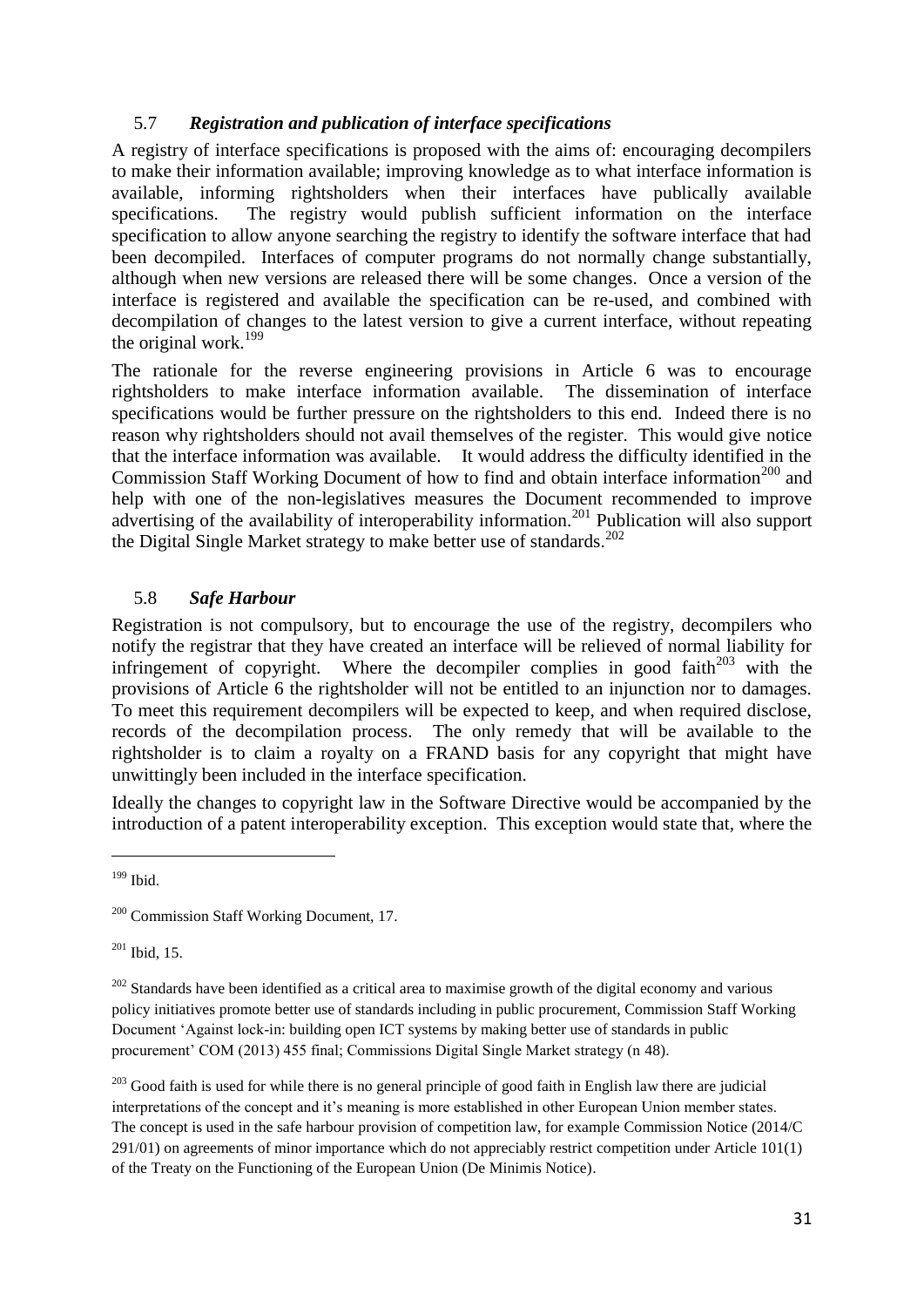results of decompilation or other reverse engineering for interoperability cannot be used because they are covered by a patent, such patents could not be invoked against products implementing the information.<sup>204</sup> Alternatively the patent holder's right would be to claim a royalty based on FRAND terms.<sup>205</sup> As this arrangement only applies to interfaces and is intended to improve interoperability with minimum cost and regulation, a royalty free arrangement is preferable. This would avoid the cost and delay of parties negotiating royalties on prices valued prior to the code becoming a standard interface. This is considered to be difficult to achieve in the absence of further regulation.<sup>206</sup> It is envisaged that the right to claim any FRAND royalties will be normally be invoked only when the interface specification infringes a patent right. Interface specifications will generally not include copyright protected material such as code and there is little evidence of royalty claims for copyright in standards.<sup>207</sup> This may also apply to interfaces as they are de facto standards.<sup>208</sup>

The patent exception is not essential to this recommendation but it would remove the concern that, while responsible decompilation and dissemination of interface specifications avoids liability for copyright, it could still face claims of patent infringement. If however a patent exemption could be brought into the regime a further amendment could not only encourage rightsholders to disclose interfaces on the register but also deter litigation by patent trolls. It would provide that if the rightsholder makes interface information on their own software available through the register and it subsequently transpires the interface infringes a third party patent the safe harbour against normal intellectual property claims could protect the registering party. This would make the rightsholder liable at worst for FRAND royalties. This would help protect registered rightsholders from claims by patent trolls. Patent trolls are attracted to de facto software standards as infringement is easier to identify.<sup>209</sup> If the rightsholder registered the interface the trolls would not be able to threaten injunctions or high damages claims so convincingly and would have to settle for a FRAND royalty.<sup>210</sup>

#### 5.9 *Contractual preference for registered interfaces*

Another benefit that would flow from the introduction of the registry of interface specifications is that industry could prefer software where the interfaces are registered. This

 $208$  Blind (n [50\)](#page-7-2), 11.

<sup>209</sup> Nicholas Saunders, 'Litigation of patents essential to technical standards – what is the future for patent trolls?' CIPPM Spring Lecture 25 April 2013.

<sup>210</sup> As 3D CAD Software is sold globally the jurisdictional issues of the protection would need to be considered. Patent trolls might be able to avoid the protection of the safe harbour by issuing proceedings outside the protected jurisdiction.

<sup>-</sup><sup>204</sup> Commission Staff Working Document, 11

 $^{205}$  Ibid, 11; a proposal that would also increase the available information is for publication of the source code of patented programs, Declaye and Leister (n [36\)](#page-5-1) 331.

<sup>206</sup> Josh Lerner and Jean Tirole, *Standard-Essential Patents (2014)* Working Paper IDEI-803, 3.

<sup>&</sup>lt;sup>207</sup> Following the *Microsoft* case and the settlement in 2009, Microsoft still continued to charge royalties for its interface patents but not for non-patented interface information. <http://www.microsoft.com/openspecifications/en/us/programs/default.aspx> (accessed 20 December 2014).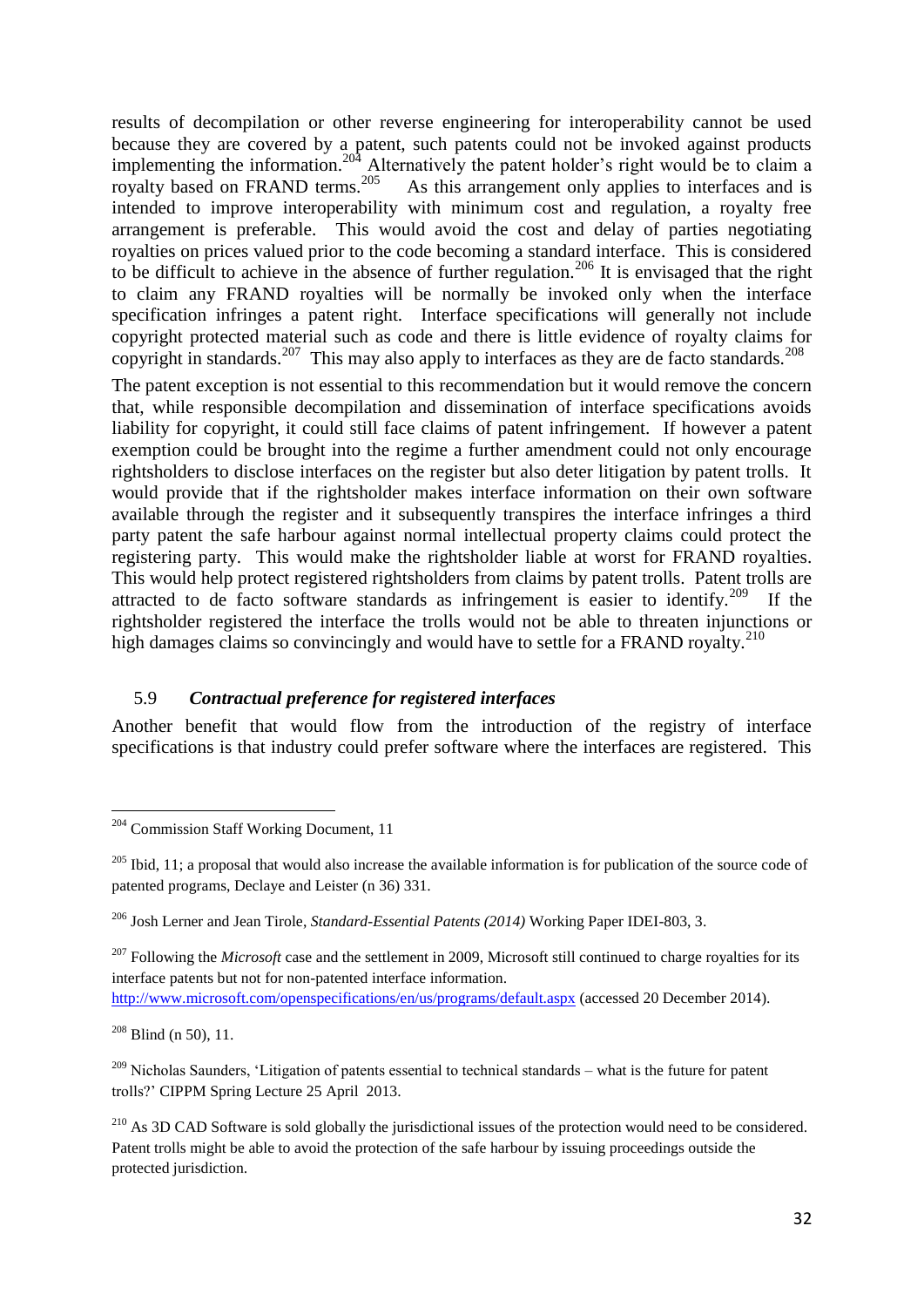could be specified in contracts, including industry standard form contracts.<sup>211</sup> This would start to bring the pressure to increase openness that is seen by procurement practices of public authorities<sup> $212$ </sup> into the private commercial environment. This aspect could be more influential than any other aspect of the recommendation. It is clear from industry interviews that public authorities specify open standards and will give preference to bids that will improve compatibility. This requirement influences the behaviour of their suppliers to design their products using open standards.<sup>213</sup> However public authorities are able to share information and collaborate to improve their knowledge and practices on using open standards. As commercial enterprises conventionally compete, collaborating on open standards is harder. By defining open standard software in contracts as including software whose interfaces are registered and available either for free or on FRAND terms, commercial enterprises can increase the use of compatible software in an efficient and effective manner.

#### 5.10 *Registration platforms*

-

Interface specifications could be posted on a register similar to the European Federated Interoperability Repository (EFIR) which includes the Joinup platform with a catalogue to enable Member States and the European Commission to document and share their solutions to interoperability.<sup>214</sup> These initiatives are presently focused on public administration but the concept could be available to allow for recording and sharing of interface specifications for all commercial software. This could be done, preferably by extending the existing repository, as some software has uses in both the public and private sphere, or a separate register for software used by the commercial sector. This has the attraction of a one stop shop across Europe.

However as it is proposed that registration will have the legal implications of relieving some liability it may be more appropriate for registration to be with the intellectual property offices. These offices already have in place systems to record when registration takes place and to ensure the integrity of the data. There would be no need to inspect or examine the information that is registered. The register's purpose is to publicise the existence of the interface information and provide a safe harbour to the registering party. All negotiations and transactions concerning the information will be done directly between whoever registered the information and the prospective licensee. A disadvantage of using intellectual property offices is that they are mainly nationally based and individual searches would need to be undertaken of each register. However this could be overcome if a common service such as Espacenet is used. $215$ 

<sup>&</sup>lt;sup>211</sup> For example use in the Institution of Mechanical Engineers and Institution of Engineering and Technology, Model Form of Contract for the design, supply and installation of electrical, electronic and mechanical plant, MF/1.

<sup>212</sup> Interviews (n [14\)](#page-2-1) and for procurement practice of public authorities<http://standards.data.gov.uk/>(accessed 28 October 2016). From conversations it appears that construction contracts often specify the architectural design software that will be used by contractors and sub-contractors to ensure interoperability.

<sup>213</sup> Interviews ([n 14\)](#page-2-1) and conversations between author and software design engineers 2014 – 2015.

<sup>&</sup>lt;sup>214</sup> This is part of the Interoperability Solutions for European Public Administrations (ISA) programme [https://ec.europa.eu/isa2/home\\_en](https://ec.europa.eu/isa2/home_en) (accessed 26 January 2017). ICANN is an alternative worldwide register.

<sup>&</sup>lt;sup>215</sup> Espacenet offers free access to more than 80 million patent documents worldwide. The EUIPO would give Europe wide coverage.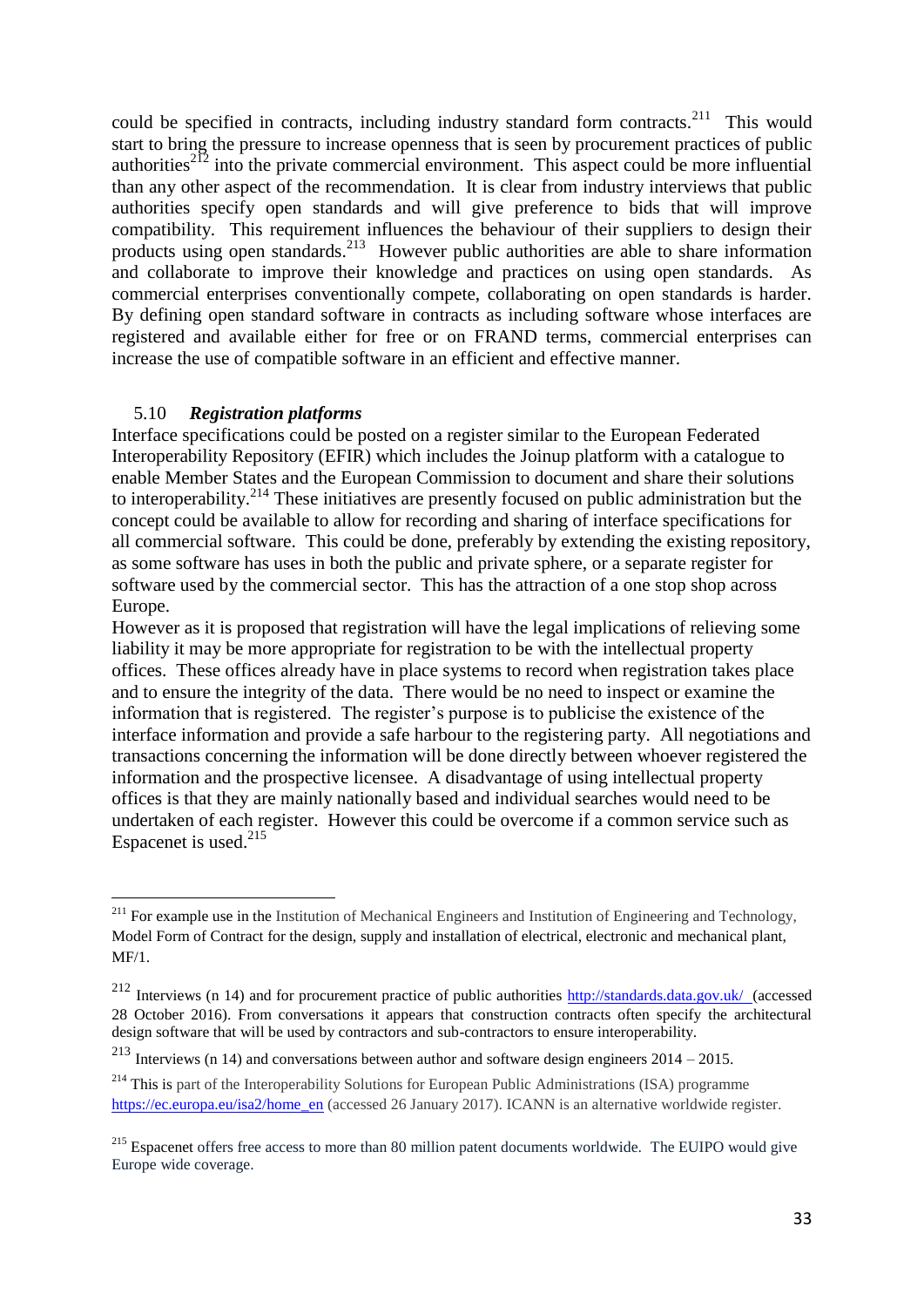The register would increase access to interface information and improve interoperability without the cost of repeated decompilation of interfaces. All that is required is a system of registering certain information and publishing it in an ordered way. Several systems are available and could be modified appropriately. The increased dissemination of the interface information in this relatively low cost but efficient manner would help to reduce underutilisation of the information. Transaction costs are borne by the prospective licensor and licensee which should be efficient and minimised, particularly if implemented alongside the soft measures recommended in the Commission Staff Working Document. The recommended model licences could be made available on the same website as the register of interfaces which could encourage uptake. The methodology or guidelines for assessing the value of the interoperability information will also help parties to minimise transaction costs and avoid deadweight loss.

#### *5.11 Challenges*

-

Challenges that have been identified to the successful implementation of the recommendation are firstly whether there is sufficient incentive to register the interfaces. To remove disincentives there should ideally be no charge for registering the specification, which should be presented in a standard form.<sup>216</sup> Inspection on registration would be minimal which should contain the cost of maintaining the register. To provide some financial incentive to the decompiler a system could operate allowing them to charge individual requests for access to the full registered interface specification. User may be willing to pay for the convenience of accessing specifications which have a good reputation. As the exception from copyright protection for interfaces will catch most of the information in the registered specification the ability to extract a direct monetary return from the information is uncertain. The incentive to register interface information may need to rely on the indirect benefits for decompilers of the safe harbour and for rightsholders that their software is more likely to be specified in contracts.

A further challenge is to keep pace with technological progress. The register may encourage rightsholders to increase the use of digital rights management to deter decompilation. While the anti-circumvention regime in the Information Society Directive does not apply to prevent reverse engineering of computer programs for the purpose of interoperability<sup>217</sup> the increasing strength of encryption means circumvention is more available to those with sophisticated technologies.<sup>218</sup> Also, as more software services are provided via web based systems the opportunities for meaningful decompilation are reduced. These technical challenges however underscore the need for better dissemination and sharing of the interface information to enable openness without increasing regulation.

<sup>&</sup>lt;sup>216</sup> The Joinup platform is funded by the EU via the ISA project and uses the ADMS vocabulary for interoperability solutions<https://joinup.ec.europa.eu/asset/adms/description>

<sup>&</sup>lt;sup>217</sup> Council Directive 2001/29/EC on the harmonisation of certain aspects of copyright and related rights in the information society [2001] L167/10.

<sup>&</sup>lt;sup>218</sup> Hugh McCarthy, 'Decoding the Encryption Debate: Why legislation to restrict strong encryption will not resolve the "going dark" problem' (2016) 20 (3) Journal of Internet Law 17,